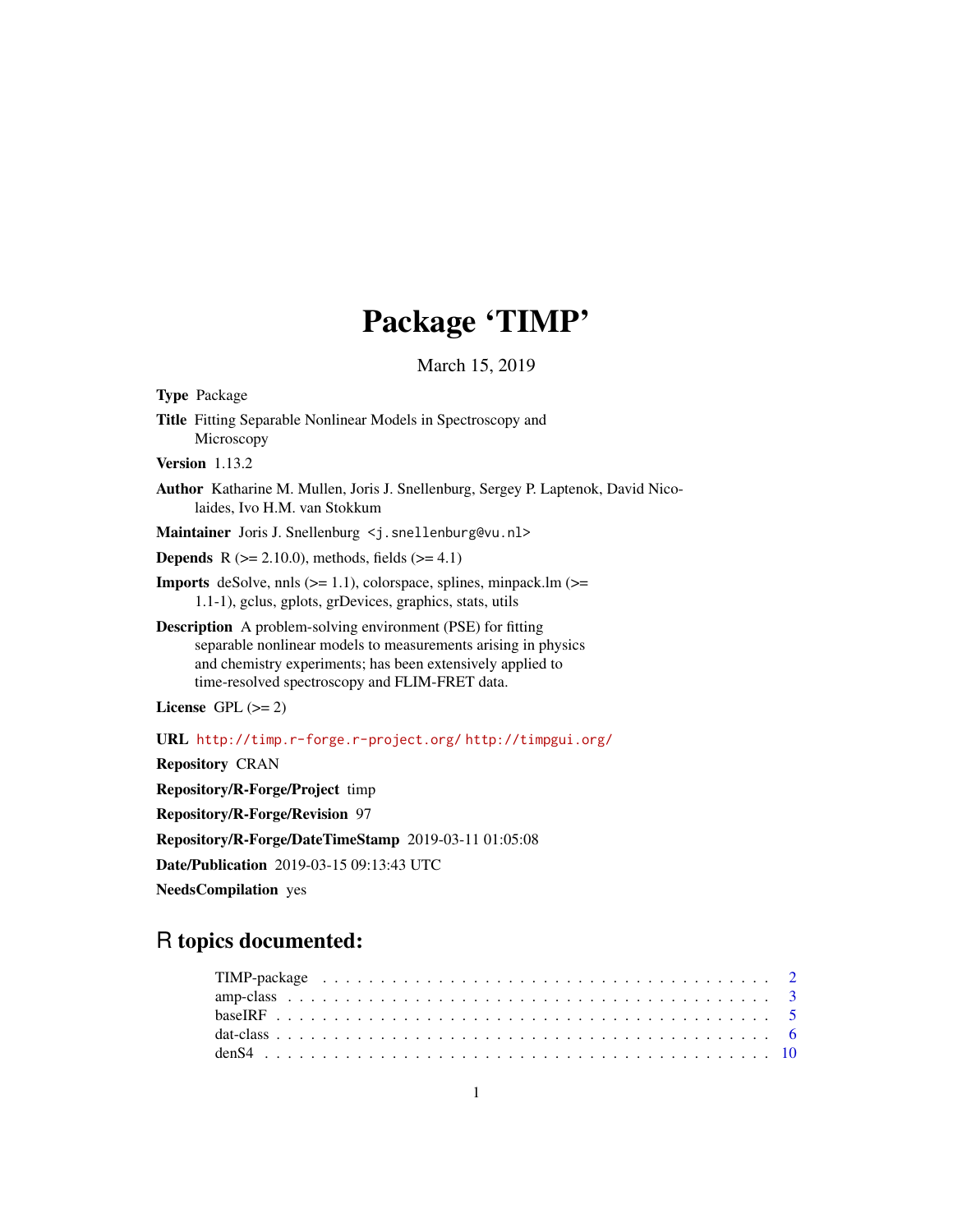<span id="page-1-0"></span>

| examineFit                        |        |  |              |                                |   |  |               |  |  |  |  |  |  |  |
|-----------------------------------|--------|--|--------------|--------------------------------|---|--|---------------|--|--|--|--|--|--|--|
| $fit-class \dots \dots$           |        |  |              |                                |   |  |               |  |  |  |  |  |  |  |
| $fitModel$                        |        |  |              |                                |   |  |               |  |  |  |  |  |  |  |
|                                   |        |  |              |                                |   |  |               |  |  |  |  |  |  |  |
|                                   |        |  |              |                                |   |  |               |  |  |  |  |  |  |  |
|                                   |        |  |              |                                |   |  |               |  |  |  |  |  |  |  |
|                                   |        |  |              |                                |   |  |               |  |  |  |  |  |  |  |
|                                   |        |  |              |                                |   |  |               |  |  |  |  |  |  |  |
|                                   |        |  |              |                                |   |  |               |  |  |  |  |  |  |  |
|                                   |        |  |              |                                |   |  |               |  |  |  |  |  |  |  |
|                                   |        |  |              |                                |   |  |               |  |  |  |  |  |  |  |
|                                   |        |  |              |                                |   |  |               |  |  |  |  |  |  |  |
| mea IRF                           |        |  |              |                                |   |  |               |  |  |  |  |  |  |  |
| modifyModel                       |        |  |              |                                | . |  |               |  |  |  |  |  |  |  |
| multimodel-class                  |        |  | $\mathbf{r}$ | $\mathbb{R}^2$<br>$\mathbf{r}$ | . |  |               |  |  |  |  |  |  |  |
| multitheta-class                  |        |  |              |                                |   |  | $\frac{1}{2}$ |  |  |  |  |  |  |  |
| $opt-class \dots \dots$           |        |  |              |                                | . |  |               |  |  |  |  |  |  |  |
| outlierCorr                       |        |  |              |                                | . |  |               |  |  |  |  |  |  |  |
| plotter-methods $\ldots$ .        |        |  |              |                                |   |  |               |  |  |  |  |  |  |  |
| $preProcess \ldots \ldots \ldots$ |        |  |              |                                |   |  |               |  |  |  |  |  |  |  |
| $readelp0 \dots \dots \dots$      |        |  |              |                                |   |  |               |  |  |  |  |  |  |  |
| readData                          |        |  |              |                                |   |  |               |  |  |  |  |  |  |  |
| $res-class \dots \dots$           |        |  |              |                                |   |  |               |  |  |  |  |  |  |  |
| residPart-methods                 | $\sim$ |  |              |                                |   |  |               |  |  |  |  |  |  |  |
|                                   |        |  |              |                                |   |  |               |  |  |  |  |  |  |  |
|                                   |        |  |              |                                |   |  |               |  |  |  |  |  |  |  |
|                                   |        |  |              |                                |   |  |               |  |  |  |  |  |  |  |
| target                            |        |  |              |                                |   |  |               |  |  |  |  |  |  |  |
|                                   |        |  |              |                                |   |  |               |  |  |  |  |  |  |  |
|                                   |        |  |              |                                |   |  |               |  |  |  |  |  |  |  |
|                                   |        |  |              |                                |   |  |               |  |  |  |  |  |  |  |
|                                   |        |  |              |                                |   |  |               |  |  |  |  |  |  |  |

TIMP-package *a problem solving environment for fitting separable nonlinear models in physics and chemistry applications*

#### Description

TIMP is a problem solving environment for fitting separable nonlinear models to measurements arising in physics and chemistry experiments, and has been extensively applied to time-resolved spectroscopy and FLIM-FRET data.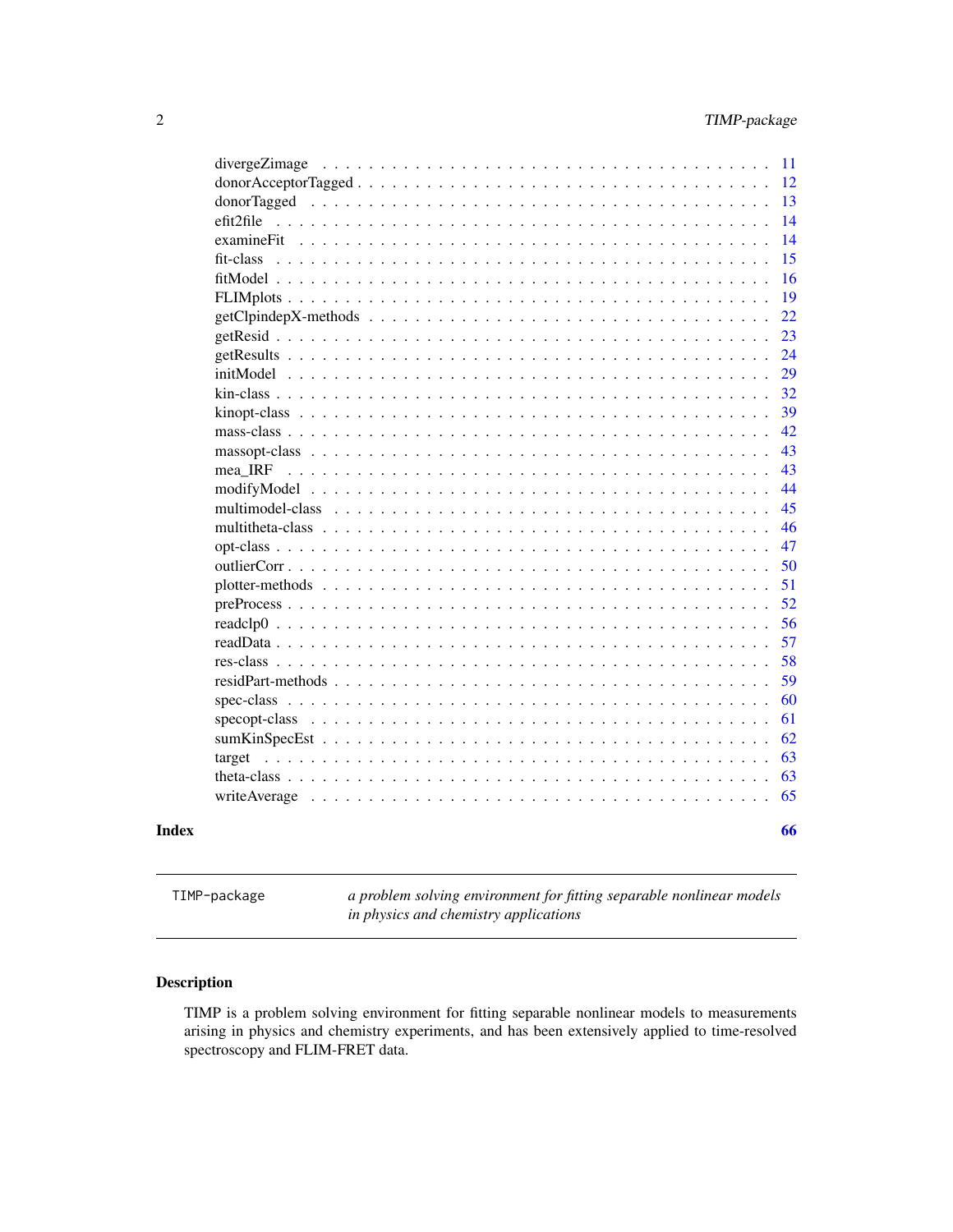#### <span id="page-2-0"></span>amp-class 3

#### Author(s)

Katharine M. Mullen, Ivo H. M. van Stokkum Maintainer: Joris J. Snellenburg  $\leq i$ . snellenburg@vu.nl>

#### References

Mullen KM, van Stokkum IHM (2007). "TIMP: An R Package for Modeling Multi-way Spectroscopic Measurements." Journal of Statistical Software, 18(3). URL [http://www.jstatsoft.org/](http://www.jstatsoft.org/v18/i03/) [v18/i03/](http://www.jstatsoft.org/v18/i03/).

Laptenok S, Mullen KM, Borst JW, van Stokkum IHM, Apanasovich VV, Visser AJWG (2007). "Fluorescence Lifetime Imaging Microscopy (FLIM) Data Analysis with TIMP." Journal of Statistical Software, 18(8). URL <http://www.jstatsoft.org/v18/i08/>.

See <http://timp.r-forge.r-project.org/> for further documentation.

amp-class *Class "amp" for diagonal matrix model specification.*

#### Description

amp is the class for diagonal matrix model specification; such models are internally initialized when a tri-linear-type model is fit to the data via passing the argument opt to fitModel as an object of class opt in which the slot trilinear has the value TRUE. All objects of class amp are sub-classes of class dat; see documentation for dat for a description of these slots.

#### Details

See [kin-class](#page-31-1) for an example of the initialization of a kin object via the initModel function.

#### Objects from the Class

Objects can be created by calls of the form new ("amp", ...) or  $amp(...)$ .

#### **Slots**

amps list of vectors of starting values for the parameters of the amplitudes for each dataset; one vector of values is used to parameterize the values corresponding to each dataset.

autoclp0  $C<sub>2</sub>$ chinde clinde clp0 clpCon clpdep clpequ clpequspec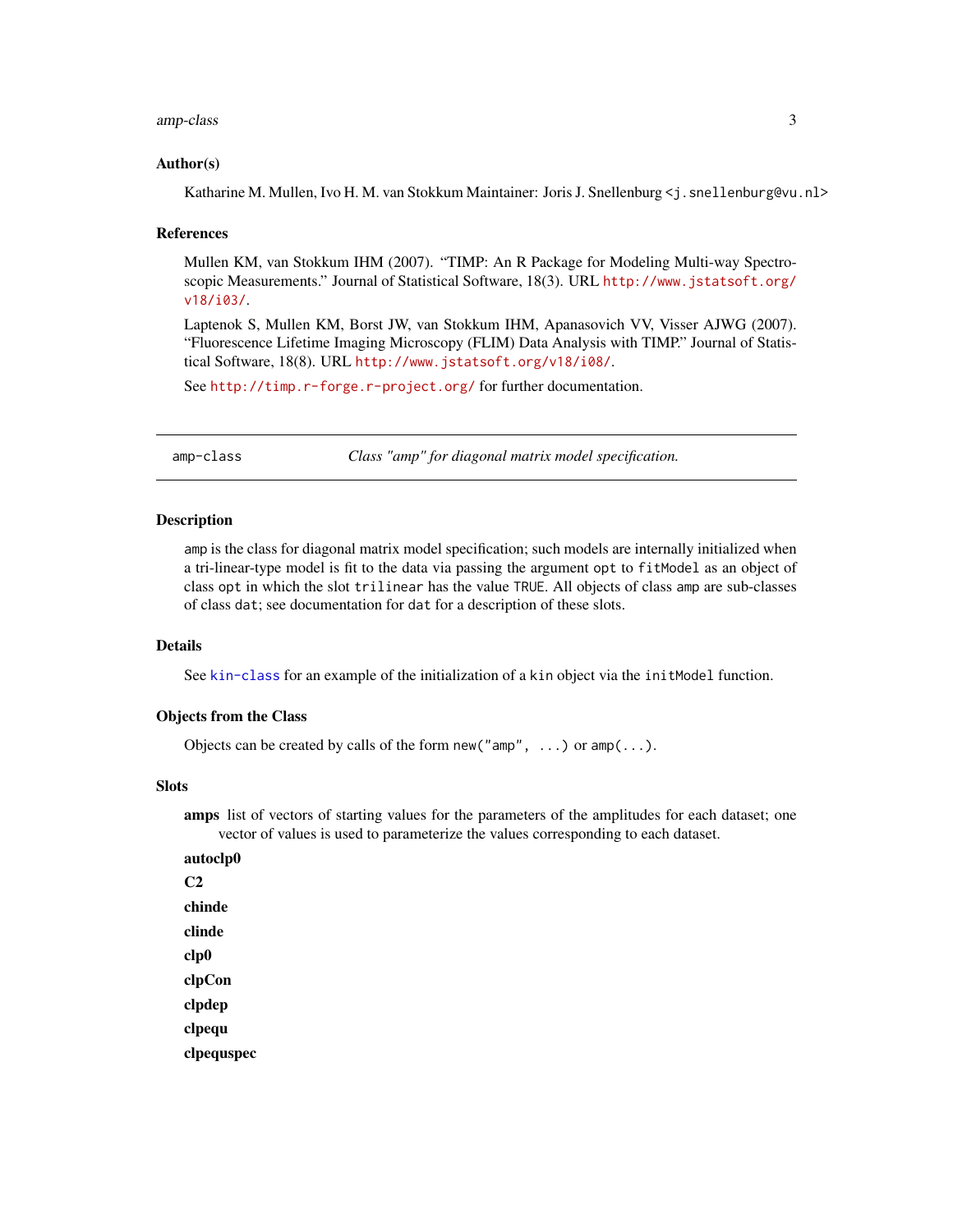clpequspecBD clpType cohcol compnames constrained datafile datCall drel dscalspec E2 fixed free fvecind getX getXsuper highcon inten iter lclp0 lclpequ lowcon makeps mhist mod\_type mvecind ncomp nl nt nvecind outMat parnames positivepar prel prelspec psi.df psi.weight pvecind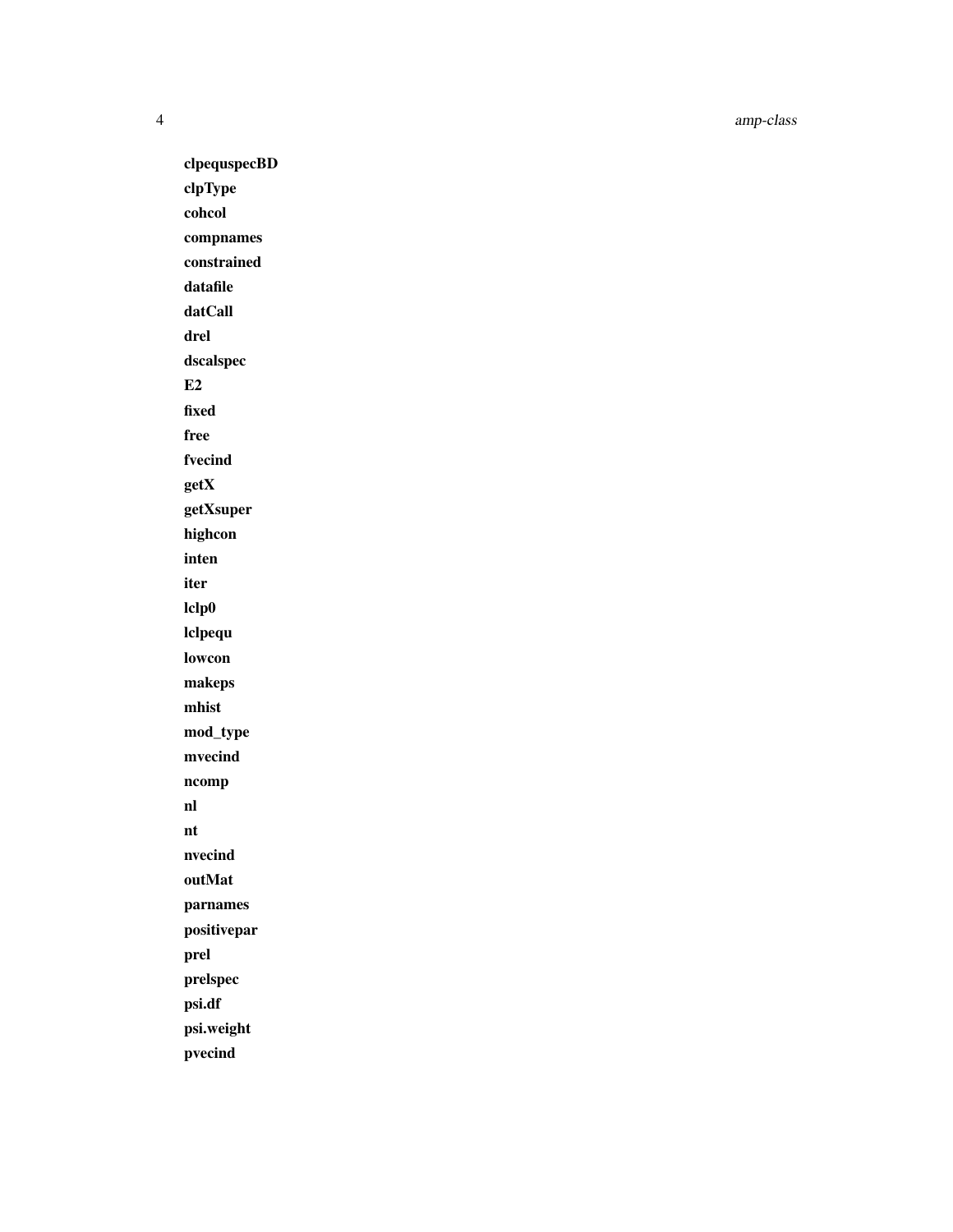<span id="page-4-0"></span> $baseIRF$  5

satMat scalx sigma simdata title usecompnames0 usecompnamesequ weight weightList weightM weightpar weightsmooth x x2

### Extends

Class [kin-class](#page-31-1), directly.

#### Author(s)

Katharine M. Mullen, Ivo H. M. van Stokkum

#### See Also

[kin-class](#page-31-1), [spec-class](#page-59-1), [opt-class](#page-46-1)

baseIRF *Baseline subtraction from a vector, usually representing an IRF.*

#### Description

Baseline subtraction from a vector, usually representing an IRF.

#### Usage

```
baseIRF(irfvec, indexlow, indexhigh, removeNeg = FALSE)
```
### Arguments

| irfvec    | Vector to subtract a baseline from                 |
|-----------|----------------------------------------------------|
| indexlow  | Lowest index to base the baseline estimation on    |
| indexhigh | Highest index to base the baseline estimation on   |
| removeNeg | Whether negative values should be replaced with 0. |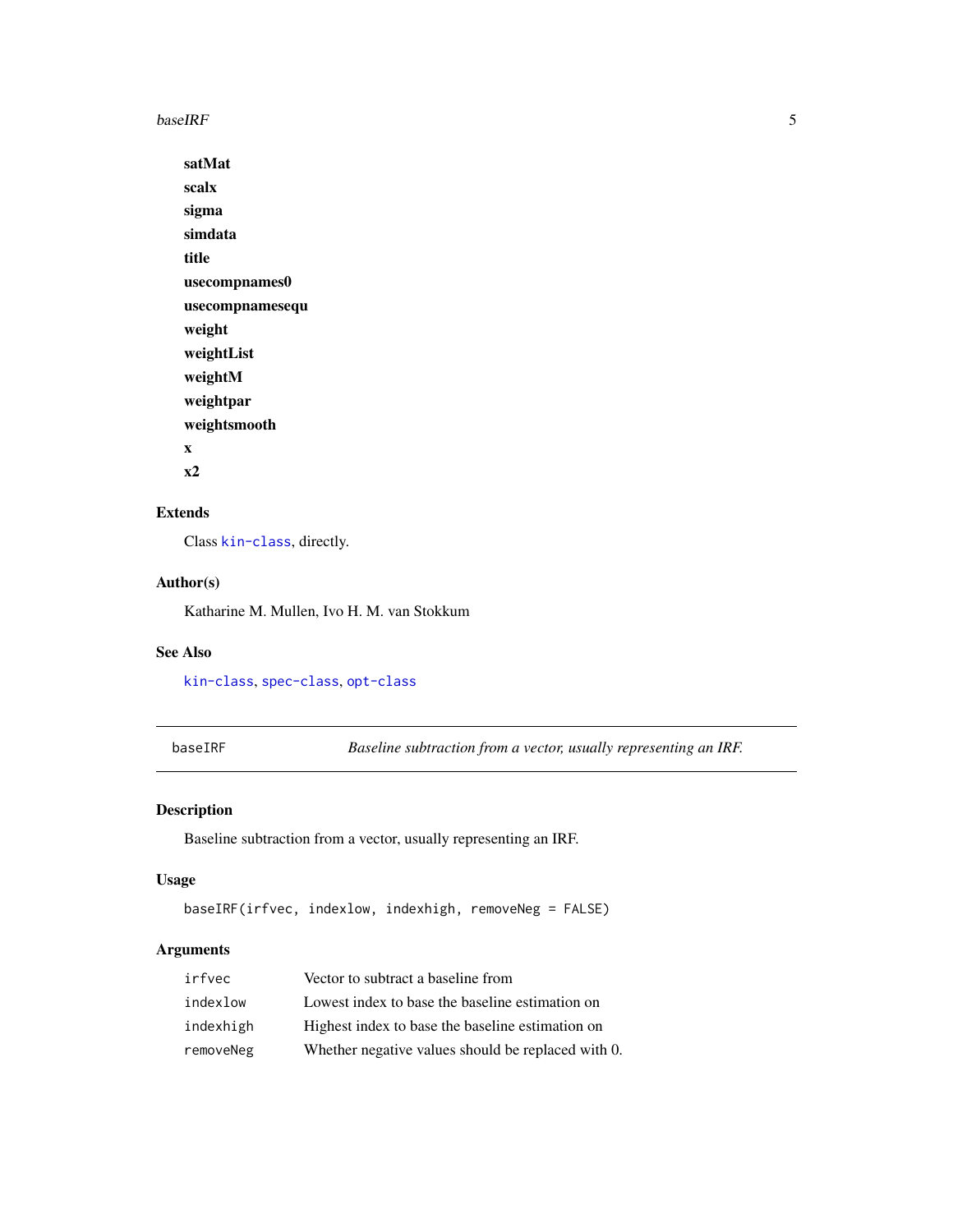#### <span id="page-5-0"></span>Details

Currently estimates the baseline as the mean of data between indexlow and indexhigh, and subtracts the result from the entire vector.

#### Value

vector

#### Author(s)

Katharine M. Mullen, Ivo H. M. van Stokkum

#### Examples

```
irfvec <- rnorm(128, mean=1)
plot(irfvec,type="l")
irfvec_corrected <- baseIRF(irfvec, 1, 10)
lines(irfvec_corrected, col=2)
```
<span id="page-5-2"></span>dat-class *Class "dat" for model and data storage*

#### <span id="page-5-1"></span>Description

dat is the super-class of other classes representing models and data, so that other model/data classes (e.g., kin and spec for kinetic and spectral models respectively) also have the slots defined here. Slots whose description are marked with \*\*\* may be specified in the ... argument of the [initModel](#page-28-1) function.

#### Objects from the Class

Objects from the class can be created by calls of the form  $new("dat", \ldots)$  or  $dat(\ldots)$ , but most are most often made by invoking another function such as readData or initModel.

#### Slots

chinde clinde clpequspecBD cohcol compnames highcon lowcon lscalpar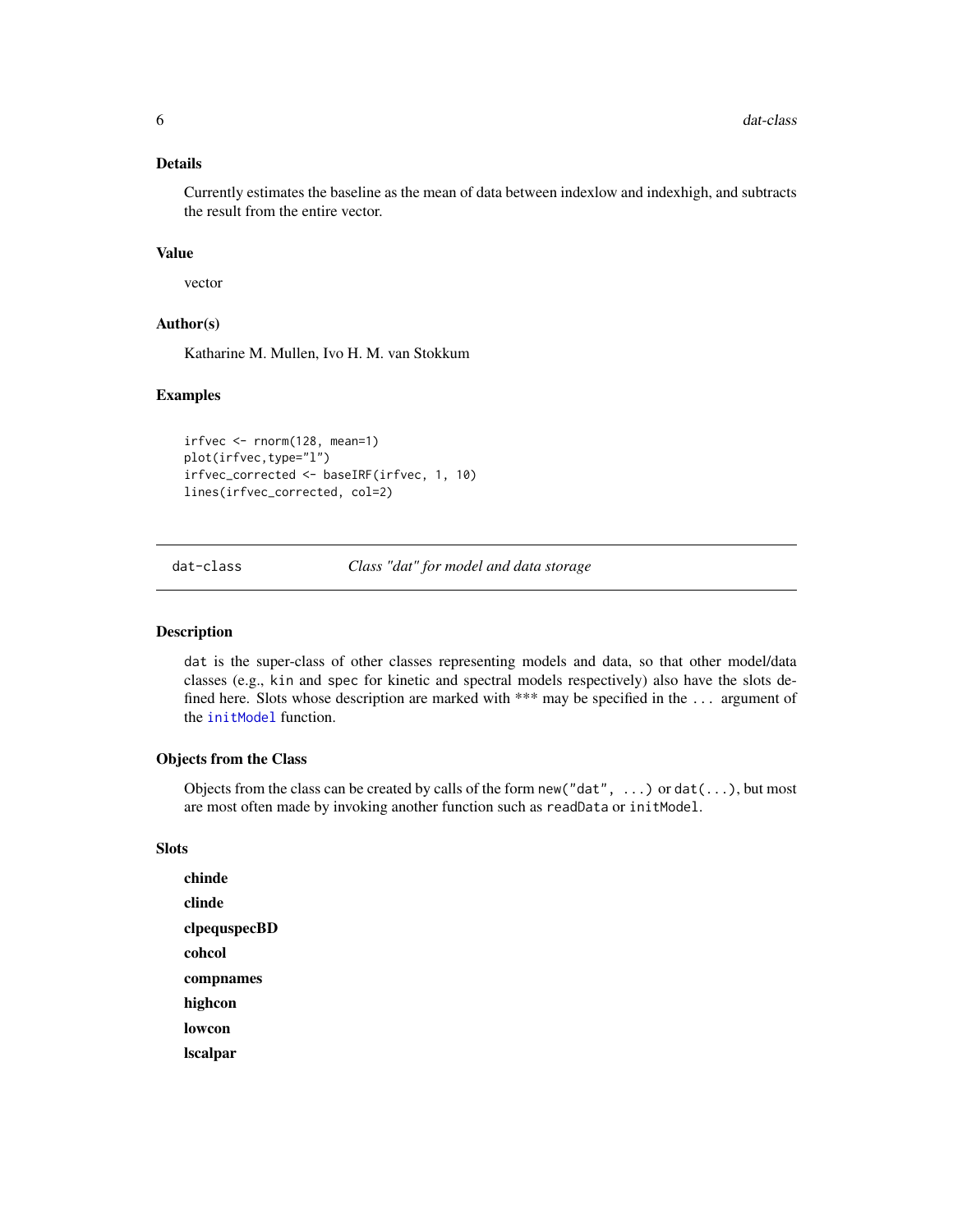#### dat-class **7**

thetascal: \*\*\* Object of class "vector" vector of values to scale the parameter vector with.

mvecind

nvecind outMat satMat

usecompnames0

usecompnamesequ

weightList

getX

#### getXsuper

weightpar: \*\*\* Object of class "list" list of vectors c(first\_x, last\_x, first\_x2, last\_x2, weight), where each vector is of length 5 and specifies an interval in which to weight the data.

- first\\_xfirst(absolute, not an index) x to weight
- last\\_xlast (absolute, not an index) x to weight
- first x2first (absolute, not an index) x2 to weight
- last\\_x2last (absolute, not an index) x2 to weight
- weightnumeric by which to weight data

Note that if vector elements 1-4 are NA (not a number), the firstmost point of the data is taken for elements 1 and 3, and the lastmost points are taken for 2 and 4. For example, weightpar = list(c(40, 1500, 400, 600, .9), c(NA, NA, 700, 800, .1)) will weight data between times 40 and 1500 picoseconds and 700 and 800 wavelengths by .9, and will weight data at all times between wavelength 700 and 800 by .1. Note also that for single photon counting data weightpar = list(poisson = TRUE) will apply poisson weighting to all non-zero elements of the data.

- mod\_type: \*\*\* Object of class "character" character string defining the model type, e.g., "kin" or "spec"
- fixed: \*\*\* Object of class "list" list of lists or vectors giving the parameter values to fix (at their starting values) during optimization.
- free: \*\*\* Object of class "list" list of lists or vectors giving the parameter values to free during optimization; if this list is present then all parameters not specified in it are fixed, e.g., free = list(irfpar = 2) will fix every parameter at its starting value except for the 2nd irfpar. If  $fix = list(name=TRUE)$  (or if the element none has length greater than 0) then all parameters in the model are fixed. Note that this option only should be applied to multiexperiment models in which at least one parameter appling to some other dataset is optimized (nls always must have at least one parameter to optimize).
- constrained: \*\*\* Object of class "list" list whose elements are lists containing a character vector what, a vector ind, and either (but not both) a character vector low and high. what should specify the parameter type to constrain. ind should give the index of the parameter to be constrained, e.g., 1 if indexing into a vector, and  $c(1,2)$  if indexing into a list. low gives a number that the parameter should always remain lower than and high gives a number that the parameter should always remain higher than (so that low bounds the parameter value from above and high bounds the parameter value from below). It is not now possible to specify both low and high for a single parameter value. An example of a complete constrained specification is constrained = list(list(what = "kinpar", ind = 2, low = .3),list(what = "parmu", ind =  $c(1,1)$ , hig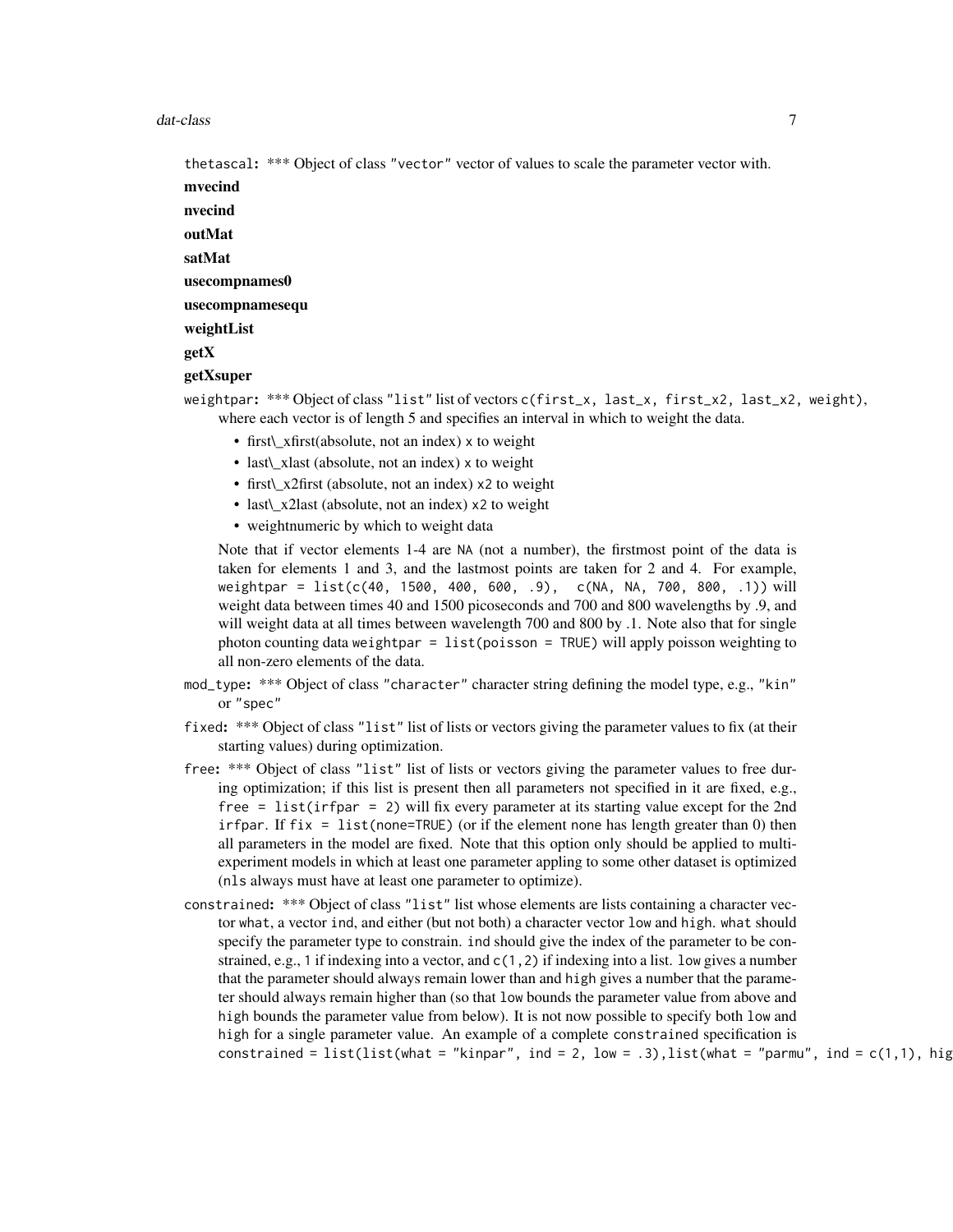- $c$ lp0: \*\*\* Object of class "list" list of lists with elements low, high and comp, specifying the least value in x2 to constrain to zero, the greatest value in x2 to constrain to zero, and the component to which to apply the zero constraint, respectively. e.g.,  $c \ln 0 = 1$  ist(list(low=400, high = 600, comp=2), list applies zero constraints to the spectra associated with components 2 and 4.
- autoclp0: \*\*\* Object of class "list" that has two elements; oldRes, the output of fitModel and an index ind representing the index of the dataset to use in oldRes; ind defaults to one. The clp that are negative in oldRes are constrained to zero in the new model; this is primarily useful when fitting a model, finding some negative clp, and constraining them to zero by fitting again with this option. See also the help page for opt for other ways to constrain the clp to non-negativity.
- clpequspec: \*\*\* Object of class "list" list of lists each of which has elements to, from, low, high, and optional element dataset to specify the dataset from which to get the reference clp (that is, a spectrum for kinetic models). to is the component to be fixed in relation to some other component; from is the reference component. low and high are the least and greatest absolute values of the clp vector to constrain. e.g., clpequspec = list(list(low = 400, high = 600, to = 1, from = 2)) will constrain the first component to equality to the second component between wavelengths 400 and 600. Note that equality constraints are actually constraints to a linear relationship. For each of the equality constraints specfied as a list in the clpequspec list, specify a starting value parameterizing this linear relation in the vector clpequ; if true equality is desired then fix the corresponding parameter in clpequ to 1. Note that if multiple components are constrainted, the from in the sublists should be increasing order, (i.e.,  $(list(to=2, from=1, low=100, high=10000)$ , list(to=3, not list(to=3, from=1, low=10000, high=100),list(to=2, from=1, low=10000, high=100))
- clpequ: \*\*\*Object of class "vector" describes the parameters governing the clp equality constraints specified in clpequspec
- prelspec: \*\*\* Object of class "list" list of lists to specify the functional relationship between parameters, each of which has elements
	- what1character string describing the parameter type to relate, e.g., "kinpar"
	- what2the parameter type on which the relation is based; usually the same as what1
	- indlindex into what1
	- ind2index into what2
	- relcharacter string, optional argument to specify functional relation type, by default linear

e.g., prelspec = list(list(what1 = "kinpar", what2 = "kinpar", ind1 = 1, ind2 = 5)) relates the 1st element of kinpar to the 5th element of kinpar. The starting values parameterizing the relationship are given in the prel vector

- positivepar: \*\*\* Object of class "vector" containing character strings of those parameter vectors to constrain to positivity, e.g., positivepar=c("kinpar")
- weight: Object of class "logical" TRUE when the specification in weightpar is to be applied and FALSE otherwise
- psi.df: Object of class "matrix" dataset from 1 experiment
- psi.weight: Object of class "matrix" weighted dataset from 1 experiment
- x: Object of class "vector" time or other independent variable.
- nt: Object of class "integer" length x
- x2: Object of class "vector" vector of points in 2nd independent dimension, such as wavelengths of wavenumbers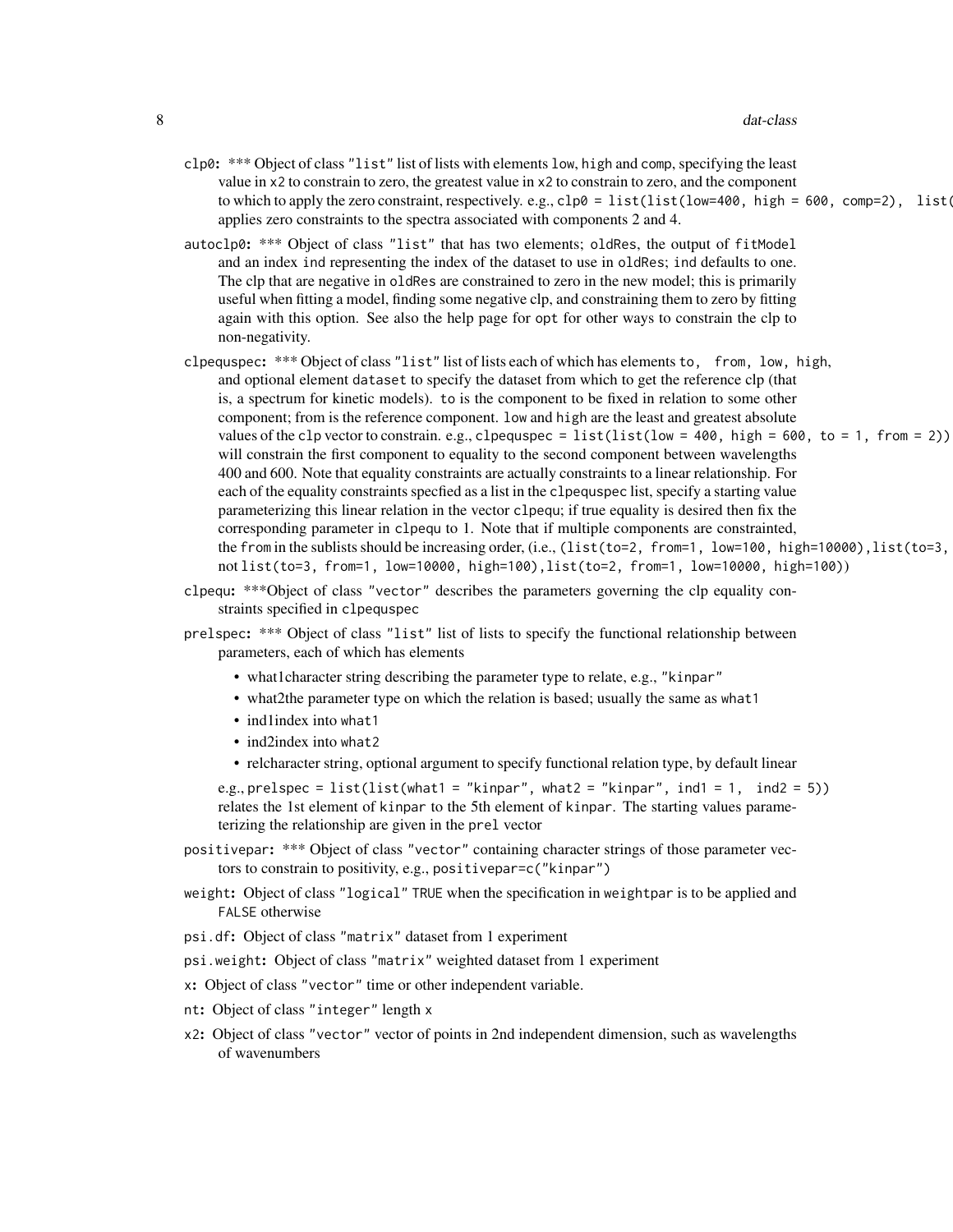#### <span id="page-8-0"></span>dat-class 9

- nl: Object of class "integer" length x2
- C2: Object of class "matrix" concentration matrix for simulated data
- E2: Object of class "matrix" matrix of spectra for simulated data
- sigma: Object of class "numeric" noise level in simulated data
- parnames: Object of class "vector" vector of parameter names, used internally
- simdata: Object of class "logical" logical that is TRUE if the data is simulated, FALSE otherwise; will determine whether values in C2 and E2 are plotted with results
- weightM: Object of class "matrix" weights
- weightsmooth: Object of class "list" type of smoothing to apply with weighting; not currently used
- makeps: Object of class "character" specifyies the prefix of files written to postscript
- lclp0: Object of class "logical" TRUE if specification in clp0 is to be applied and FALSE otherwise
- lclpequ: Object of class "logical" TRUE if specification in clpequspec is to be applied and FALSE otherwise
- title: Object of class "character" displayed on output plots
- mhist: Object of class "list" list describing fitting history
- datCall: Object of class "list" list of calls to functions
- dscal: Object of class "list"
- dscalspec: Object of class "list"
- dummy: Object of class "list" containing dummy parameters
- drel: Object of class "vector" vector of starting parameters for dataset scaling relations
- scalx: Object of class "numeric" numeric by which to scale the x axis in plotting
- prel vector of starting values for the relations described in prelspec
- fvecind: Object of class "vector" vector containing indices of fixed parameters
- pvecind: Object of class "vector" used internally to store indices of related parameters.
- iter: Object of class "numeric" describing the number of iterations that is run; this is sometimes stored after fitting, but has not effect as an argument to [initModel](#page-28-1)
- clpCon: Object of class "list" used internally to enforce constraints on the clp
- ncomp: Object of class "numeric" describing the number of components in a model
- clpdep: Object of class "logical" describing whether a model is dependent on the index of x2
- inten: Object of class "matrix" for use with FLIM data; represents the number of photons per pixel measured over the course of all times \$t\$ represented by the dataset. See the help for the readData function for more information.
- datafile: Object of class "character" containing the name of a datafile associated with the psi.df
- clpType: Object of class "character" that is "nt" if the model has clp in the "x" dimension and "nl" otherwise (so that, e.g., if mod\_type = "kin", then clpType = "nl").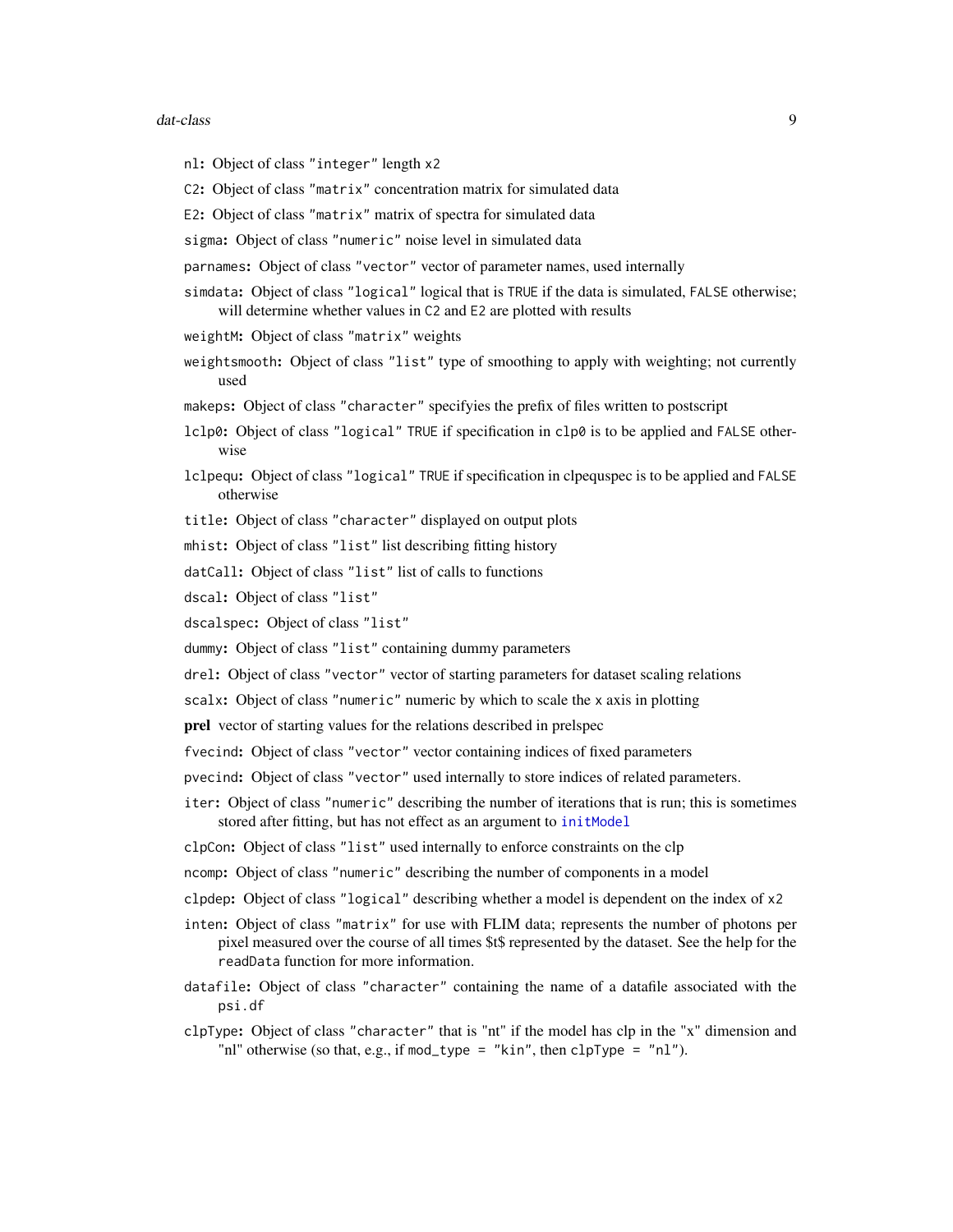#### <span id="page-9-0"></span>Author(s)

Katharine M. Mullen, Ivo H. M. van Stokkum, Joris J. Snellenburg, Sergey P. Laptenok

#### See Also

[kin-class](#page-31-1), [spec-class](#page-59-1)

#### Examples

```
# simulate data
C \le - matrix(nrow = 51, ncol = 2)
k \leq c(.5, 1)t < - seq(0, 2, by = 2/50)
C[, 1] <- exp(-k[1] * t)C[, 2] < - exp(-k[2] * t)E \le - matrix(nrow = 51, ncol = 2)
wavenum <- seq(18000, 28000, by=200)
location <- c(25000, 20000)
delta <- c(5000, 7000)
amp < -c(1, 2)E[, 1] <- amp[1] * exp( - log(2) * (2 * (wavenum - location[1])/delta[1])^2)
E[, 2] <- amp[2] * exp( - log(2) * (2 * (wavenum - location[2])/delta[2])^2)
sigma <- .001
Psi_q <- C %*% t(E) + sigma * rnorm(nrow(C) * nrow(E))
 # initialize an object of class dat
Psi_q_data <- dat(psi.df = Psi_q, x = t, nt = length(t),
x2 = wavenum, nl = length(wavenum)# initialize an object of class dat via initModel
# this dat object is also a kin object
kinetic_model <- initModel(mod_type = "kin", seqmod = FALSE,
kinnar = c(.1, 2))
```
denS4 *Time-resolved absorption data*

#### Description

Time-resolved absorption data measured at two different laser intensities

#### Usage

```
data("denS4")
data("denS5")
```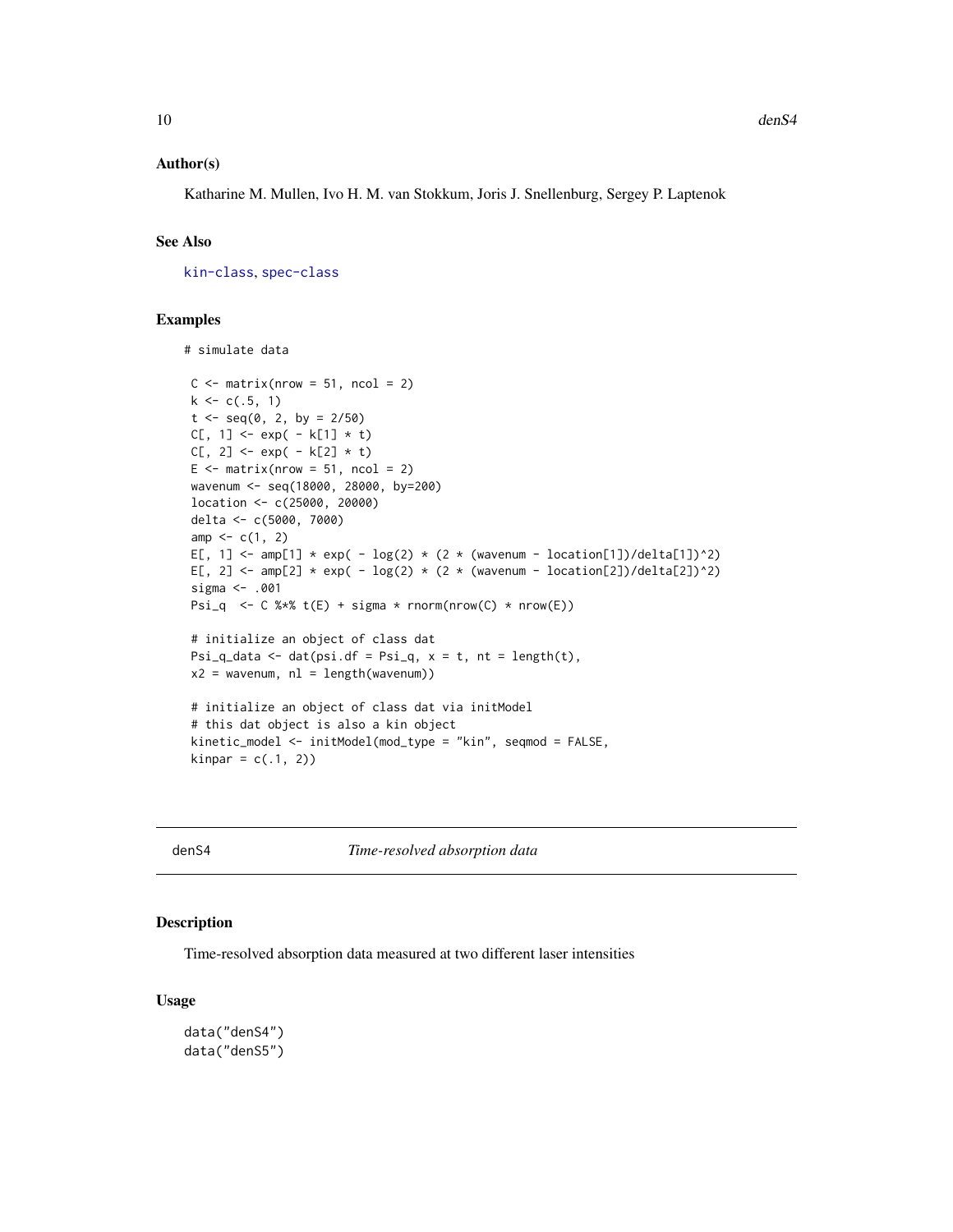#### <span id="page-10-0"></span>divergeZimage 11 and 12 and 2012 12 and 2012 12 and 2012 12 and 2012 12 and 2012 12 and 2012 12 and 2012 12 and 2012 12 and 2012 12 and 2012 12 and 2012 12 and 2012 12 and 2012 12 and 2012 12 and 2012 12 and 2012 12 and 20

#### Format

denS4 is an object of class dat representing absorption data. denS5 is an object of class dat representing absorption data meausured at half the laser intensity as compared to the intensity used to measure denS4.

#### References

This data was described in Mullen KM, van Stokkum IHM (2007). TIMP: An R Package for Modeling Multi-way Spectroscopic Measurements. *Journal of Statistical Software*, 18(3), [http:](http://www.jstatsoft.org/v18/i03/) [//www.jstatsoft.org/v18/i03/](http://www.jstatsoft.org/v18/i03/).

#### Examples

data("denS4") image.plot(denS4@x, denS4@x2, denS4@psi.df)

|  |  | divergeZimage |
|--|--|---------------|
|  |  |               |

Plots a matrix with a diverging palette, with the center value of the *palettle possible to set*

#### Description

An image plot of a matrix is a way of visualizing data; when the data represents a quantity like transient absorption, where negative values represent a different phenomena than positive values, it can be useful to set values at zero in the image plot to grey, whereas positive values are assigned to red, and negative values are assigned to blue. Alternately, when comparing image plots of several matrices, it may be useful to set the value assigned to grey uniformly, with values above this threshold assigned to red, and below this threshold assigned to blue.

#### Usage

```
divergeZimage(ob, out=FALSE, file="divergeZimage.pdf",
                           lin = 1, title = ", center = 0,
                           x2 = vector(), x= vector(),plainmat = FALSE, ylab="wavelength (nm)",
                           xlab = "time (ns)"
```
#### Arguments

| ob   | either an object of class dat or a numeric matrix; if a numeric matrix is given<br>then set plainmat=TRUE and specify labels for the columns of matrix in x2 and<br>for the rows of the matrix in x |
|------|-----------------------------------------------------------------------------------------------------------------------------------------------------------------------------------------------------|
| out  | a logical indicating whether to write to the screen in the case that this is possible<br>or to a file; if TRUE, writes to a pdf file                                                                |
| file | a character vector giving a filename to write to in the case that out=TRUE                                                                                                                          |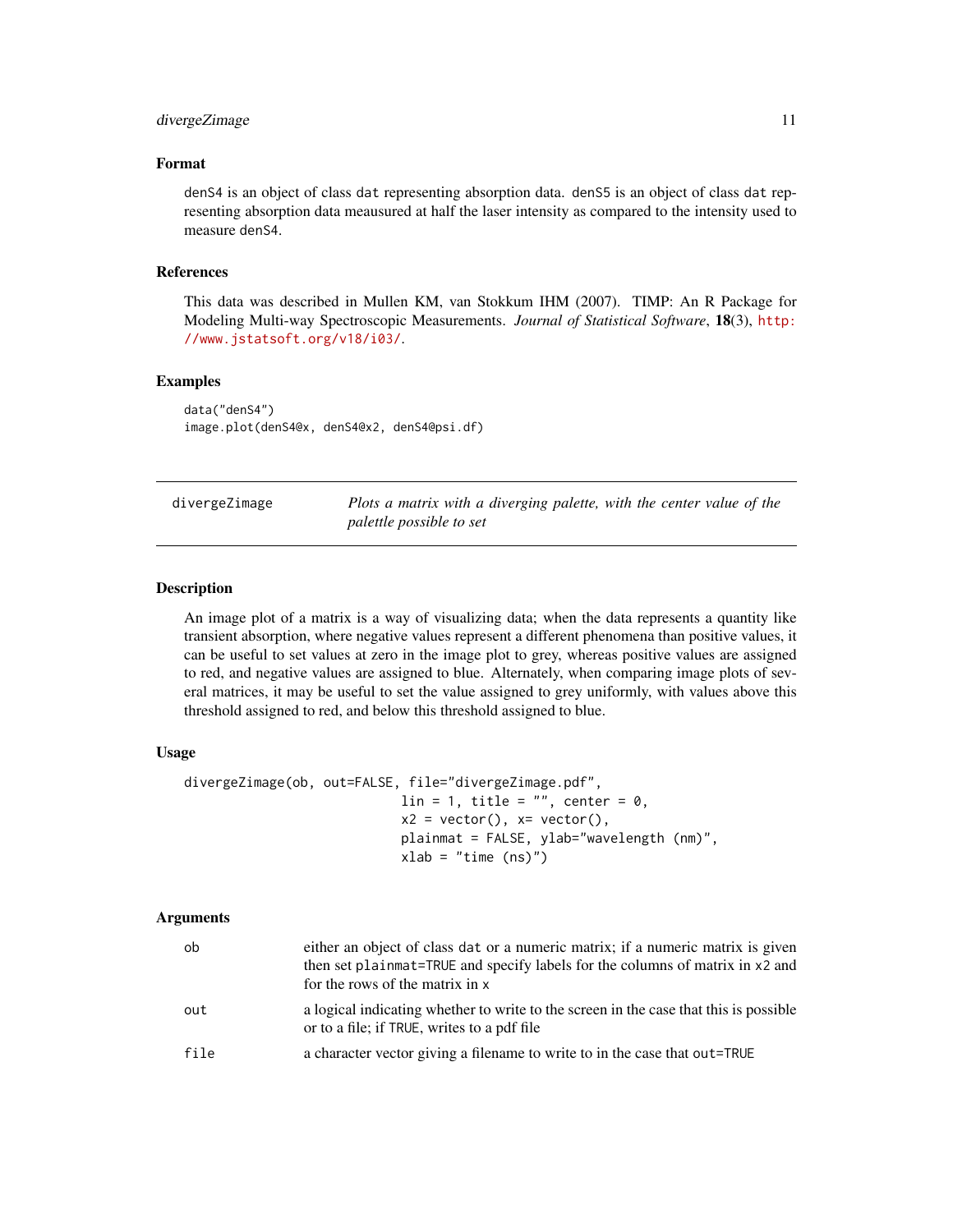<span id="page-11-0"></span>

| lin            | range of x to plot linearly; values not between -1 in and 1 in are plotted on a log<br>scale |
|----------------|----------------------------------------------------------------------------------------------|
| title          | character vector giving a title for the plot                                                 |
| center         | point assigned to grey in the diverging palette.                                             |
| x <sub>2</sub> | vector of labels for the columns of the matrix; used only if plainmat=TRUE                   |
| $\mathsf{x}$   | vector of labels for the rows of the matrix; used only if plainmat=TRUE                      |
| plainmat       | logical indicating whether ob is a matrix, as opposed to an object of class dat              |
| ylab           | character vector giving a label to put on the y-axis                                         |
| xlab           | character vector giving a label to put on the x-axis                                         |

#### Author(s)

Katharine M. Mullen, Ivo H. M. van Stokkum

#### See Also

[dat](#page-5-1)

#### Examples

```
exd <- dat(psi.df=matrix(rnorm(1000), ncol=100, nrow=100),
x=1:100,x2=1:100, nl=as.integer(100), nt=as.integer(100))
## by default linear range until 1 is used, logarithmic thereafter
divergeZimage(exd)
```

```
## can change this as desired
divergeZimage(exd, lin=10, title="plot linearly to 10")
```
donorAcceptorTagged *Fluorescent lifetime imaging microscopy (FLIM) data*

#### Description

Donor-and-acceptor tagged fluorescent lifetime imaging microscopy (FLIM) data.

#### Usage

```
data("donorAcceptorTagged")
```
#### Format

cy005c and cy006 are objects of class dat representing donor-and-acceptor tagged data.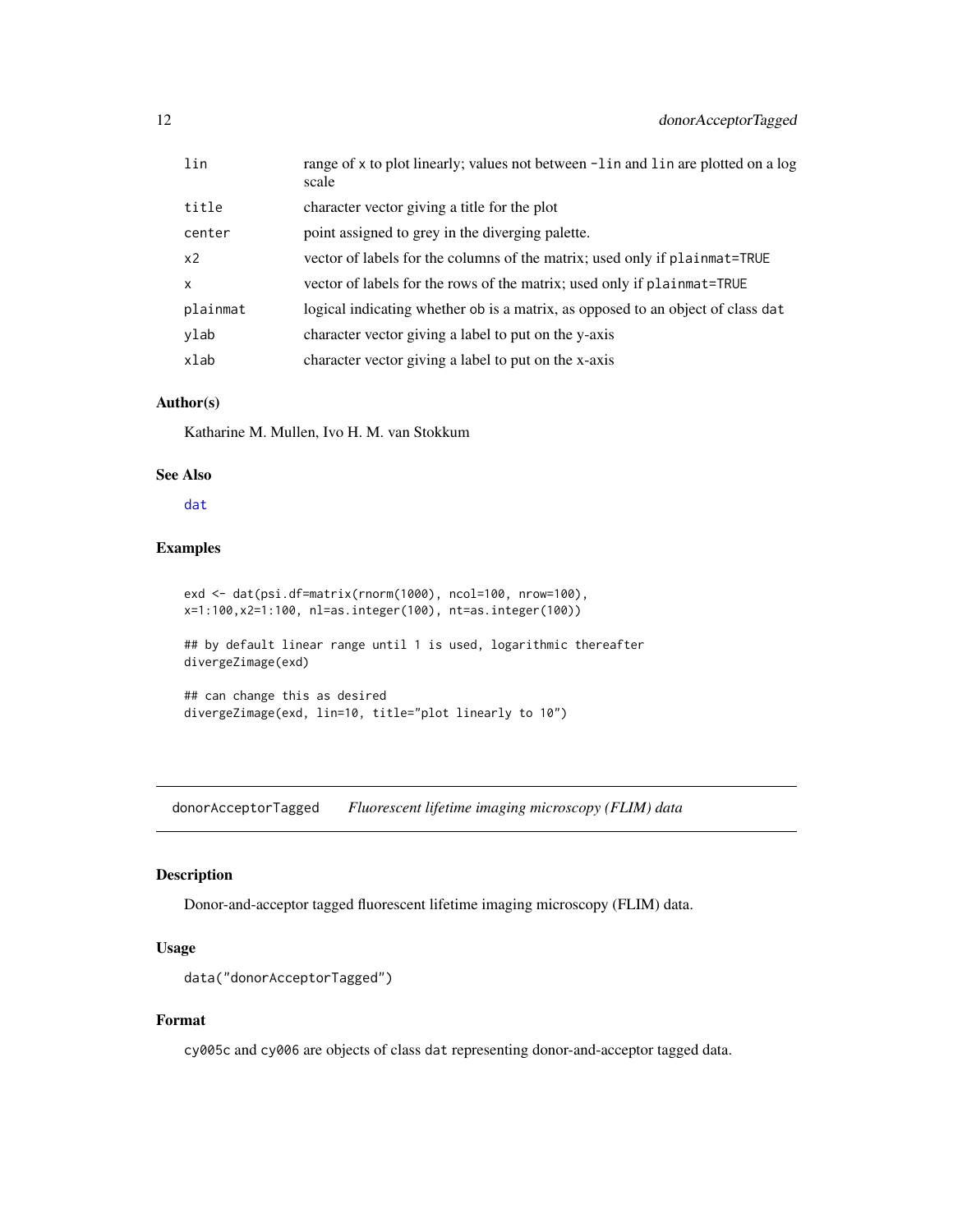#### <span id="page-12-0"></span>donorTagged 13

#### Details

See [FLIMplots](#page-18-1) for examples using this data.

#### References

This data was described in

Mullen KM, van Stokkum IHM (2008). The variable projection algorithm in time-resolved spectroscopy, microscopy and mass-spectroscopy applications, *Numerical Algorithms*, in press, [http:](http://dx.doi.org/10.1007/s11075-008-9235-2) [//dx.doi.org/10.1007/s11075-008-9235-2](http://dx.doi.org/10.1007/s11075-008-9235-2).

donorTagged *Fluorescent lifetime imaging microscopy (FLIM) data*

#### Description

Donor-only tagged fluorescent lifetime imaging microscopy (FLIM) data.

#### Usage

```
data("donorTagged")
```
#### Format

c001 and c003 are objects of class dat representing donor-only data.

#### Details

See [FLIMplots](#page-18-1) for examples using this data.

#### References

This data was described in

Mullen KM, van Stokkum IHM (2008). The variable projection algorithm in time-resolved spectroscopy, microscopy and mass-spectroscopy applications, *Numerical Algorithms*, in press, [http:](http://dx.doi.org/10.1007/s11075-008-9235-2) [//dx.doi.org/10.1007/s11075-008-9235-2](http://dx.doi.org/10.1007/s11075-008-9235-2).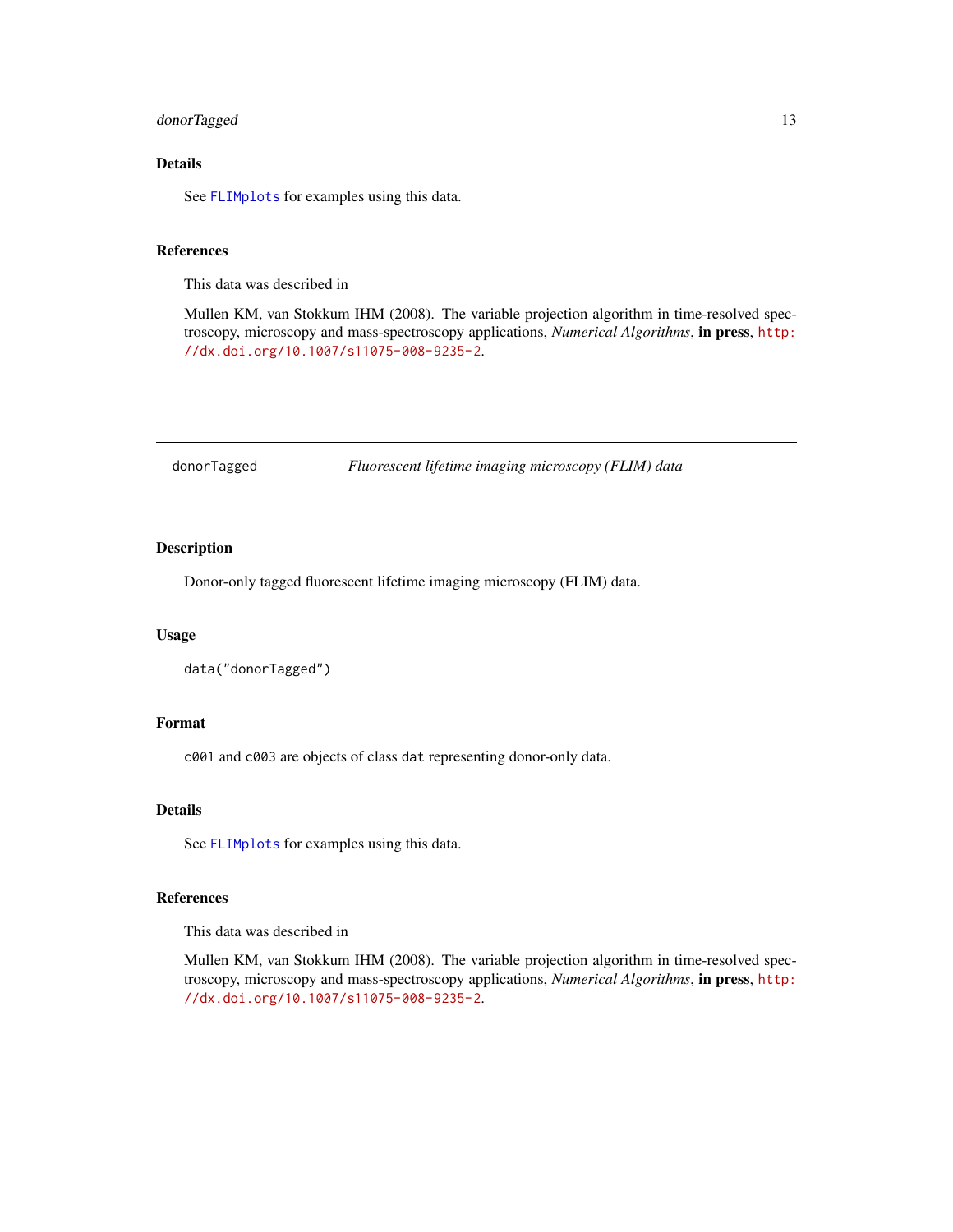#### Description

'tim' efit files sometimes represent spectra associated with multiple datasets; for each matrix of spectra stored in such a file, this function writes a plain text file.

#### Usage

```
efit2file(filename, skip = 2, numcol, nrows=vector())
```
#### Arguments

| filename | This is the path to the file to read in, as a quoted string.                                                                                                                                                                                                                                                                |
|----------|-----------------------------------------------------------------------------------------------------------------------------------------------------------------------------------------------------------------------------------------------------------------------------------------------------------------------------|
| skip     | number of lines at the top of the file before the data begins                                                                                                                                                                                                                                                               |
| numcol   | number of columns the data                                                                                                                                                                                                                                                                                                  |
| nrows    | a vector saying how many rows are in each of the matrices of spectra in the<br>file; for instance nrows = $c(256, 256, 256)$ would indicate that the file stores<br>spectra associated with 3 datasets, each of which contains 256 wavelengths. If<br>nrows is not given, then a single file containing all data is writen. |

#### Author(s)

Katharine M. Mullen, Ivo H. M. van Stokkum

#### See Also

[readData](#page-56-1)

<span id="page-13-1"></span>examineFit *Examines the results of a call to fitModel*

#### Description

Examine the results of a call to [fitModel](#page-15-1) by a call to plotting functions; call this function with argument an object returned from fitModel. Possibly also supply a new specification of plots to be generated.

#### Usage

```
examineFit(resultfitModel, opt=vector())
```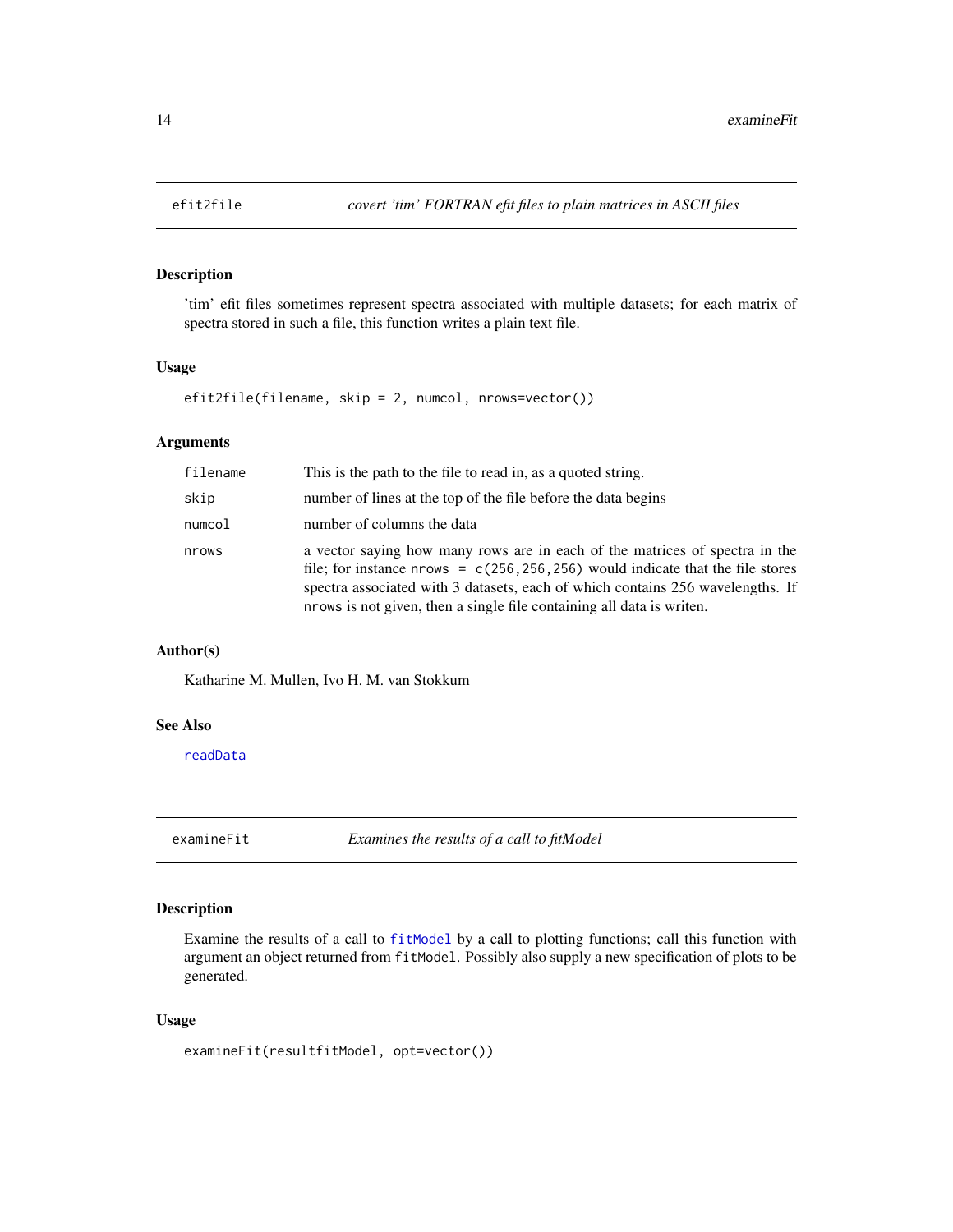#### <span id="page-14-0"></span>fit-class and the state of the state of the state of the state of the state of the state of the state of the state of the state of the state of the state of the state of the state of the state of the state of the state of

#### **Arguments**

|     | resultfitModel list returned by a call to fitModel                                                                                                                                    |
|-----|---------------------------------------------------------------------------------------------------------------------------------------------------------------------------------------|
| opt | possibly an object of class opt giving options for plotting; if opt has length zero<br>(the default) then the plotting options given in the opt list of resultFitModel<br>are applied |

#### Details

The [fitModel](#page-15-1) function returns a list of results, and initiates plotting functions. Given the resultfitModel list [fitModel](#page-15-1) returns, examineFit initiates the plotting functions, and thus may be used to examine results.

#### Author(s)

Katharine M. Mullen, Ivo H. M. van Stokkum

#### See Also

[fitModel](#page-15-1), [opt](#page-46-2)

<span id="page-14-1"></span>

| fit-class | Class "fit" to store the results of model fitting associated with all |
|-----------|-----------------------------------------------------------------------|
|           | <i>datasets analyzed.</i>                                             |

#### Description

Class to store results of model fitting associated with all datasets in a single call to the fitModel function. An object of class fit is stored in the slot fit of objects of class multimodel.

#### Objects from the Class

Objects can be created by calls of the form new (" $fit$ ", ...).

#### Slots

#### rss

resultlist: Object of class "list" that contains an object of class res for each dataset modeled, in the order that they were specified.

nlsres: Object of class "list" containing named elements

- onlsoutput of the call to nls used in model optimization.
- sumonlsresult of call summary(onls)

#### Author(s)

Katharine M. Mullen, Ivo H. M. van Stokkum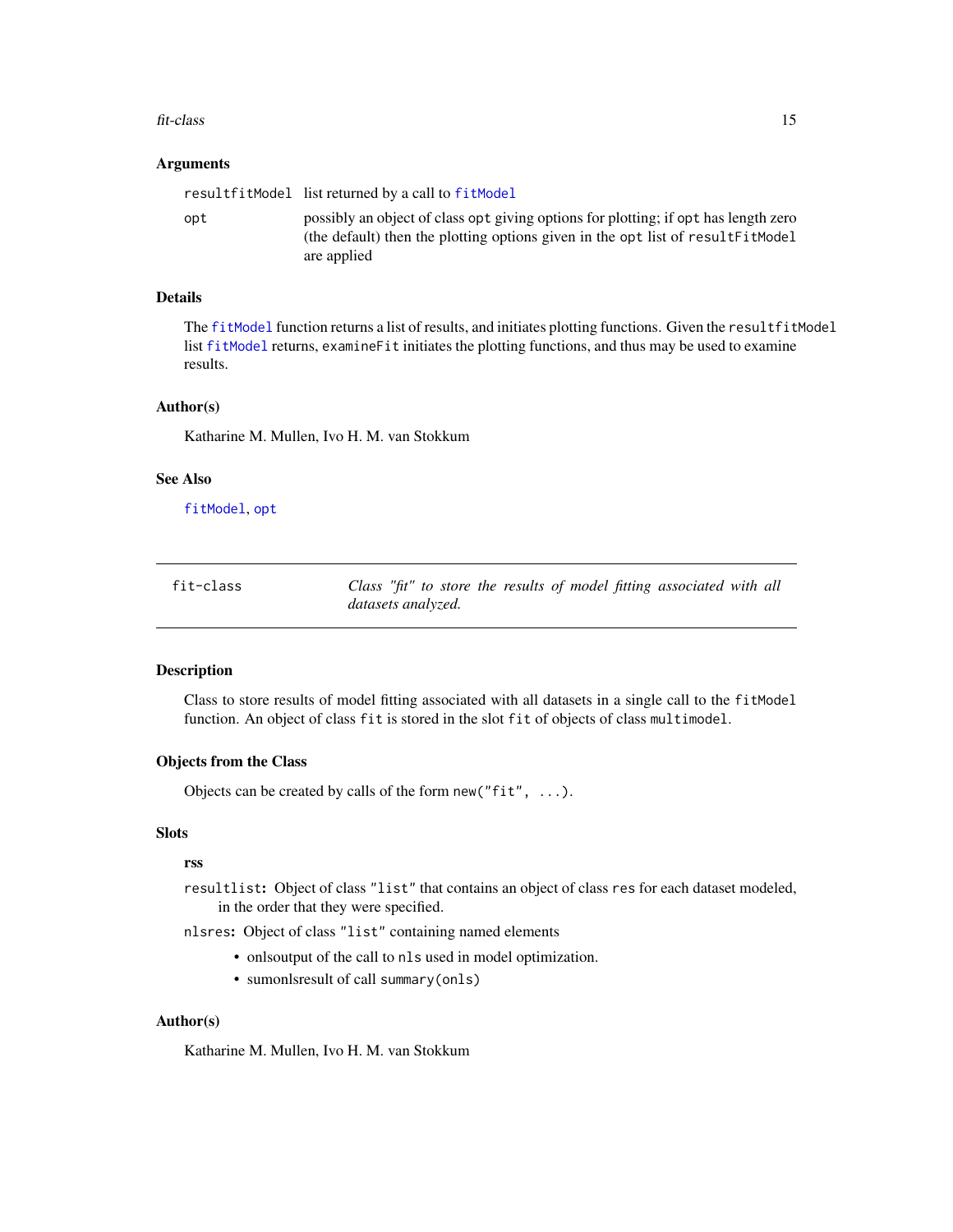### See Also

[res-class](#page-57-1), [multimodel-class](#page-44-1)

<span id="page-15-1"></span>fitModel *Performs optimization of (possibly multidataset) models.*

### Description

Performs optimization of (possibly multidataset) models and outputs plots and files representing the fit of the model to the data.

#### Usage

```
fitModel(data, modspec=list(), datasetind = vector(),
modeldiffs = list(), opt = opt(),lprogress=FALSE )
```
#### Arguments

| data       | list of objects of class dat containing the data to be modeled                                                                                                                                                                                                                                                                                                                                                                                                                                                                                                                                                                                                                                                                                                                                                                                                                                                                                                                                                                                                                                                                                                                                                                                                                                                                                                                                                                                                                                                                                                                                                                                                                      |
|------------|-------------------------------------------------------------------------------------------------------------------------------------------------------------------------------------------------------------------------------------------------------------------------------------------------------------------------------------------------------------------------------------------------------------------------------------------------------------------------------------------------------------------------------------------------------------------------------------------------------------------------------------------------------------------------------------------------------------------------------------------------------------------------------------------------------------------------------------------------------------------------------------------------------------------------------------------------------------------------------------------------------------------------------------------------------------------------------------------------------------------------------------------------------------------------------------------------------------------------------------------------------------------------------------------------------------------------------------------------------------------------------------------------------------------------------------------------------------------------------------------------------------------------------------------------------------------------------------------------------------------------------------------------------------------------------------|
| modspec    | list whose elements are models of class dat describing the models as results<br>from a call to the function init Model                                                                                                                                                                                                                                                                                                                                                                                                                                                                                                                                                                                                                                                                                                                                                                                                                                                                                                                                                                                                                                                                                                                                                                                                                                                                                                                                                                                                                                                                                                                                                              |
| datasetind | vector that has the same length as data; for each dataset in data specify the<br>model it should have as an index into modspec; default mapping is that all<br>datasets use the first model given in modspec                                                                                                                                                                                                                                                                                                                                                                                                                                                                                                                                                                                                                                                                                                                                                                                                                                                                                                                                                                                                                                                                                                                                                                                                                                                                                                                                                                                                                                                                        |
| modeldiffs | list whose elements specify any dataset-specific model differences.                                                                                                                                                                                                                                                                                                                                                                                                                                                                                                                                                                                                                                                                                                                                                                                                                                                                                                                                                                                                                                                                                                                                                                                                                                                                                                                                                                                                                                                                                                                                                                                                                 |
|            | • linkclp list of vectors containing the indices of datasets. If the two dataset<br>indices are in the same vector, their conditionally linear parameters will<br>be equated if they represent the same condition (e.g., a wavelength) within<br>thresh. For example, $linkclp = list(1:10, 11:15)$ will let datasets<br>1-10 and 11-15 have the same clp. Note that if linkclp is not given, it<br>will default to list{1:length(data)}, so that the clp from all datasets<br>are equated when they represent conditions within thresh of each other.<br>Consider the situation where the clp from many different datasets are equated.<br>Then it is important to note that the specification of constraints appli-<br>cable to the clp will also be equated, and will be read from the model<br>assigned to the first dataset in the group.<br>· dscal list of lists specifying linear scaling relations between datasets; each<br>list has elements to, from, value. The index of the dataset to be scaled<br>is given in to; the index of the dataset on which the scaling is to be based is<br>given in from. The starting value parameterizing the relationship is given as<br>value. For example, $dscal = list(list(to=2, from=1, value=.457)).$<br>• thresh numeric describing the tolerance with which clp from different datasets<br>are to be considered as equal. For instance, for two datasets containing data<br>at 750 and 751 nm, respectively, thresh=1.5 will equate the clp at 750 and<br>751 between datasets. Specify a negative value of thresh to estimate clp<br>per-dataset. See Section 2.2 of the paper in the references for the model<br>equations. |

<span id="page-15-0"></span>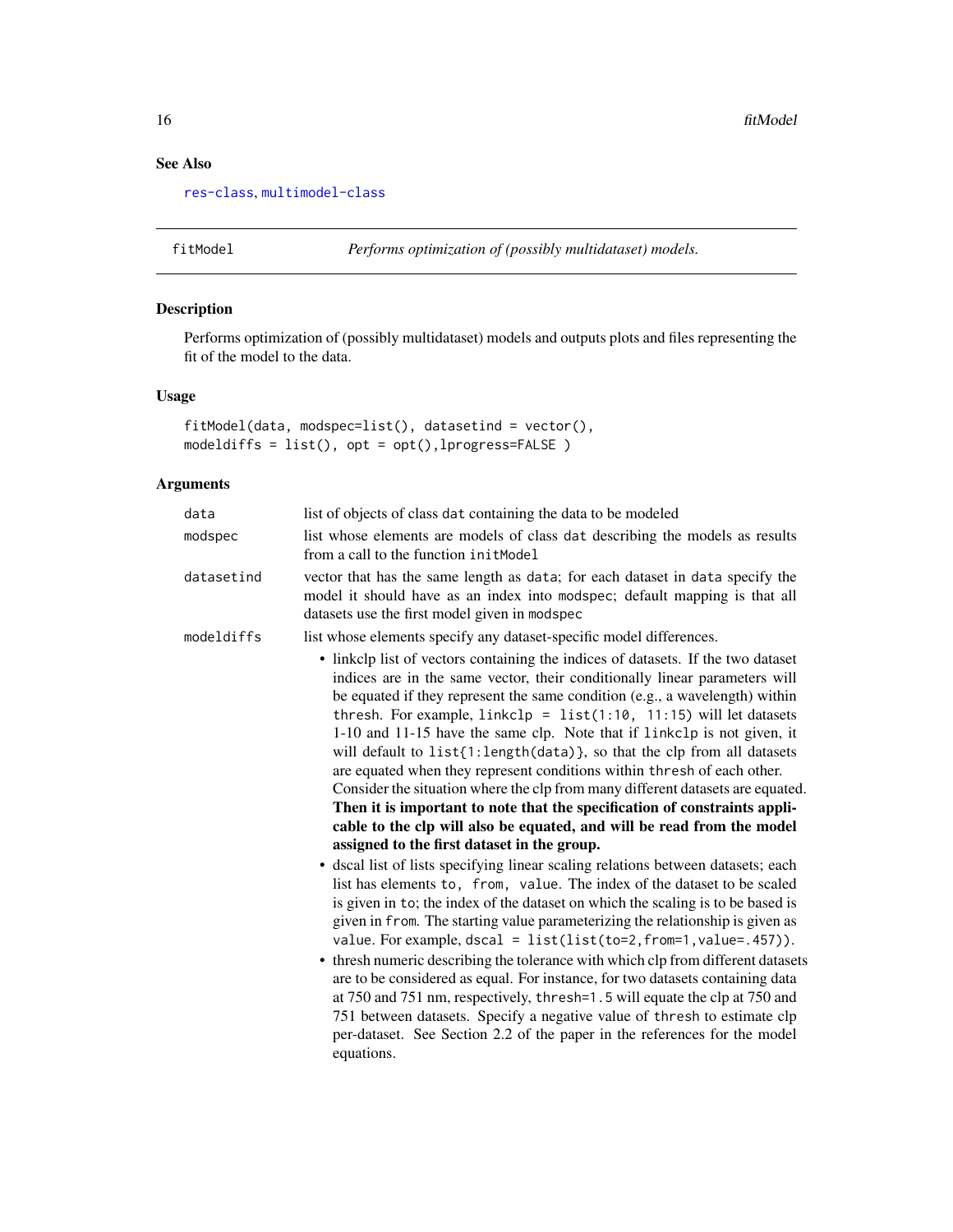- free list of lists specifying individual parameters to free for a given dataset. each sublist has named elements
	- what character string naming parameter type, e.g., "kinpar"
	- ind vector of indices into parameter vector or list, e.g., c(2,3) or 4
	- dataset dataset index in which parameter is to be freed

start starting value for freed parameter

For example, free = list( list(what = "irfpar", ind = 1, dataset = 2, start=-.1932).

- remove list of lists specifying individual parameters to remove from parameter groups for a given dataset. each sublist has named elements
	- what character string naming parameter type, e.g., "kinpar"
	- dataset dataset index in which parameter group is to be removed
	- ind vector of indices into parameter vector or list, e.g., c(2,3) or 4 where parameter should be removed
- add list of lists specifying individual parameters to add to parameter groups for a given dataset. each sublist has named elements
	- what character string naming parameter type, e.g., "kinpar"
	- dataset dataset index in which parameter group is to change
	- start starting value for added parameter
	- ind vector of indices into parameter vector or list, e.g., c(2,3) or 4 where parameter should be added.
- changelist of lists specifying entire parameter groups to change for a given dataset. each sublist has named elements
	- what character string naming parameter type, e.g., "kinpar"
	- dataset dataset index in which parameter group is to change
	- spec new specification that in initModel would follow "what", e.g., for  $c(.1, .3)$  if what="kinpar"
- rel list of lists specifying parameters to relate between datasets each sublist has named elements
	- what1 character string naming parameter type to be determined in relation to some other parameter type , e.g., "kinpar"
	- what2 character string naming parameter type on which another parameter type is to depend, e.g., "kinpar"
	- ind1 vector of indices into parameter vector or list, e.g., c(2,3) or 4 of the dependent parameter.
	- ind2 vector or numeric of indices into parameter vector or list, e.g., c(2,3) or 4 of the parameter on which another parameter will depend
	- dataset1 dataset index of the dependent parameter
	- dataset2 dataset index of the parameter on which another parameter will depend
	- rel optional character string describing functional relationship between parameters; defaults to "lin" for linear relationship
	- start starting value or vector of values parameterizing relationship between parameters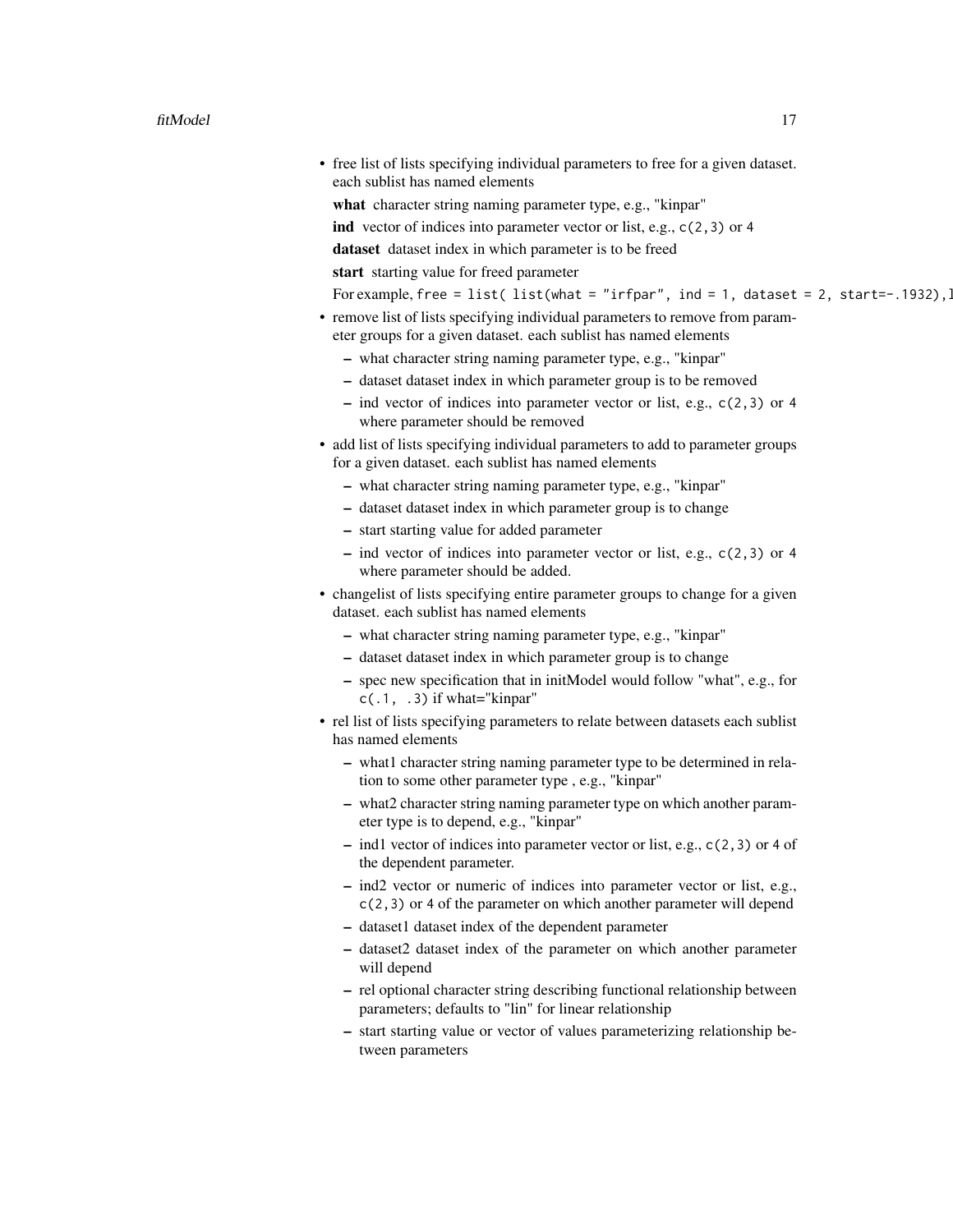<span id="page-17-0"></span>

|           | • weightlist List of new weights for the datasets returned by the function<br>outlier Corrs (as the element weight List of the list that is the return<br>value of this function). |
|-----------|------------------------------------------------------------------------------------------------------------------------------------------------------------------------------------|
| opt       | Object of class kinopt or specopt specifying fitting and plotting options.                                                                                                         |
| lprogress | Logical specifying whether textual output of fitting progress is returned                                                                                                          |

#### Details

This function applies the [nls](#page-0-0) function internally to optimize nonlinear parameters and to solve for conditionally linear parameters (clp) via the partitioned variable projection algorithm.

#### Value

A list is returned containing the following elements:

- currTheta is a list of objects of class theta whose elements contain the parameter estimates associated with each dataset modeled.
- currModel is an object of class multimodel containing the results of fitting as well as the model specification
- toPlotter is a list containing all arguments used by the plotting function; it is used to regenerate plots and other output by the examineFit function
- nlsprogress if lprogress = TRUE textual output of the fitting progress is returned as an array of strings

#### Author(s)

Katharine M. Mullen, Ivo H. M. van Stokkum

#### References

Mullen KM, van Stokkum IHM (2007). "TIMP: an R package for modeling multi-way spectroscopic measurements." Journal of Statistical Software, 18(3). [http://www.jstatsoft.org/v18/](http://www.jstatsoft.org/v18/i03/.) [i03/.](http://www.jstatsoft.org/v18/i03/.)

#### See Also

[readData](#page-56-1), [initModel](#page-28-1), [examineFit](#page-13-1)

#### Examples

```
## 2 simulated concentration profiles in time
C \leq - matrix(nrow = 51, ncol = 2)
k \leq c(.5, 1)t < - seq(0, 2, by = 2/50)
C[, 1] <- exp(-k[1] * t)C[, 2] <- exp(-k[2] * t)
```
## 2 simulated spectra in wavelength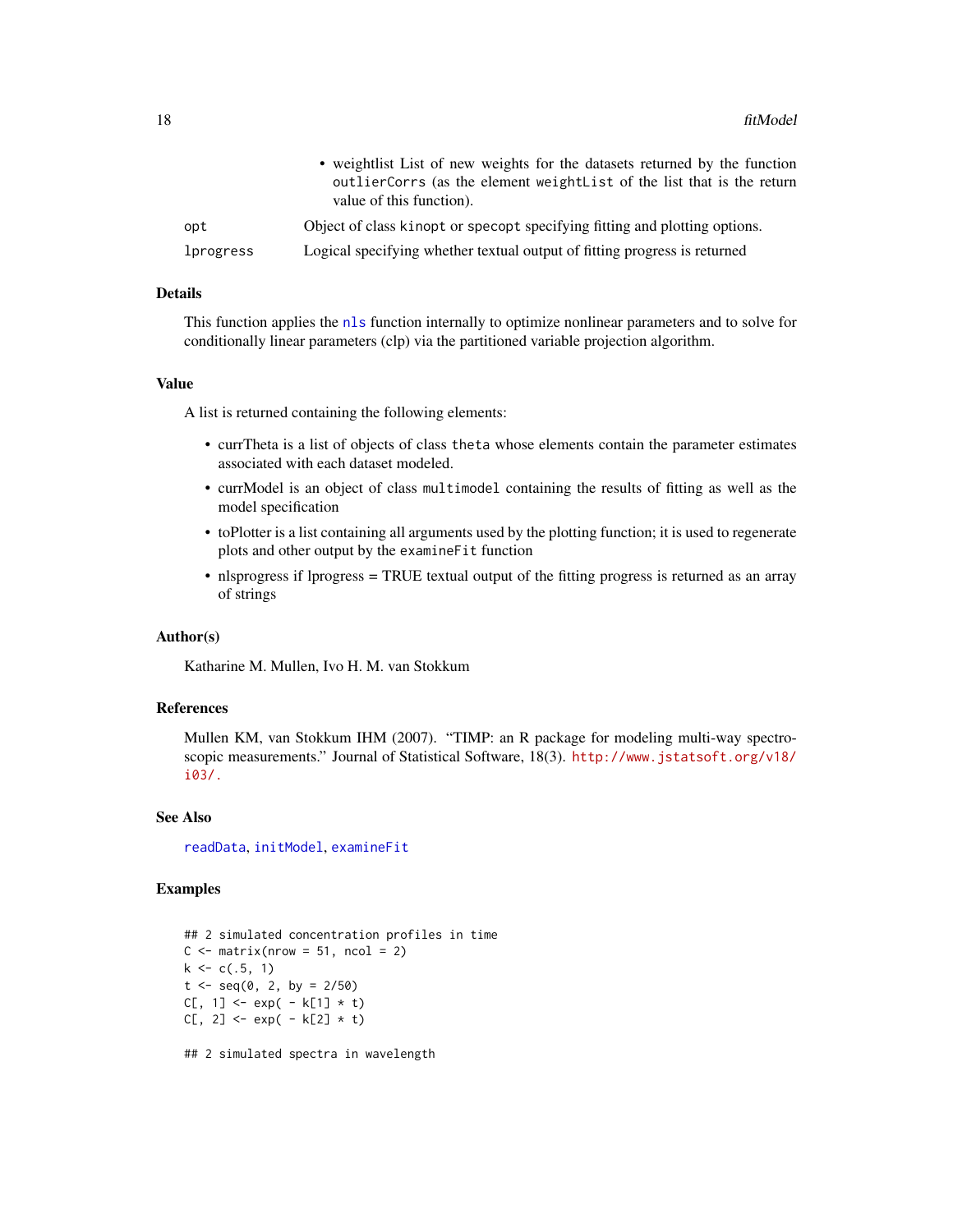#### <span id="page-18-0"></span>FLIMplots and the set of the set of the set of the set of the set of the set of the set of the set of the set of the set of the set of the set of the set of the set of the set of the set of the set of the set of the set of

```
E \le - matrix(nrow = 51, ncol = 2)
wavenum <- seq(18000,28000, by=200)
location <- c(25000, 20000)
delta <- c(5000, 7000)
amp < -c(1, 2)E[, 1] <- amp[1] * exp( - log(2) * (2 * (wavenum - location[1])/delta[1])^2)
E[, 2] <- amp[2] * exp( - log(2) * (2 * (wavenum - local[2]/del[2])^2)
## simulated time-resolved spectra
sigma <- .001
Psi_q <- C %*% t(E) + sigma * rnorm(nrow(C) * nrow(E))
## as an object of class dat
Psi_q_data <- dat(psi.df = Psi_q, x = t, nt = length(t), x2 = wavenum, nl =
length(wavenum))
## model for the data in the time-domain
kinetic_model <- initModel(mod_type = "kin", seqmod = FALSE,
kinnar = c(.1, 2))## fit the model
kinetic_fit <- fitModel(data = list(Psi_q_data),
modspec = list(kinetic_model), opt = kinopt(iter=4, plot=FALSE))
```
<span id="page-18-1"></span>

FLIMplots *Functions to plot FLIM results.*

#### Description

Functions to plot FLIM results.

#### Usage

```
plotHistAmp(multimodel, t, i=1)
plotHistNormComp(multimodel, t, i=1)
plotIntenImage(multimodel, t, i=1, tit=c("Intensity Image"))
plotSelIntenImage(multimodel, t, i=1, tit=c("Region of Interest"),
 cex=1)
plotTau(multimodel, t, i=1, tit=" < tau > ", plotoptions=kinopt(),
lifetimes=TRUE)
plotNormComp(multimodel, t, i=1)
```
#### Arguments

| multimodel | the currModel element of the list returned by fitModel |
|------------|--------------------------------------------------------|
| t.         | the currTheta element of the list returned by fitModel |
| i          | dataset index to make plot for                         |
| tit        | Character vector giving the title                      |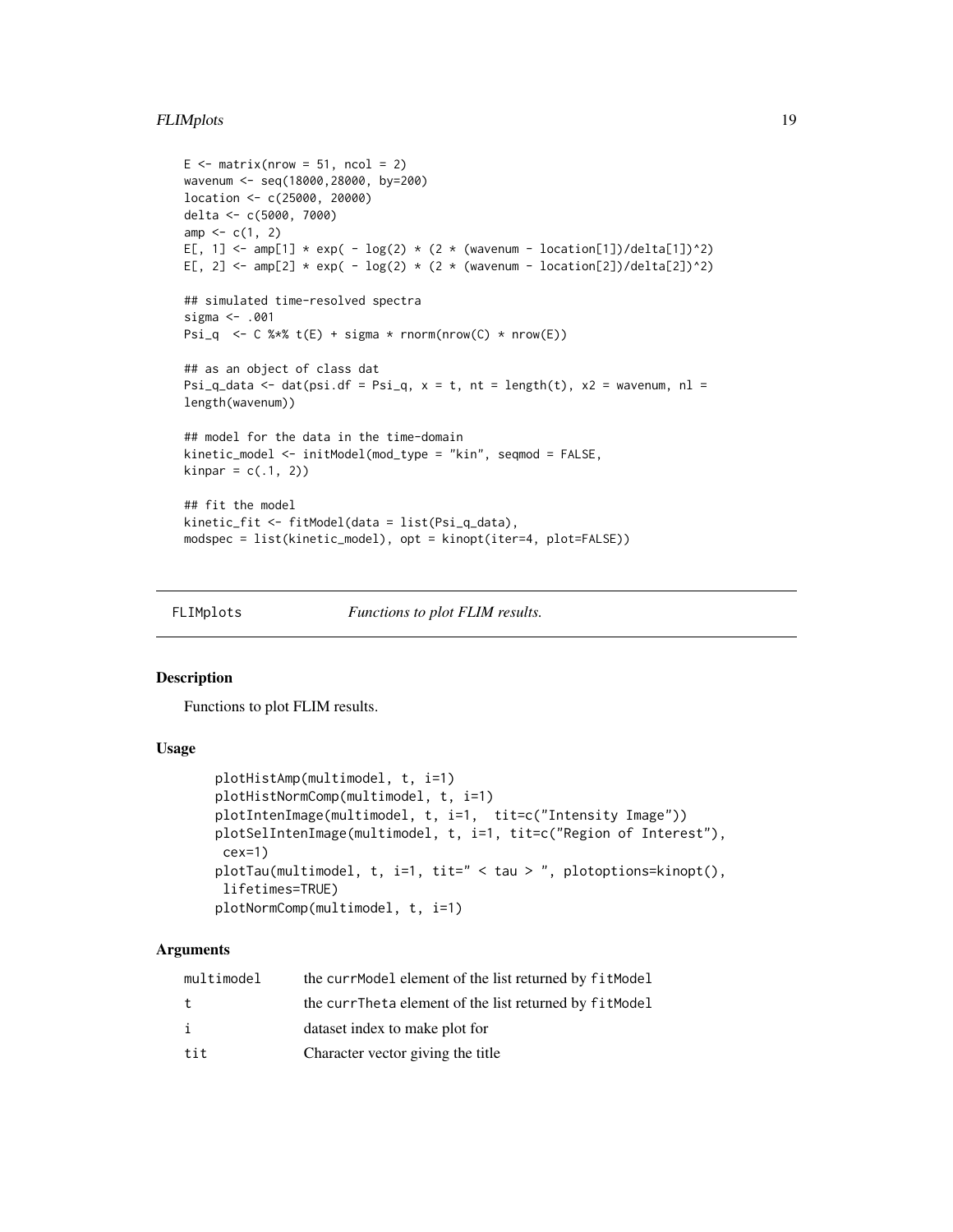<span id="page-19-0"></span>

| plotoptions | object of class kinopt giving the plotting options                                                                    |
|-------------|-----------------------------------------------------------------------------------------------------------------------|
| сех         | A numerical value giving the amount by which plotting text and symbols should<br>be magnified relative to the default |
| lifetimes   | A logical value indicating whether the averages per-pixel should be for lifetimes<br>or their inverse, decay rates.   |

#### Author(s)

Katharine M. Mullen, Sergey Laptenok, Ivo H. M. van Stokkum

#### See Also

[fitModel](#page-15-1)

#### Examples

```
## Not run:
##############################
## READ IN DATA, PREPROCESS DATA
##############################
## data representing only donor tagged
data("donorTagged")
D1 <- preProcess(c001, sel_time=c(25,230))
D2 <- preProcess(c003, sel_time=c(25,230))
## data representing donor-acceptor tagged
data("donorAcceptorTagged")
DA1 <- preProcess(cy005c, sel_time=c(25,230))
DA2 <- preProcess(cy006, sel_time=c(25,230))
##############################
## READ IN MEASURED IRF, PREPROCESS IRF
##############################
data("mea_IRF")
mea_IRF <- baseIRF(mea_IRF, 100, 150)[25:230]
##############################
## SPECIFY INITIAL MODEL
##############################
modelC <- initModel(mod_type = "kin",
## starting values for decays
kinpar=c(1.52, 0.36),
## numerical convolution algorithm to use
convalg = 2,
```
## measured IRF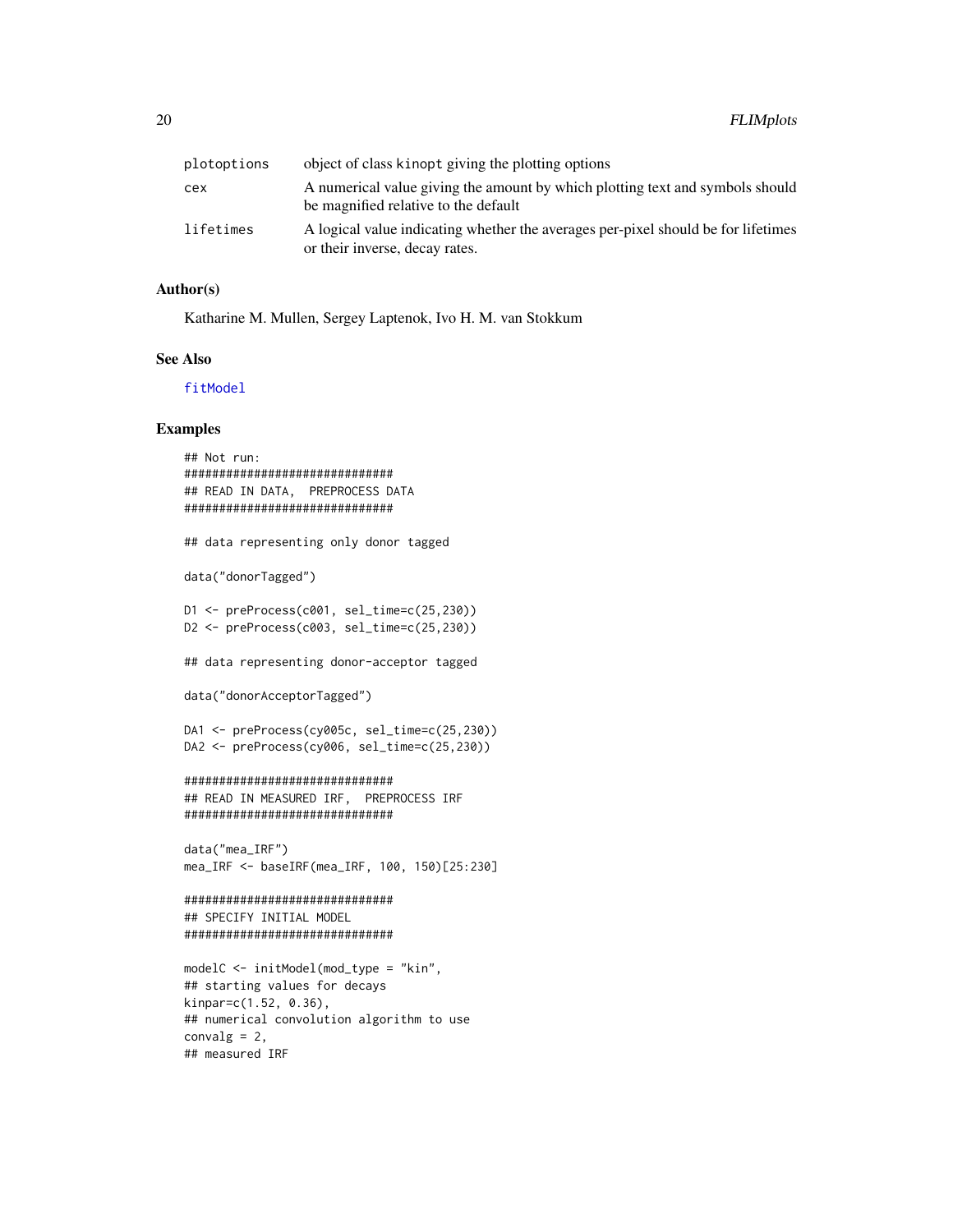#### FLIMplots 21

```
measured_irf = mea_IRF,
## shift of the irf is fixed
parmu = list(0), fixed = list(parmu=1),
## one component represents a pulse-following with the IRF shape
cosh spec = list(type = "irf"),## parallel kinetics
seqmod=FALSE,
## decay parameters are non-negative
positivepar=c("kinpar"),
title="Global CFP bi-exp model with pulse-follower")
##############################
## FIT MODEL FOR DONOR ONLY DATA
##############################
fitD <- fitModel(list(D1,D2),
                 list(modelC),
                 ## estimate the linear coeefficients per-dataset
                 modeldiffs = list(lineLp=list(1,2)),opt=kinopt(iter=1, linrange = 10,
                  addfilename = TRUE,
                   output = "pdf",makeps = "globalD",
                   notraces = TRUE,
                   selectedtraces = seq(1, length(c0010x2), by=11),summaryplotcol = 4, summaryplotrow = 4,
                   ylimspec = c(1, 2.5),
                   xlab = "time (ns)", ylab = "pixel number",
                   FLIM=TRUE))
##############################
## FIT MODEL FOR DONOR-ACCEPTOR DATA
##############################
fitDA <- fitModel(list(DA1,DA2),
                 list(modelC),
                  ## estimate the linear coeefficients per-dataset
                 modeldiffs = list(linkclp=list(1,2)),
                 opt=kinopt(iter=1, linrange = 10,
                   addfilename = TRUE,
                   output = "pdf",
                   makeps = "globalDA",
                   notraces = TRUE,
                   selectedtraces = seq(1, length(c001@x2), by=11),
                   summaryplotcol = 4, summaryplotrow = 4,
                   ylimspec = c(1, 2.5),
                   xlab = "time (ns)", ylab = "pixel number",
                   FLIM=TRUE))
##############################
## COMPARE THE DECAY RATES
##############################
```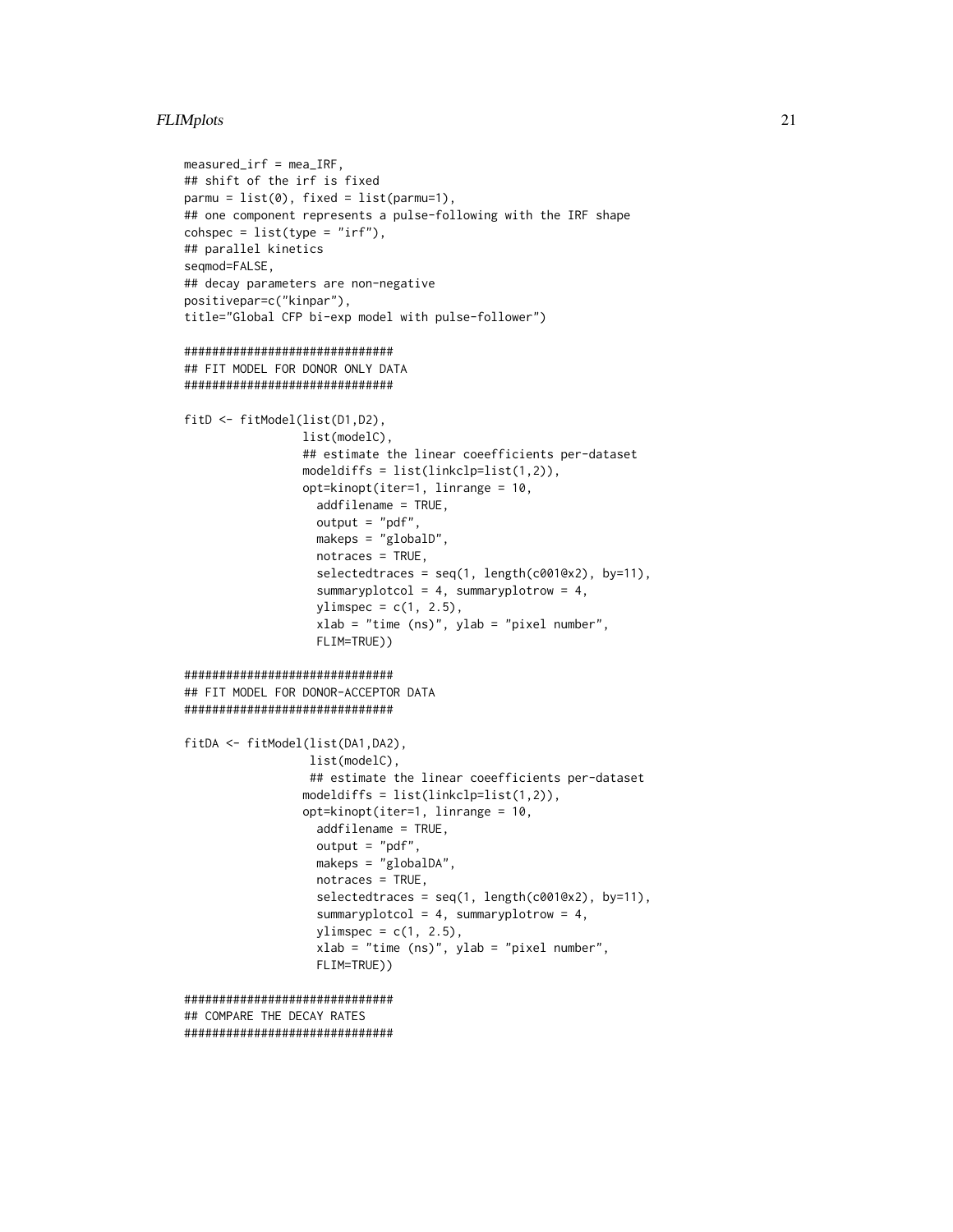```
parEst(fitD)
parEst(fitDA)
##############################
## ADDITIONAL FIGURES
##############################
par(mfrow=c(2,2), mar=c(1,3,1,12))
par(cex=1.5)
plotIntenImage(fitD$currModel, fitD$currTheta, 1, tit="")
par(cex=1.5)
plotIntenImage(fitDA$currModel, fitD$currTheta, 1, tit="")
par(cex=1.5)
plotIntenImage(fitD$currModel, fitD$currTheta, 2, tit="")
par(cex=1.5)
plotIntenImage(fitDA$currModel, fitD$currTheta, 2, tit="")
###############
plo \le kinopt(ylimspec = c(.25,1.1), imagepal=grey(seq(1,0,length=100)))
par(mfrow=c(2,2), mar=c(1,3,1,12))
par(cex=1.5)
plotTau(fitD$currModel, fitD$currTheta, 1, tit="",plotoptions=plo,
        lifetimes=FALSE)
par(cex=1.5)
plotTau(fitDA$currModel, fitD$currTheta, 1, tit="",plotoptions=plo,
        lifetimes=FALSE)
par(cex=1.5)
plotTau(fitD$currModel, fitD$currTheta, 2, tit="",plotoptions=plo,
        lifetimes=FALSE)
par(cex=1.5)
plotTau(fitDA$currModel, fitD$currTheta, 2, tit="", plotoptions=plo,
        lifetimes=FALSE)
## End(Not run)
```
getClpindepX-methods *Generic function getClpindepX in Package 'TIMP'*

<span id="page-21-0"></span>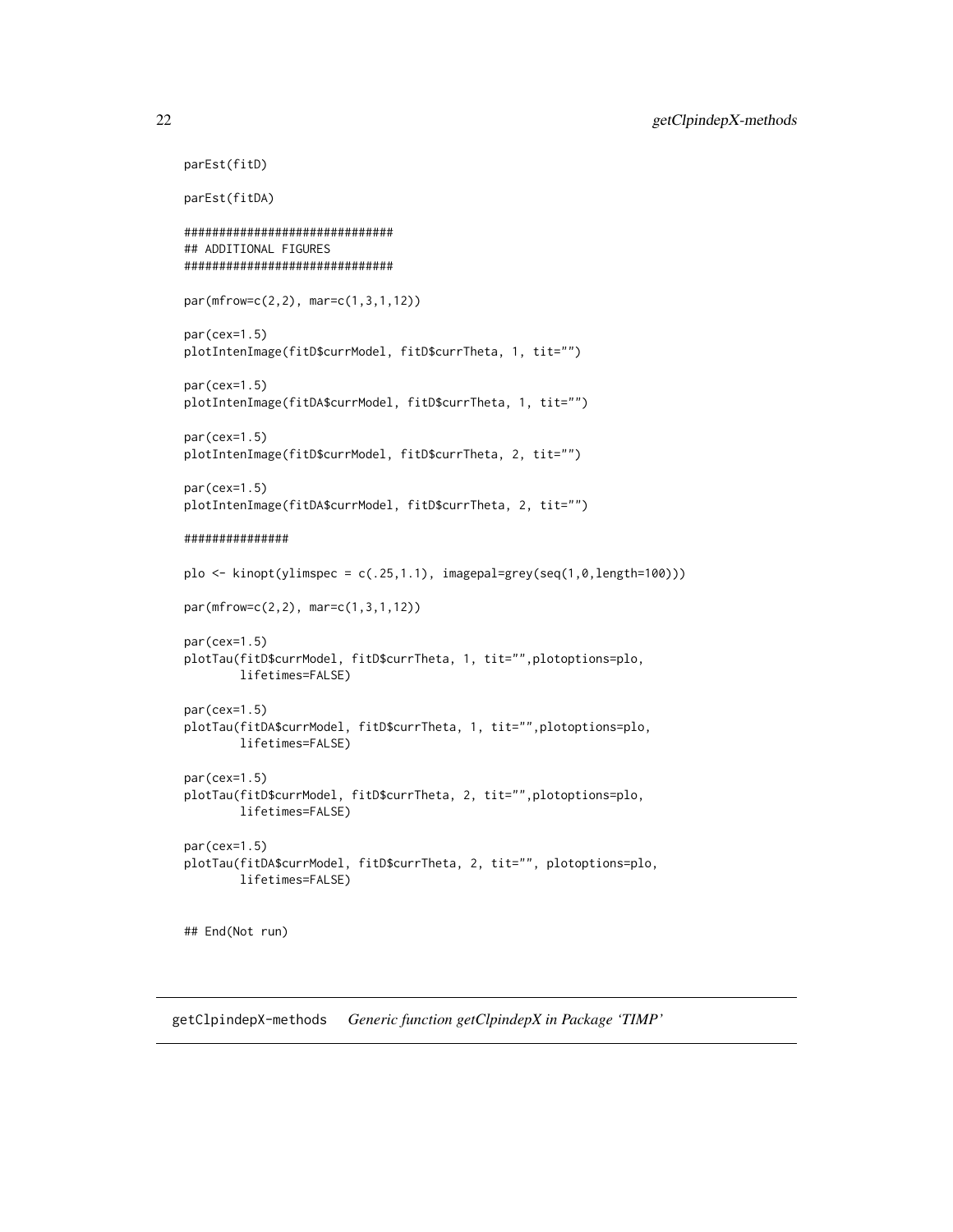#### <span id="page-22-0"></span>getResid 23

#### Description

Gets the matrix associated with nonlinear parameter estimates for the case that this matrix is not re-calculated per conditionally linear parameter.

#### Usage

getClpindepX(model, multimodel, theta, returnX, rawtheta, dind)

#### Arguments

| model      | Object of class dat; function switches on this argument.                   |
|------------|----------------------------------------------------------------------------|
| multimodel | Object of class multimodel used in standard error determination            |
| theta      | Vector of nonlinear parameter estimates.                                   |
| returnX    | logical indicating whether to return a vectorized version of the X matrix  |
| rawtheta   | vector of nonlinear parmeters; used in standard error determination        |
| dind       | numeric indicating the dataset index; used in standard error determination |

#### Author(s)

Katharine M. Mullen, Ivo H. M. van Stokkum

#### See Also

[dat-class](#page-5-2)

<span id="page-22-1"></span>

| getResid | For data correction, fits a model (but ignores plotting commands) in |
|----------|----------------------------------------------------------------------|
|          | order to obtain the SVD of the residuals, which then can be used in  |
|          | data-correction.                                                     |

#### Description

For data correction, fits a model exactly as does fitModel (but ignores plotting commands) in order to obtain the SVD of the residuals. These residuals can then be subtracted away from the original data to some extent with the preProcess function.

#### Usage

```
getResid(data, modspec=list(), datasetind = vector(),
     modeldiffs = list(), opt = opt())
```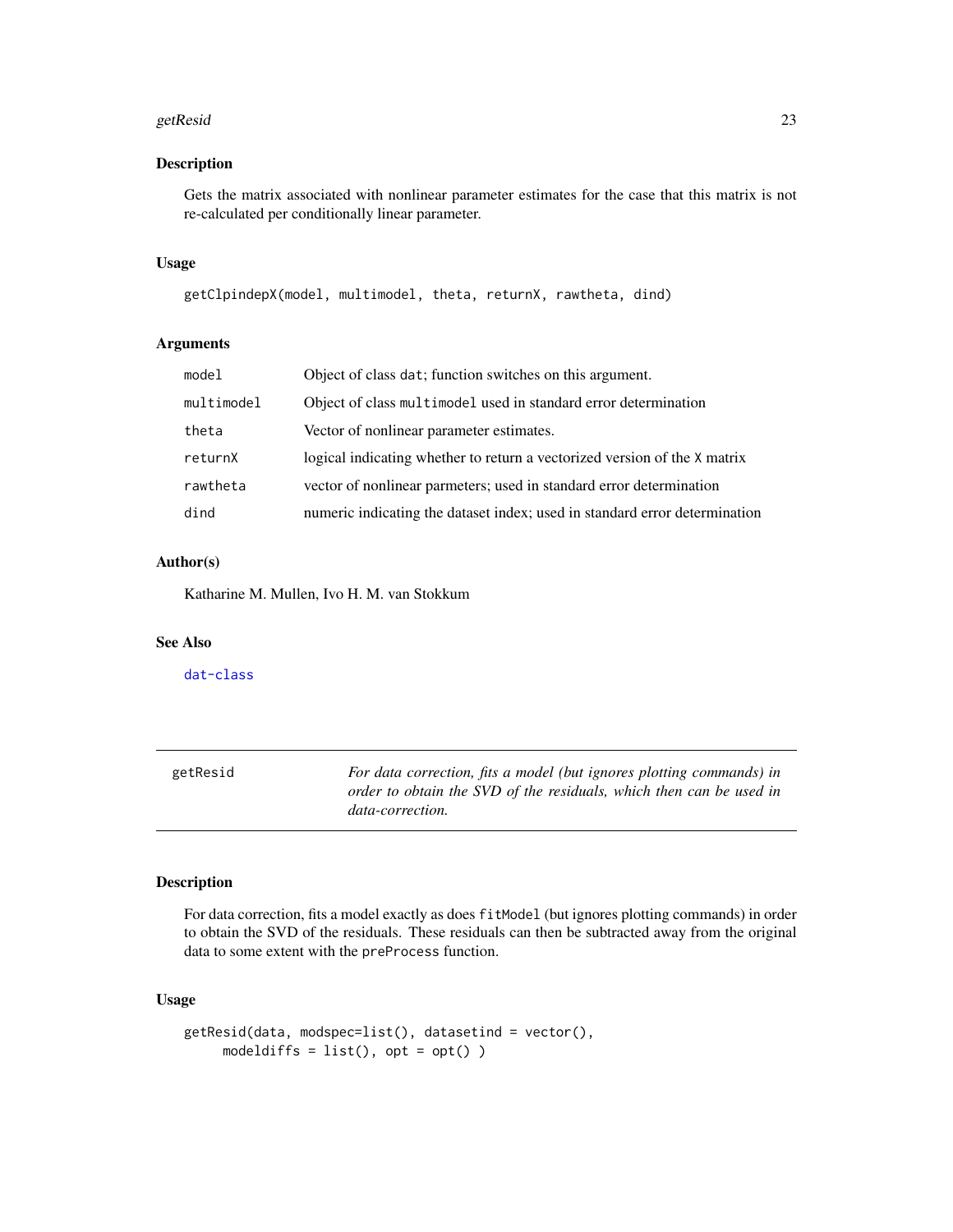<span id="page-23-0"></span>24 getResults

#### **Arguments**

| data       | As in the fitModel function |
|------------|-----------------------------|
| modspec    | As in the fitModel function |
| datasetind | As in the fitModel function |
| modeldiffs | As in the fitModel function |
| opt        | As in the fitModel function |

#### Value

list containing the first five left and right singular vectors of the residuals, as well as the first five singular values. A weight matrix (if used) is also included in this list.

#### See Also

[fitModel](#page-15-1), [preProcess](#page-51-1)

| getResults | Functions to print and return parts of the object returned by the fitting |
|------------|---------------------------------------------------------------------------|
|            | routines.                                                                 |

#### **Description**

Functions to print and return parts of the object returned by fitModel. onls returns the output of the nls function. sumonls returns the result of calling summary on onls function. parEst returns a summary of model parameter estimates. The remaining functions return lists representing various aspects of the results returned by the function fitModel.

#### Usage

```
onls(result)
sumnls(result)
parEst(result, param = "", dataset = NA, verbose = TRUE, file="",
stderr=TRUE)
getXList(result, group = vector(), file="")
getCLPList(result, getclperr = FALSE, file="")
getX(result, group = vector(), dataset=1, file="", lreturnA = FALSE, lreturnC = FALSE)
getC(result, dataset=1, file="")
getCLP(result, getclperr = FALSE, dataset=1, file="")
getDAS(result, getclperr = FALSE, dataset=1, file="")
getData(result, dataset = 1, weighted = FALSE)
getResiduals(result, dataset = 1)
getSVDResiduals(result, numsing = 2, dataset = 1)
getTraces(result, dataset = 1, file="")
getdim1(result, dataset = 1)
getdim2(result, dataset = 1)
```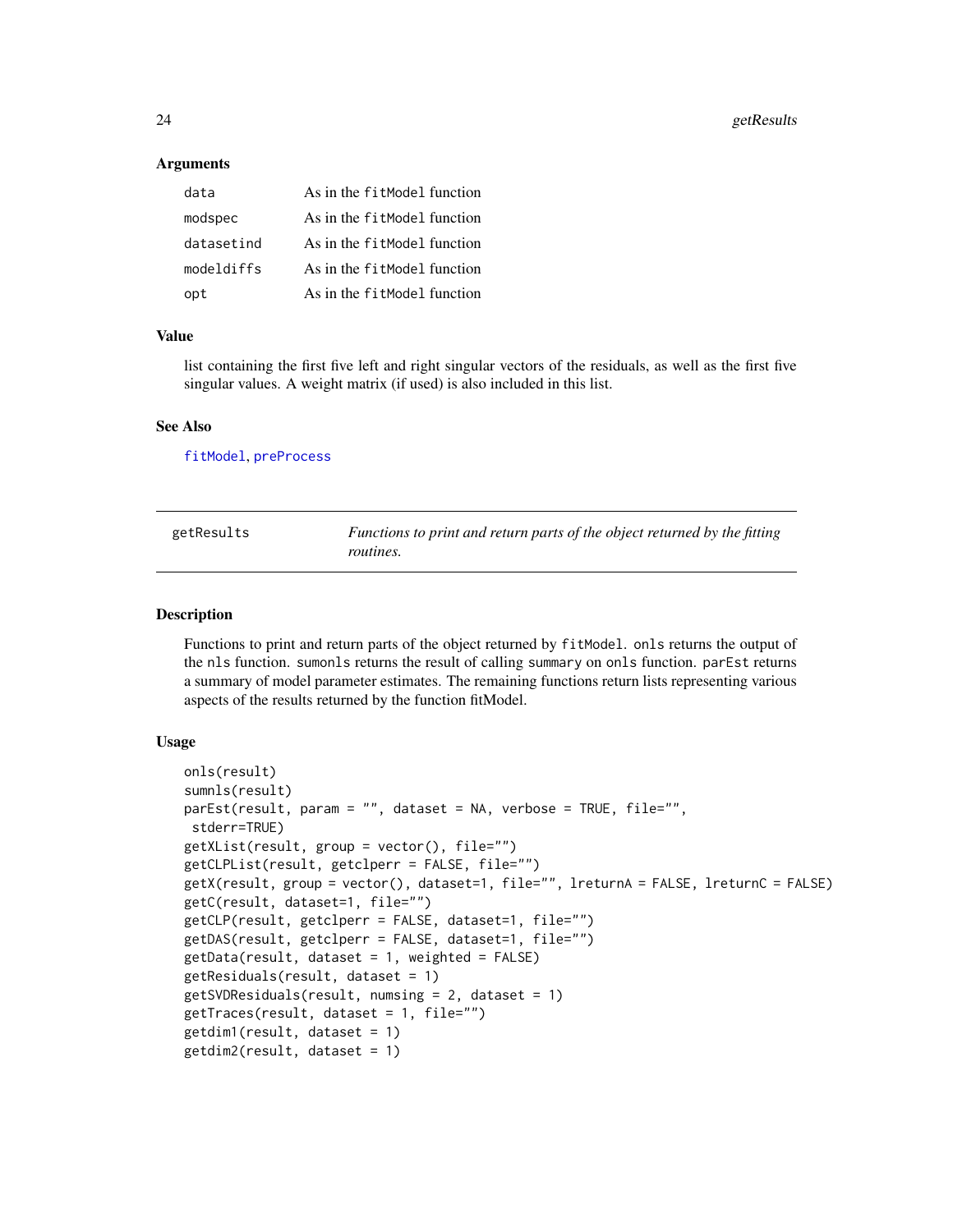#### getResults 25

#### **Arguments**

| result    | return value of fitModel                                                                                                                                                                                                          |
|-----------|-----------------------------------------------------------------------------------------------------------------------------------------------------------------------------------------------------------------------------------|
| param     | character vector of the particular parameters to return; if param=="" then all<br>parameters are given.                                                                                                                           |
| dataset   | index of the dataset from which to return results; by default dataset=NA in<br>which case results from all datasets are returned                                                                                                  |
| verbose   | logical that defaults to TRUE that determines whether parEst just returns a list<br>invisibly or prints as well.                                                                                                                  |
| getclperr | logical that defaults to FALSE that determines whether a list containing the stan-<br>dard error estimates associated with the conditionally linear parameters, as op-<br>posed to the conditionally linear parameters themselves |
| numsing   | integer that defaults to 2; determines the number of singular vectors to return                                                                                                                                                   |
| weighted  | logical indicating whether to return weighted or unweighted data                                                                                                                                                                  |
| lreturnA  | logical indicating whether to return an A matrix instead                                                                                                                                                                          |
| lreturnC  | logical indicating whether to return a C matrix instead                                                                                                                                                                           |
| file      | character vector; if not "" writes the results to a file with name file.                                                                                                                                                          |
| group     | The value at which to determine the X matrix (maybe a wavelenth index, for<br>example)                                                                                                                                            |
| stderr    | Whether to return standard error estimates on parameters, if they were calculated<br>in fitting.                                                                                                                                  |

#### Value

sumnls returns an object of class "summary.nls".

onls returns an object of class "nls".

parEst returns an object of class "list" representing the parameter estimates and the standard errors if stderr=TRUE and they have been calculated.

getXList returns a "list" of length equal to the number of datasets modeled, where each element represents the matrix determined by the nonlinear parameters (under a kinetic model, the concentrations).

getCLPList returns a "list" of length equal to the number of datasets modeled, where each element represents the matrix determined as conditionally linear parameters (under a kinetic model, the spectra).

getX returns a numeric "matrix" that represents the matrix determined by the nonlinear parameters (under a kinetic model, the concentrations). However, in case lreturn $C = TRUE$  it returns the C matrix, and in case lreturnA = TRUE it returns the A matrix that is used to compute the C matrix in case the kinetic model differs from parallel decays.

getC returns (under a kinetic model) a numeric "matrix" that represents the raw matrix of concentrations of the dataset determined by the nonlinear parameters.

getDAS returns (under a kinetic model) a numeric "matrix" that represents the Decay Associated Spectra (DAS).

getCLPList returns a numeric "matrix" that represents the matrix determined as conditionally linear parameters (under a kinetic model, the spectra).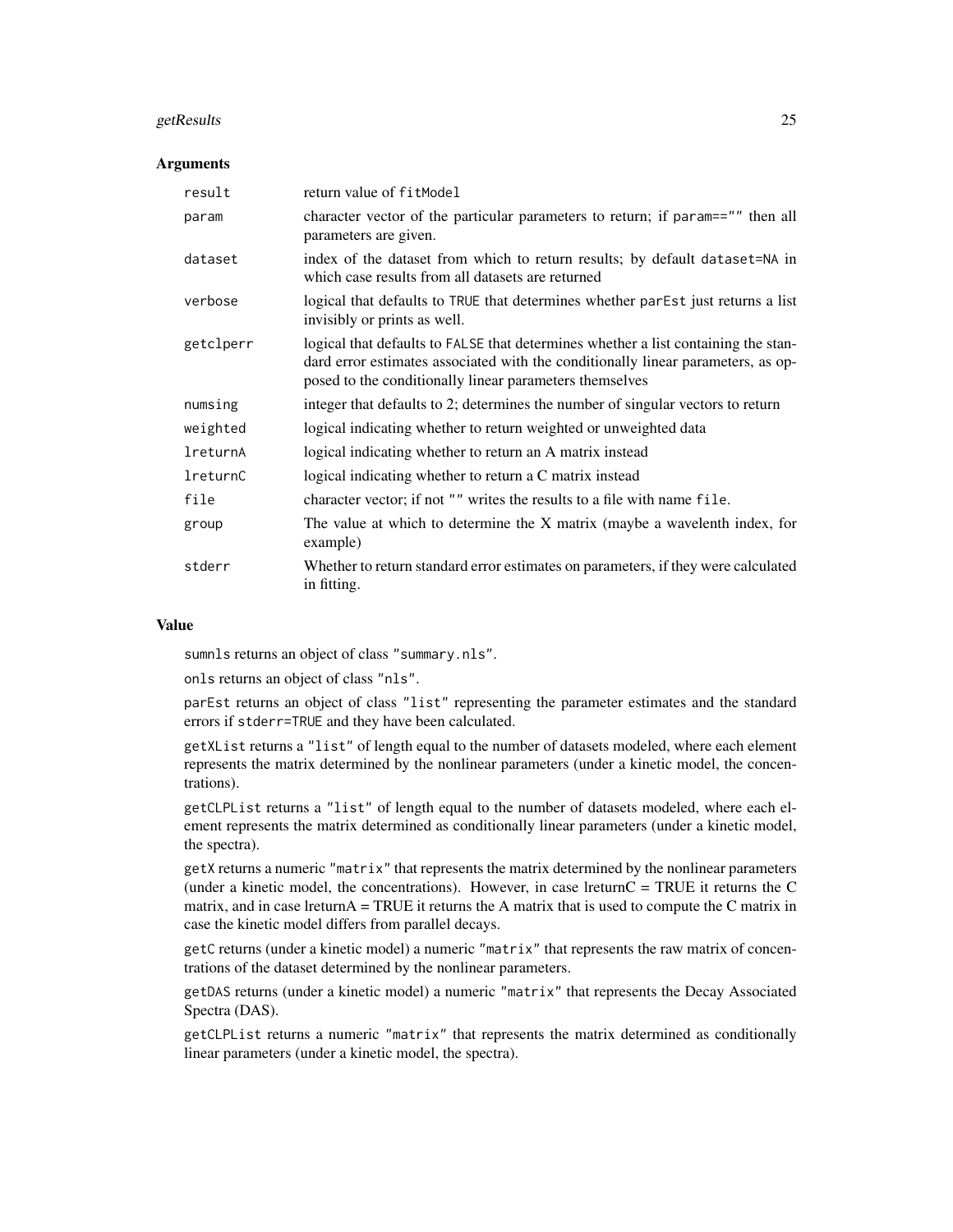<span id="page-25-0"></span>getSVDData returns a "list" of length 3 with named elements values, left and right, where values contains the singular values, left contains numsing left singular vectors, and right contains numsing right singular vectors, all of the unweighted data. The number of singular vectors returned is determined by numsing.

getData returns the dataset specified by the argument dataset (weighted data in the case that weighted=TRUE) as a "matrix"

getResiduals returns a "matrix" of residuals for the dataset with index given by the argument dataset; the matrix returned has the dimension of the dataset itself.

getSVDResiduals returns a "list" of length 3 with named elements values, left and right, where values contains the singular values, left contains numsing left singular vectors, and right contains numsing right singular vectors, all of the residuals. The number of singular vectors returned is determined by numsing.

getTraces returns a "matrix" of model estimates for the dataset with index given by the argument dataset; the matrix returned has the dimension of the dataset itself.

getdim1 returns a "vector" of x values in the dataset (times for kinetic models).

getdim2 returns a "vector" of x2 values (wavelengths for kinetic models).

#### Author(s)

Katharine M. Mullen, Ivo H. M. van Stokkum

#### See Also

[fitModel](#page-15-1)

#### Examples

```
## Not run:
```

```
## Example showing the addition of non-negativity constraints to
## conditionally linear parameters (here the spectra associated with
## a kinetic model)
```
## For the 1st simulated dataset, the constraints offer a modest improvement ## in the estimated spectra, whereas for the 2nd simulated dataset, they ## prevent a catastrophe in which the estimated components are hugely ## compensating.

```
##############################
## load TIMP
##############################
```
require(TIMP)

```
##############################
## set random seed for reproducability of noise
##############################
```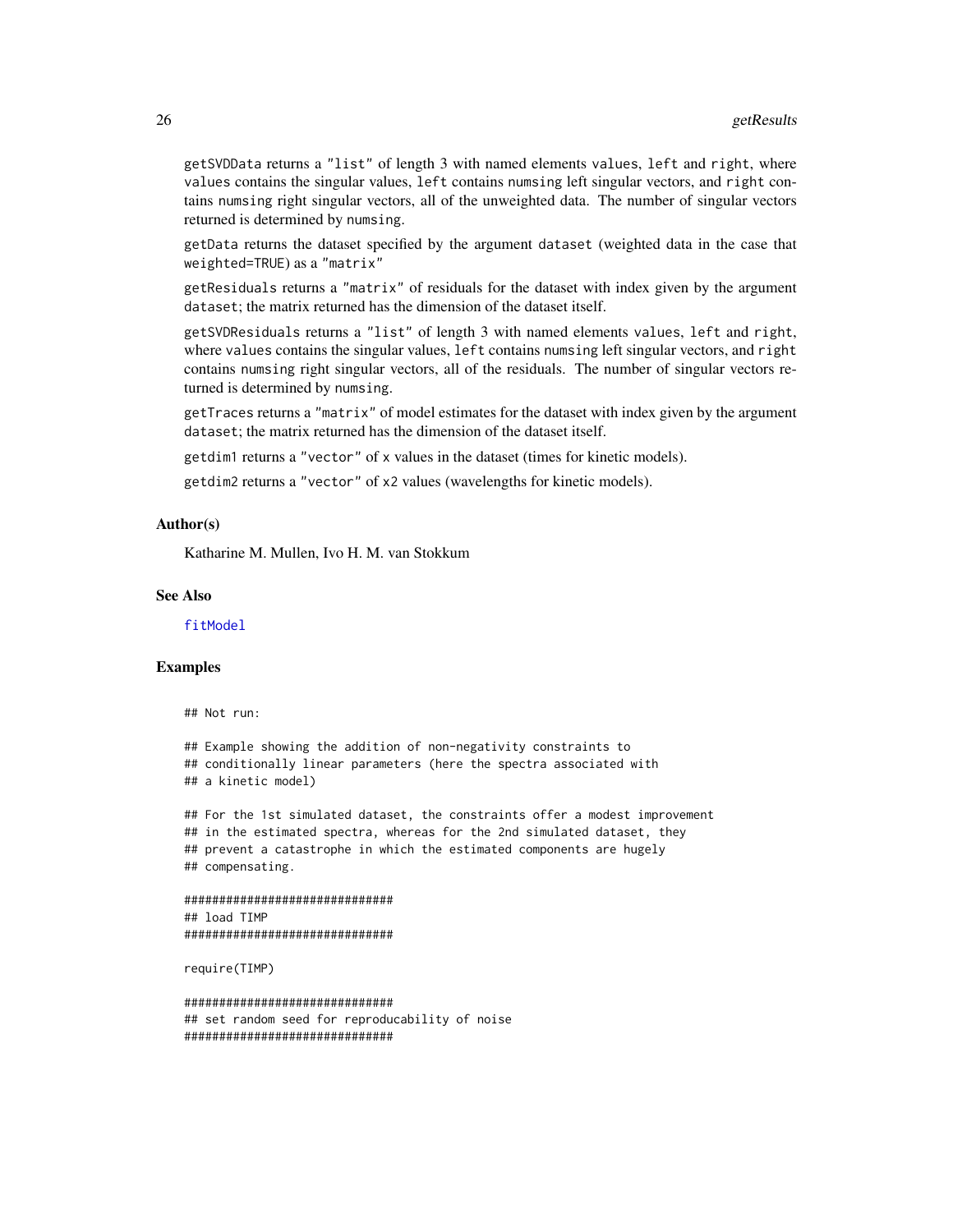#### getResults 27

set.seed(80)

```
##############################
## SIMULATE DATA, noise realization 1
##############################
dt4 <- simndecay_gen(kinpar = c(.4, .8, 2), seqmod = FALSE, tmax
     = 2, deltat = .04, specpar = list(c(25000, 3000, .01), c(22000,
     3000, .01), c(18000, 3000, .01)), lmin=350, lmax=550, deltal = 2,
     sigma=.01)
##############################
## SPECIFY INITIAL MODEL
##############################
mod1 <- initModel(mod_type = "kin", kinpar = c(.4, .8, 2),
seqmod=FALSE)
##############################
## FIT INITIAL MODEL
##############################
sT <- fitModel(list(dt4), list(mod1), opt=kinopt(iter=50, plot=FALSE))
##############################
## EXTRACT ESTIMATED SPECTRA
## these spectra have some negative values
##############################
sTcp <- getCLP(sT)
## plot the estimated spectra with the values used in
## simulation (before adding noise) for comparison
matplot(dt4@x2, sTcp, xlab = "wavelength (nm)", col = 2:4, type="l",
       ylab="",lty=1, main =
       paste("Estimated spectra, adding no constraints\n"))
matplot(dt4@x2,dt4@E2, add=TRUE, type="l", col=1, lty=2)
 abline(0,0)
##############################
## FIT INITIAL MODEL
## adding constraints to non-negativity of the
## spectra via the opt option nnls=TRUE
##############################
sV <- fitModel(list(dt4), list(mod1), opt=kinopt(iter=50, nnls=TRUE,
                                        plot=FALSE))
##############################
## EXTRACT ESTIMATED SPECTRA
## these spectra have no negative values
##############################
```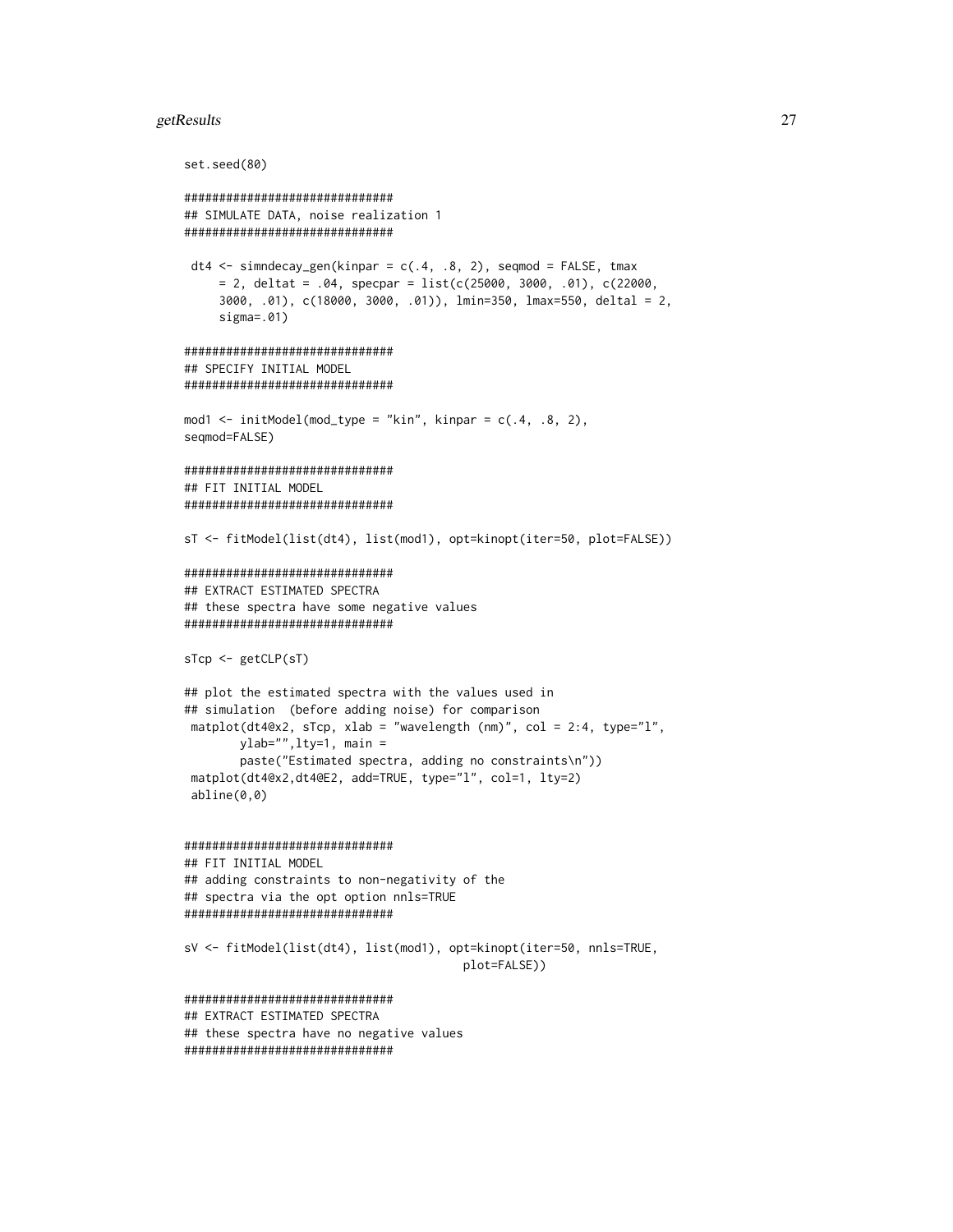```
sVcp <- getCLP(sV)
## plot the estimated spectra with the values used in
## simulation (before adding noise) for comparison
matplot(dt4@x2, sVcp, xlab = "wavelength (nm)", col = 2:4, type="l",
ylab="",lty=1,
        main = paste("Estimated spectra, with non-negativity constraints\n"))
matplot(dt4@x2,dt4@E2, add=TRUE, type="l", col=1, lty=2)
abline(0,0)
##############################
## SIMULATE DATA, noise realization 2
##############################
dt4_2 < - simndecay_gen(kinpar = c(.4, .8, 2), seqmod = FALSE, tmax
     = 2, deltat = .04, specpar = list(c(25000, 3000, .01), c(22000,
     3000, .01), c(18000, 3000, .01)), lmin=350, lmax=550, deltal = 2,
     sigma=.01)
##############################
## SPECIFY INITIAL MODEL
##############################
mod1 <- initModel(mod_type = "kin", kinpar = c(.4, .8, 2),
seqmod=FALSE)
##############################
## FIT INITIAL MODEL
##############################
sT <- fitModel(list(dt4_2), list(mod1), opt=kinopt(iter=50,plot=FALSE))
##############################
## EXTRACT ESTIMATED SPECTRA
## these spectra have some negative values
##############################
sTcp <- getCLP(sT)
## plot the estimated spectra with the values used in
## simulation (before adding noise) for comparison
matplot(dt4@x2, sTcp, xlab = "wavelength (nm)", col = 2:4, type="l",
       ylab="",lty=1, main =
       paste("Estimated spectra, adding no constraints\n"))
matplot(dt4@x2,dt4@E2, add=TRUE, type="l", col=1, lty=2)
abline(0,0)
##############################
## FIT INITIAL MODEL
## adding constraints to non-negativity of the
## spectra via the opt option nnls=TRUE
##############################
```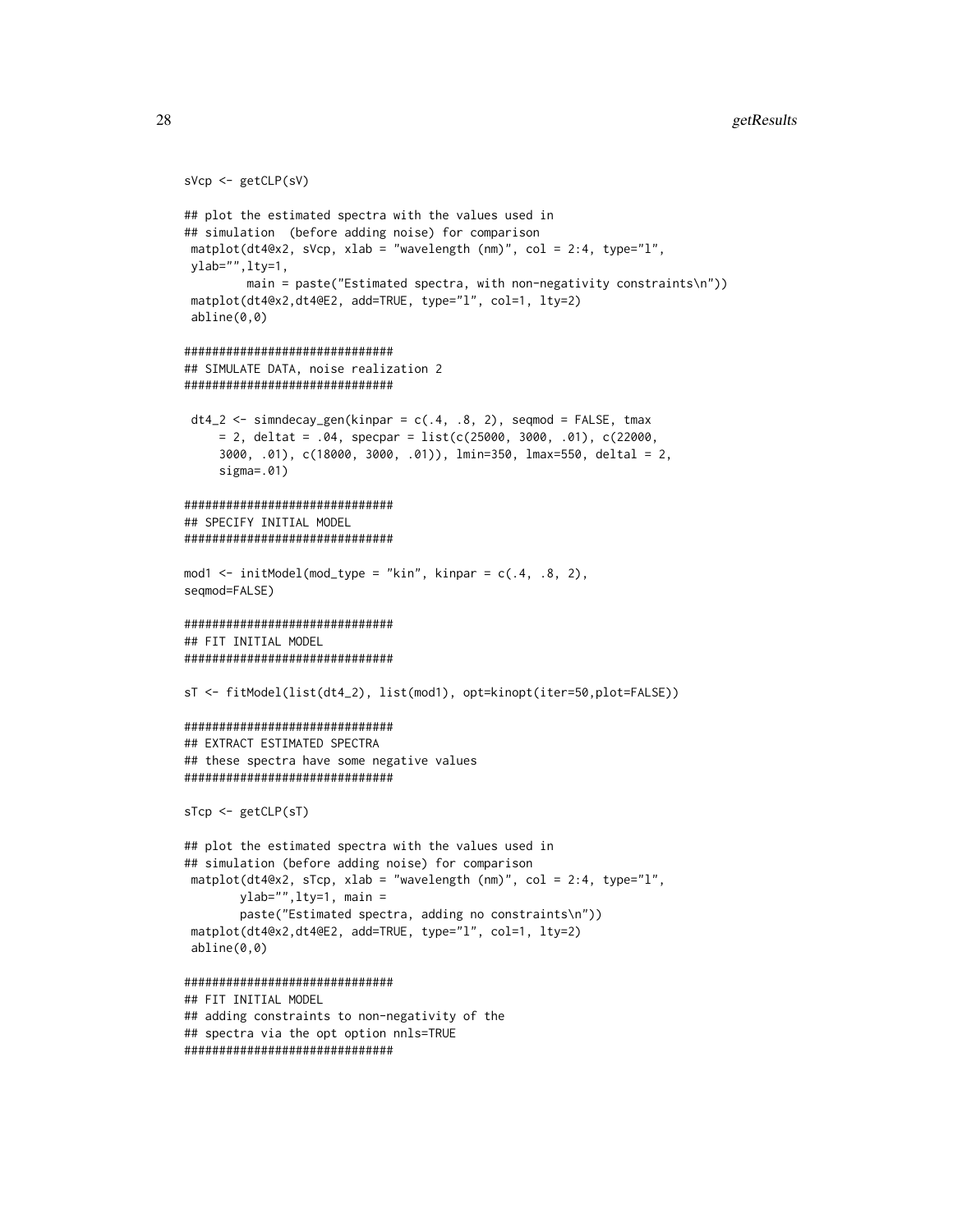```
sV <- fitModel(list(dt4_2), list(mod1), opt=kinopt(iter=50, nnls=TRUE,
                                          plot=FALSE))
##############################
## EXTRACT ESTIMATED SPECTRA
## these spectra have no negative values
##############################
sVcp <- getCLP(sV)
## plot the estimated spectra with the values used in
## simulation (before adding noise) for comparison
matplot(dt4@x2, sVcp, xlab = "wavelength (nm)", col = 2:4, type="l",
ylab="",lty=1,
        main = paste("Estimated spectra, with non-negativity constraints\n"))
matplot(dt4@x2,dt4@E2, add=TRUE, type="l", col=1, lty=2)
abline(0,0)
```
## End(Not run)

<span id="page-28-1"></span>initModel *Defines the model to be used in analysis.*

#### Description

Allows definition of a model of class "dat" to be used in analysis. The arguments specify the model.

#### Usage

```
initModel(...)
```
#### Arguments

... specify the model class via the character string e.g., [kin-class](#page-31-1) or [spec](#page-59-2) and any of the slots associated with that model type (which is a subclass of class dat, so that all slots in dat may also be specified), e.g., mod\_type = "kin" will initialize a model with class kin, for a kinetic model.

#### Details

For examples, see the help files for [dat-class](#page-5-2) and [fitModel](#page-15-1)

#### Value

an object of class dat with the sub-class given by the value of the mod\_type input.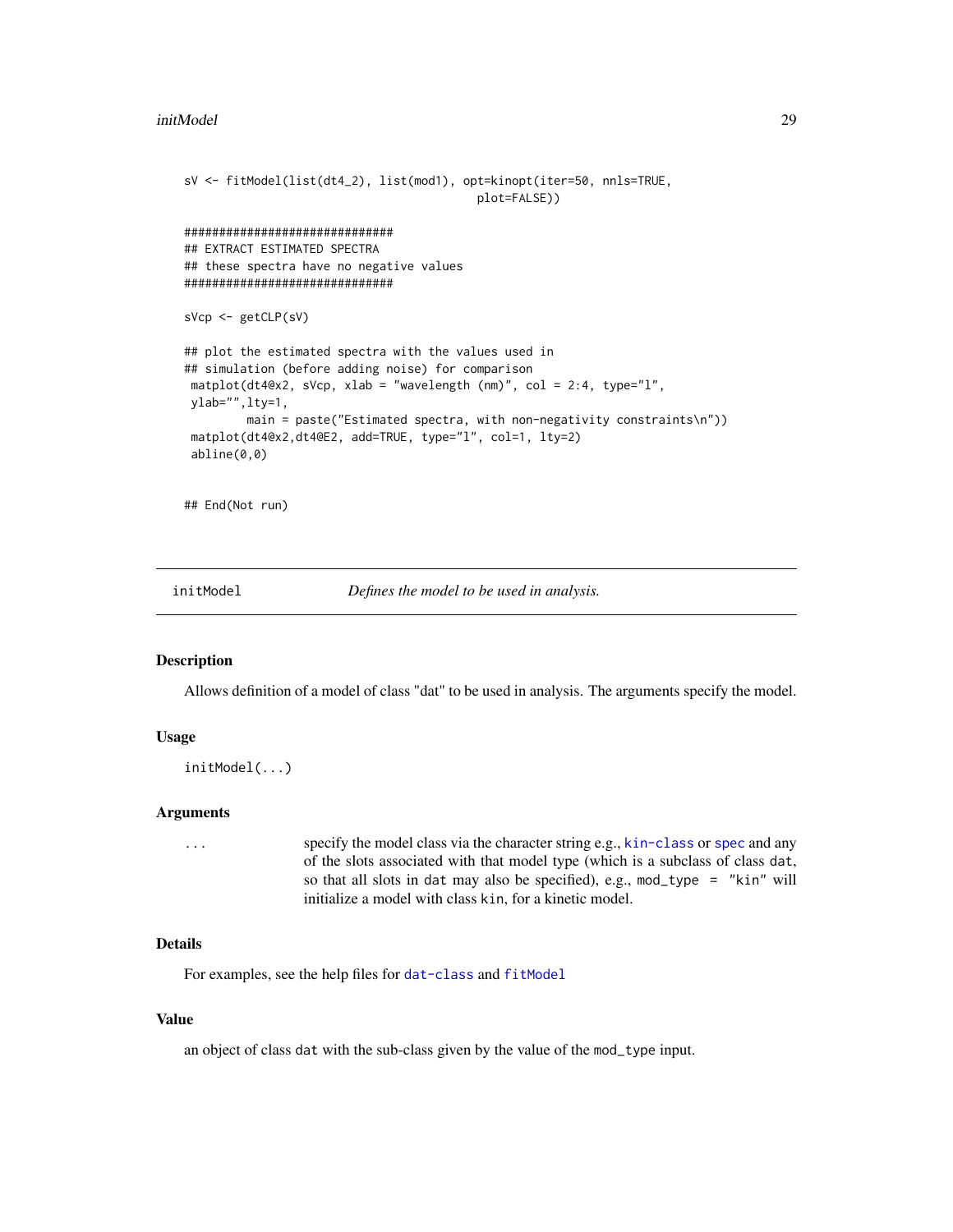#### <span id="page-29-0"></span>Author(s)

Katharine M. Mullen, Ivo H. M. van Stokkum

#### See Also

[dat-class](#page-5-2), [kin-class](#page-31-1), [spec-class](#page-59-1), [fitModel](#page-15-1)

#### Examples

```
##############################
## READ IN PSI 1
##############################
```
data(denS4)

```
##############################
## PREPROCESS PSI 1
##############################
```
denS4<-preProcess(data = denS4, scalx2 =  $c(3.78, 643.5)$ )

```
##############################
## READ IN PSI 2
##############################
```
data(denS5)

```
##############################
## PREPROCESS PSI 2
##############################
```
denS5<-preProcess(data = denS5, scalx2 =  $c(3.78, 643.5)$ )

#### ############################## ## DEFINE INITIAL MODEL ##############################

```
model1<- initModel(mod_type = "kin",
kinpar= c(7.9, 1.08, 0.129, .0225, .00156) ,
irfpar=c(-.1018, 0.0434),disptau=FALSE, dispmu=TRUE, parmu = list(c(.230)),
lambdac = 650,
seqmod=TRUE,
positivepar=c("kinpar"),
title="S4",
cosh spec = list(ftype = "irf"))
```
## Not run:

############################## ## FIT INITIAL MODEL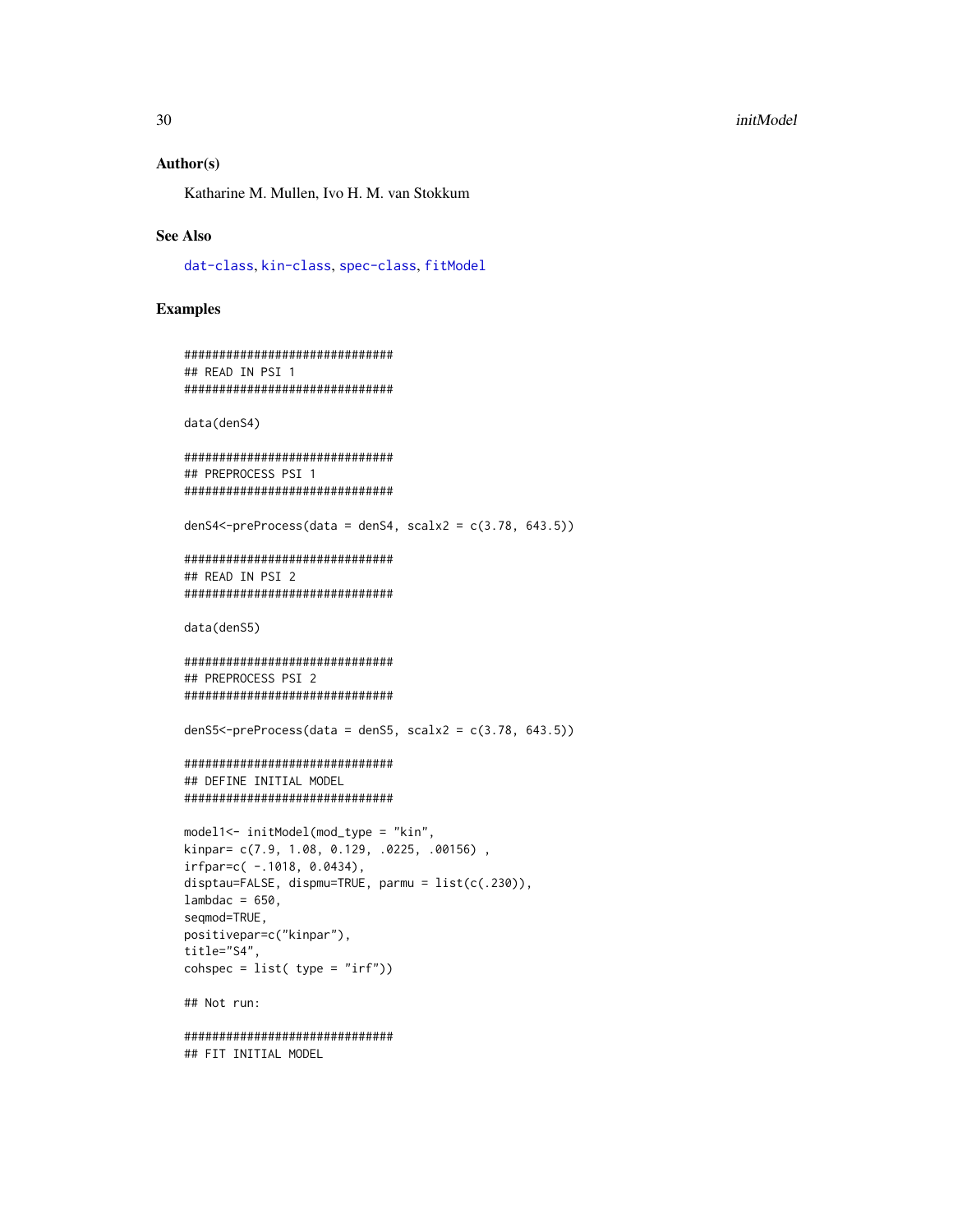#### initModel 31

#### ##############################

```
denRes1 <- fitModel(data=list(denS4, denS5), list(model1),
opt=kinopt(iter=5, divdrel = TRUE, linrange = .2,
makeps = "den1", selectedtraces = c(1,5,10), plotkinspec =TRUE,
output="pdf", xlab = "time (ps)", ylab = "wavelength"))
##############################
## REFINE INITIAL MODEL, RE-FIT
## adding some per-dataset parameters
##############################
denRes2 <- fitModel(data = list(denS4, denS5), modspec = list(model1),
modeldiffs = list(dscal = list(list(to=2, from=1, value=.457)),free = list(
list(what = "irfpar", ind = 1, dataset = 2, start=-.1932),list(what = "kinpar", ind = 5, dataset = 2, start=.0004),list(what = "kinpar", ind = 4, dataset = 2, start= .0159)
)),
opt=kinopt(iter=5, divdrel = TRUE, linrange = .2,
xlab = "time (ps)", ylab = "wavelength", output='pdf",makeps = "den2", selectedtraces = c(1,5,10)))
##############################
## REFINE MODEL FURTHER AS NEW MODEL OBJECT
##############################
model2 <- initModel(mod_type = "kin",
kinpar= c(7.9, 1.08, 0.129, .0225, .00156),
irfpar=c( -.1018, 0.0434),
param = list(c(.230)),lambdac = 650,
positivepar=c("kinpar", "coh"),
cosh spec = list( type = "seq", start = c(8000, 1800)))##############################
## FIT NEW MODEL OBJECT
##############################
denRes3 <- fitModel(data = list(denS4, denS5), list(model2),
modeldiffs = list(dscal = list(list(to=2, from=1, value=.457)),free = list(
list(\text{what} = "irfpar", ind = 1, dataset = 2, start=-.1932),list(\text{what} = "kinpar", ind = 5, dataset = 2, start=.0004),list(what = "kinpar", ind = 4, dataset = 2, start = .0159))),
opt=kinopt(iter=5, divdrel = TRUE, linrange = .2,
makeps = "den3", selectedtraces = c(1,5,10), plotkinspec =TRUE,
stderrclp = TRUE, kinspecerr=TRUE, output="pdf",
xlab = "time (ps)", ylab = "wavelength",breakdown = list(plot=c(643.50, 658.62, 677.5))))
```
## End(Not run)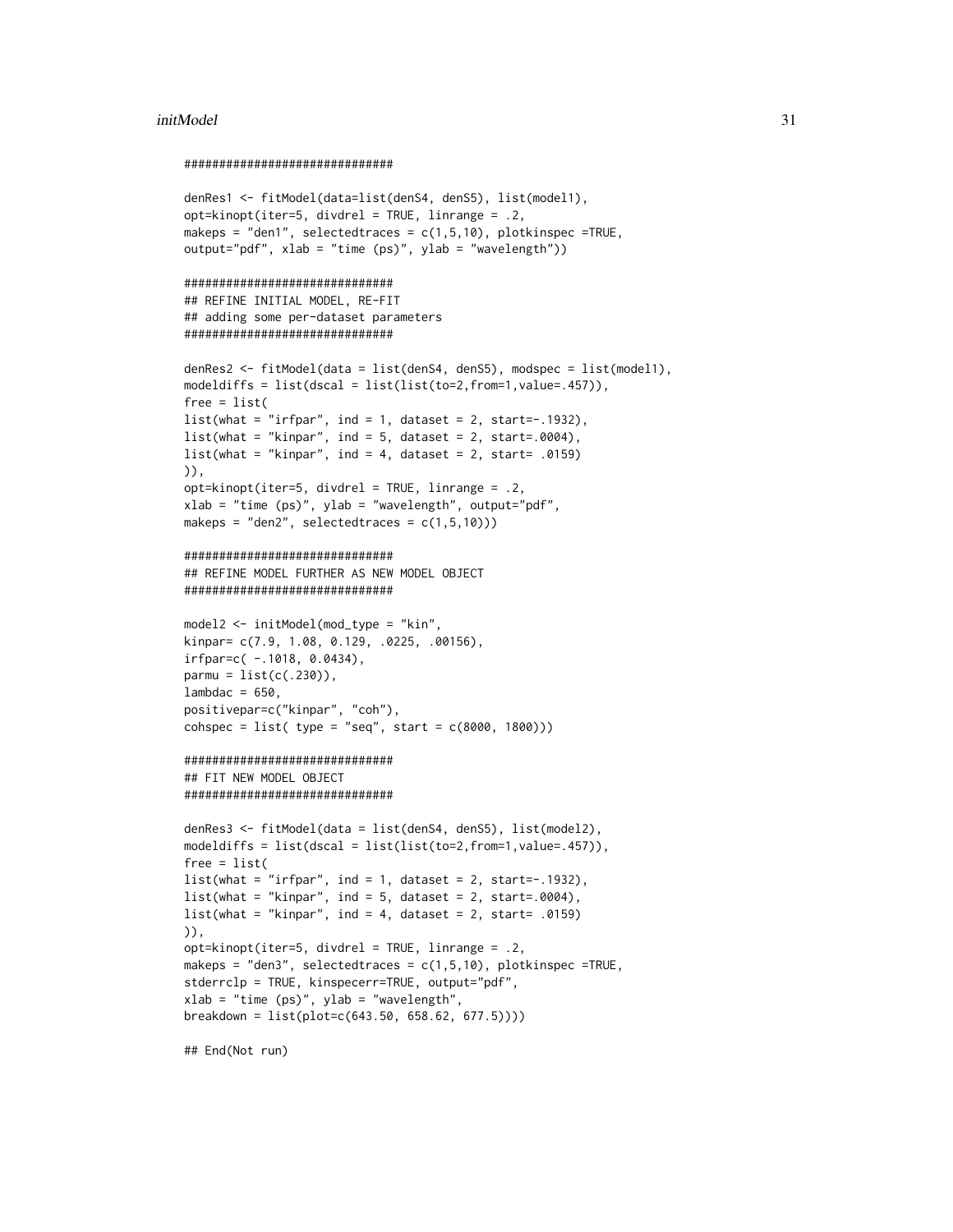<span id="page-31-1"></span><span id="page-31-0"></span>

#### Description

kin is the class for kinetic models; an object of class "kin" is initialized if mod\_type = "kin" is an argument of initModel. All objects of class kin are sub-classes of class dat; see documentation for dat for a description of these slots.

#### Details

See [dat-class](#page-5-2) for an example of the initialization of a kin object via the initModel function.

#### Objects from the Class

Objects can be created by calls of the form new("kin", ...) or kin(...). Slots whose description are marked with \*\*\* may be specified in the ... argument of the [initModel](#page-28-1) function.

#### Slots

anipar anispec autoclp0  $C<sub>2</sub>$ chinde clinde clp0 clpCon clpdep clpequ clpequspecBD clpType cohcol cohirf datafile datCall drel dscal dscalspec dummy: Object of class "list" of dummy parameters which can be used in complex relations E2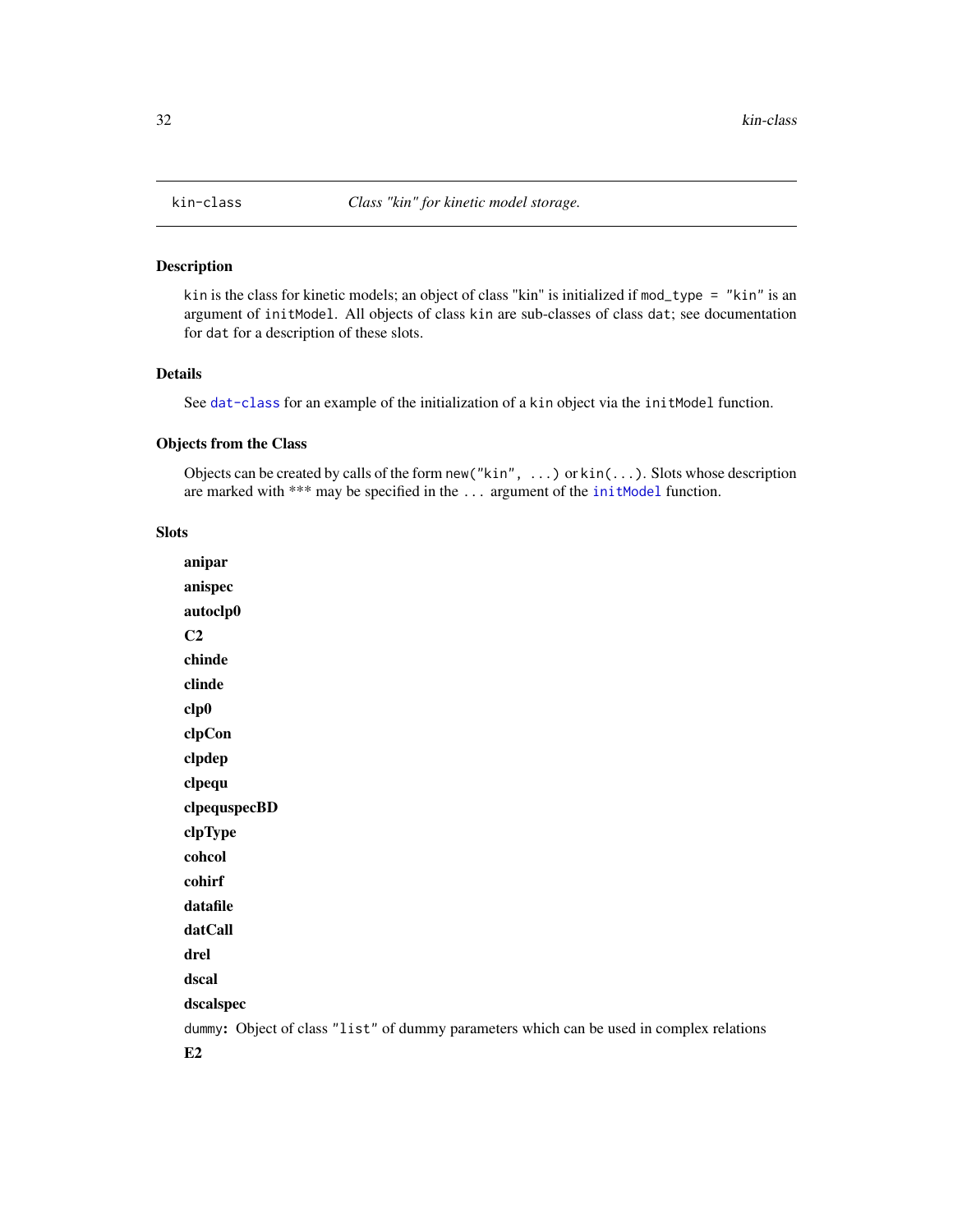kin-class 33

fixed fixedkmat free fvecind getX getXsuper highcon inten kin2scal kinpar2 kinscalspecial kinscalspecialspec lclp0 lclpequ title parnames prel prelspec psi.df psi.weight pvecind satMat scalx usecompnames0 usecompnamesequ usekin2 weight weightList weightM weightpar weightsmooth x x2 clpequspec compnames constrained

iter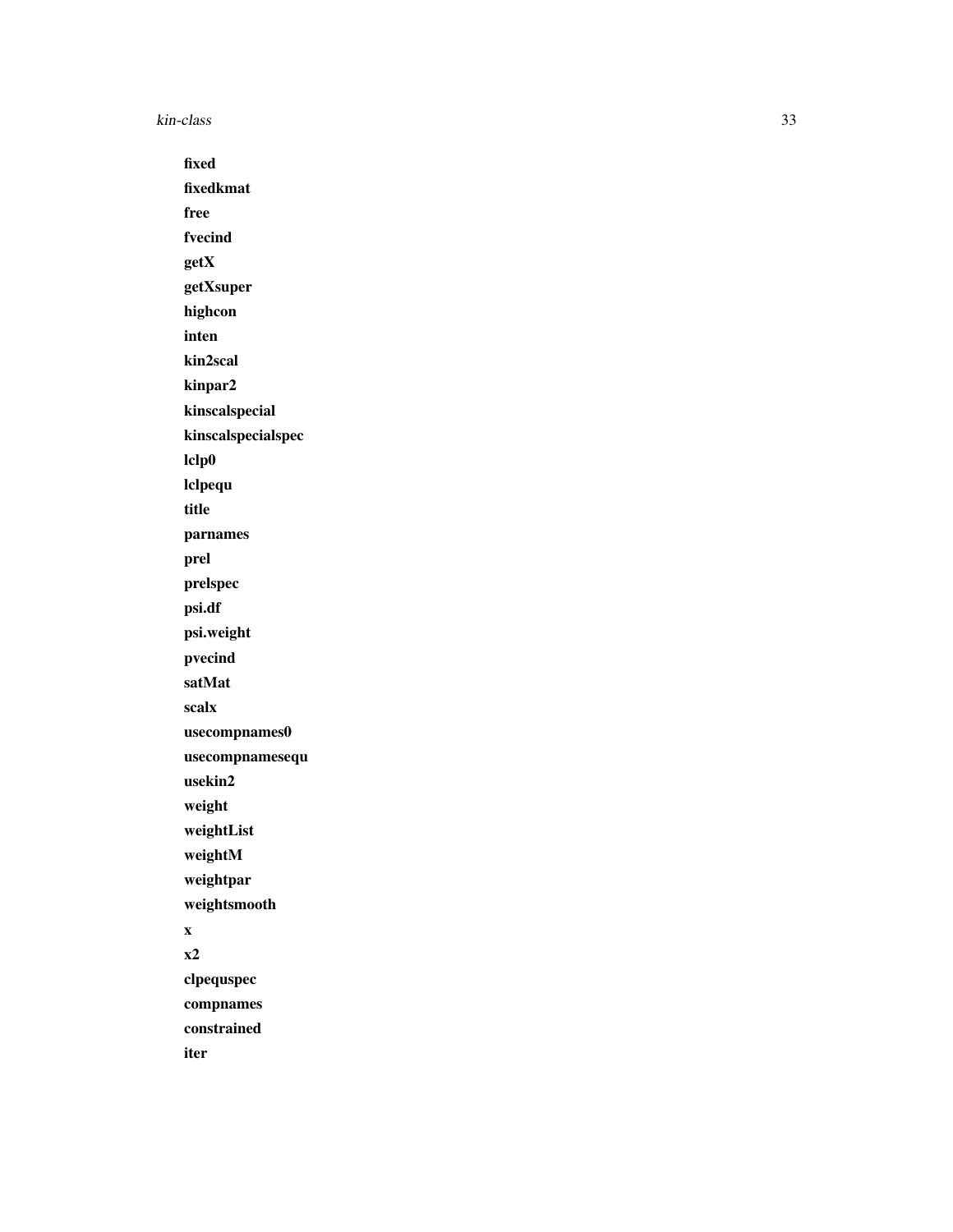34 kin-class

lightregimespec lowcon makeps mhist mod\_type mvecind ncomp nl nt nvecind outMat positivepar sigma simdata

- speckin2
- kinpar \*\*\* vector of rate constants to be used as starting values for the exponential decay of components; the length of this vector determines the number of components of the kinetic model.
- specpar: \*\*\* Object of class "list" parameters for spectral constraints
- seqmod: \*\*\* Object of class "logical" that is TRUE if a sequential model is to be applied and FALSE otherwise
- irf: Object of class "logical" that is TRUE is an IRF is modeled and FALSE otherwise
- mirf: Object of class "logical" that is TRUE if a measured IRF is modeled and FALSE otherwise

measured\_irf: \*\*\* Object of class "vector" containing a measured IRF

- convalg: \*\*\* Object of class "numeric" 1-3 determining the numerical convolution algorithm used in the case of modeling a measured IRF; if 3 then supply a reference lifetime in the slot reftau.
- reftau: \*\*\* Object of class "numeric" containing a reference lifetime to be used when convalg=3
- irffun: \*\*\* Object of class "character" describing the function to use to describe the IRF, by default "gaus"
- irfpar: \*\*\* Object of class "vector" of IRF parameters; for the common Gaussian IRF this vector is ordered c(location, width)
- dispmu: Object of class "logical" that is TRUE if dispersion of the parameter for IRF location is to be modeled and FALSE otherwise
- dispmufun: \*\*\*Object of class "character" describing the functional form of the dispersion of the IRF location parameter; if equal to "discrete" then the IRF location is shifted per element of x2 and parmu should have the same length as x2. defaults to a polynomial description
- parmu: \*\*\* Object of class "list" of starting values for the dispersion model for the IRF location
- disptau: Object of class "logical" that is TRUE if dispersion of the parameter for IRF width is to be modeled and FALSE otherwise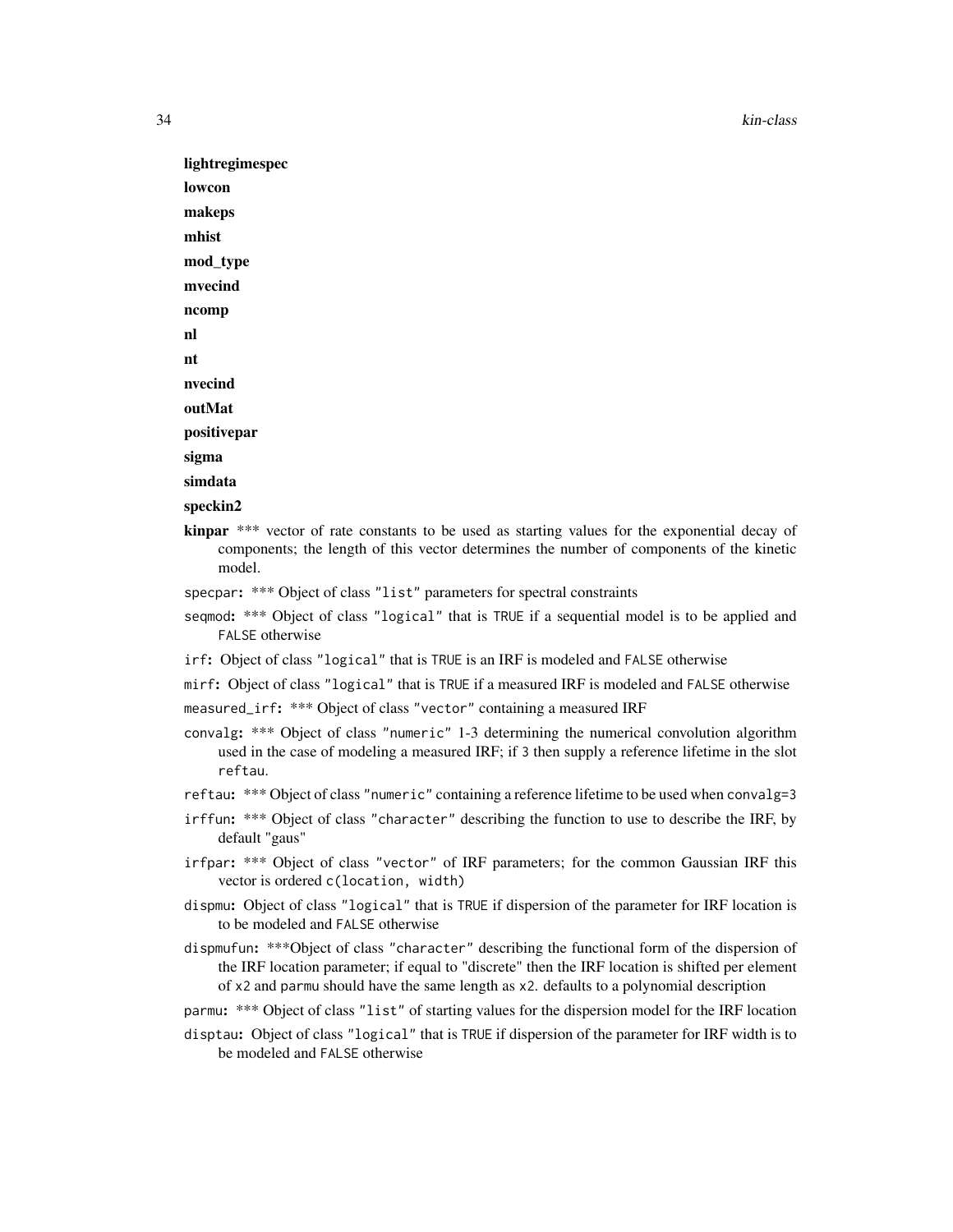- disptaufun: \*\*\* Object of class "character" describing the functional form of the dispersion of the IRF width parameter; if equal to "discrete" then the IRF width is parameterized per element of x2 and partau should have the same length as x2. defaults to a polynomial description
- partau: \*\*\* Object of class "vector" of starting values for the dispersion model for the IRF FWHM
- fullk: Object of class "logical" that is TRUE if the data are to be modeled using a compartmental model defined in a K matrix and FALSE otherwise
- kmat: \*\*\* Object of class "array" containing the K matrix descriptive of a compartmental model
- jvec: \*\*\* Object of class "vector" containing the J vector descriptive of the inputs to a compartmental model
- ncolc: Object of class "vector" describing the number of columns of the C matrix for each clp in x2
- kinscal: \*\*\* Object of class "vector" of starting values for branching parameters in a compartmental model
- kmatfit: Object of class "array" of fitted values for a compartmental model
- cohspec: \*\*\* Object of class "list" describing the model for coherent artifact/scatter component(s) containing the element type and optionally the element numdatasets. The element type can be set as follows:
	- "irf": if type="irf", the coherent artifact/scatter has the time profile of the IRF.
	- "freeirfdisp": if type="freeirfdisp", the coherent artifact/scatter has a Gaussian time profile whose location and width are parameterized in the vector coh.
	- "irfmulti": if type="irfmulti" the time profile of the IRF is used for the coherent artifact/scatter model, but the IRF parameters are taken per dataset (for the multidataset case), and the integer argument numdatasets must be equal to the number of datasets modeled.
	- "seq": if type="seq" a sequential exponential decay model is applied, whose starting value are contained in an additional list element start. This often models oscillating behavior well, where the number of oscillations is the number of parameter starting values given in start. The starting values after optimization will be found in the slot coh of the object of class theta corresponding to each dataset modeled.
	- "mix": if type="mix" if type="mix" a sequential exponential decay model is applied along with a model that follows the time profile of the IRF; the coherent artifact/scatter is then a linear superposition of these two models; see the above description of seq for how to supply the starting values.
- coh: \*\*\* Object of class "vector" of starting values for the parameterization of a coherent artifact
- oscspec: \*\*\* Object of class "list" describing the model for additional oscillation component(s) containing the element type and optionally the element start. The element start can be used to specificy the starting values for the oscillation function. The element type can be set as follows:

"harmonic": if type="harmonic", the oscillation function is a damped harmonic oscillator.

- oscpar: \*\*\* Object of class "vector" of starting values for the oscillation parameters
- wavedep: Object of class "logical" describing whether the kinetic model is dependent on x2 index (i.e., whether there is clp-dependence)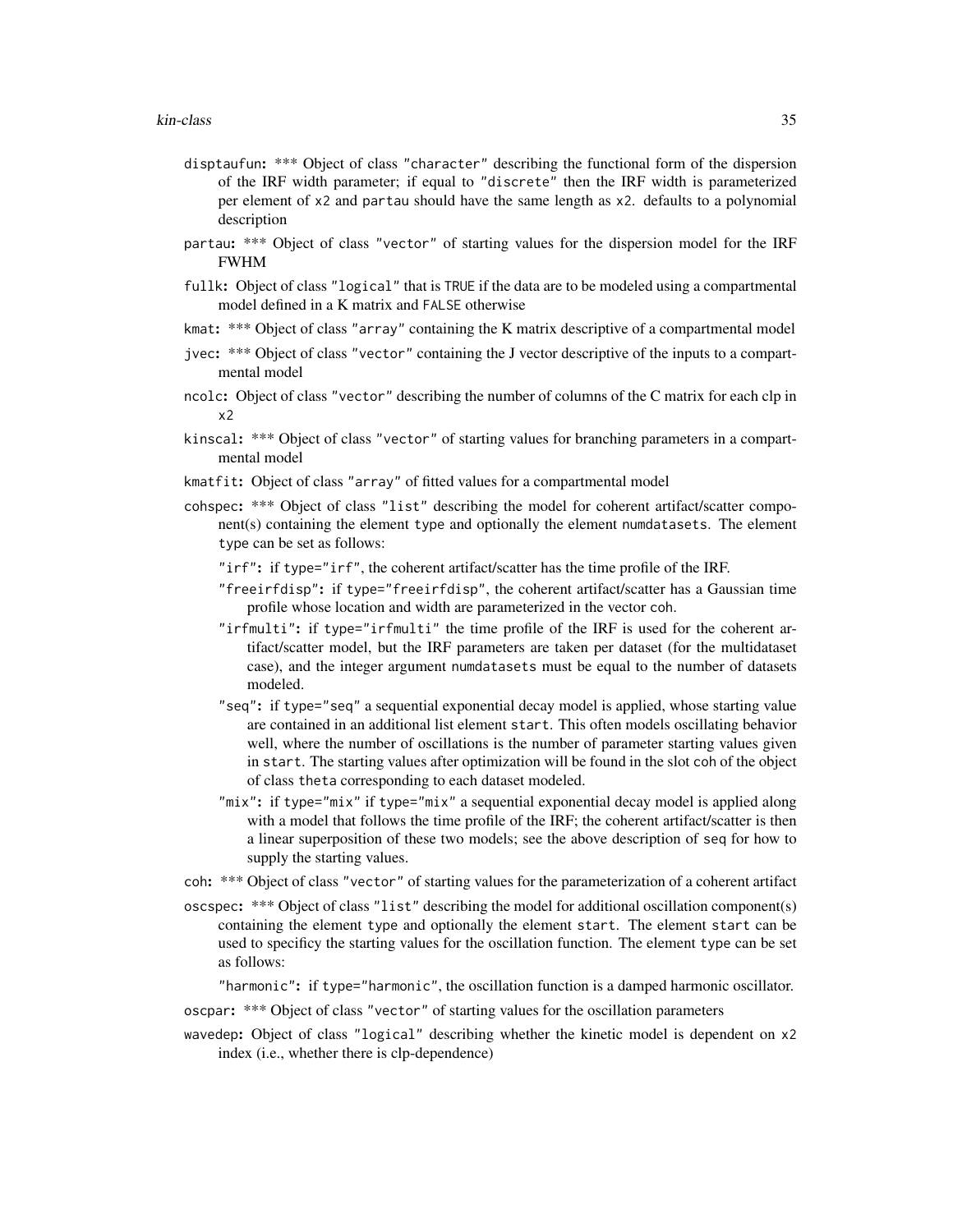- lambdac: \*\*\* Object of class "numeric" for the center wavelength to be used in a polynomial description of x2-dependence
- amplitudes: \*\*\* Object of class "vector" that may be used to multiply the concentrations by a square diagonal matrix with the number of columns that the concentration matrix has; the diagonal is given in amplitudes and these values will be treated as parameters to be optimized.
- streak: \*\*\* Object of class "logical" that defaults to FALSE; if streak=TRUE then the period of the laser is expected via streakT.
- streakT: \*\*\* Object of class "numeric" the period of the laser; this will be used to add a backsweep term to the concentration matrix and should be set in conjunction streak=TRUE.
- doublegaus: \*\*\* Object of class "logical" that defaults to FALSE and determines whether a double Gaussian should be used to model the IRF. If doublegaus=TRUE then irfpar should contain four numeric values corresponding to the location (mean) of the IRF, the FWHM of the first Gaussian, the FWHM of the second Gaussian, and the relative amplitude of the second Gaussian, respectively.
- multiplegaus: \*\*\* Object of class "logical" that defaults to FALSE and determines whether multiple Gaussians should be used to model the IRF. If multiplegaus=TRUE then irfpar should contain: two numeric values corresponding to the location (mean) and the FWHM of the first Gaussian of the IRF, and three numeric values for **each** additional gaussian modeled, corresponding to the relative scaling to the first gaussian, the shift (in time) relative to the first gaussian and the FWHM of the additonal Gaussian, respectively.
- numericalintegration: \*\*\* Object of class "logical" that defaults to FALSE and determines whether a kinetic theory model of a reaction mechanism should be numerically integrated (using deSolve) to find the concentrations. If numerical integration=TRUE then initialvals should specify the initial concentrations and reactantstoichiometrymatrix and stoichiometrymatrix should specify the reaction mechanism, as per Puxty et. al. (2006).
- initialvals: \*\*\* Object of class "vector" giving the concentrations at the initial time step.
- reactantstoichiometrymatrix: \*\*\* Object of class "vector" giving the (integer) stoichiometric coefficients for the reactants; this is the matrix Xr of Puxty et. al. (2006) with dim=NULL.
- stoichiometrymatrix: \*\*\* Object of class "vector" giving the (integer) stoichiometric coefficients for the reactions; this is the matrix X of Puxty et. al. (2006) with dim=NULL.

#### Extends

Class [dat-class](#page-5-2), directly.

#### Author(s)

Katharine M. Mullen, David Nicolaides, Ivo H. M. van Stokkum

#### References

Puxty, G., Maeder, M., and Hungerbuhler, K. (2006) Tutorial on the fitting of kinetics models to mulivariate spectroscopic measurements with non-linear least-squares regression, *Chemometrics and Intelligent Laboratory Systems* 81, 149-164.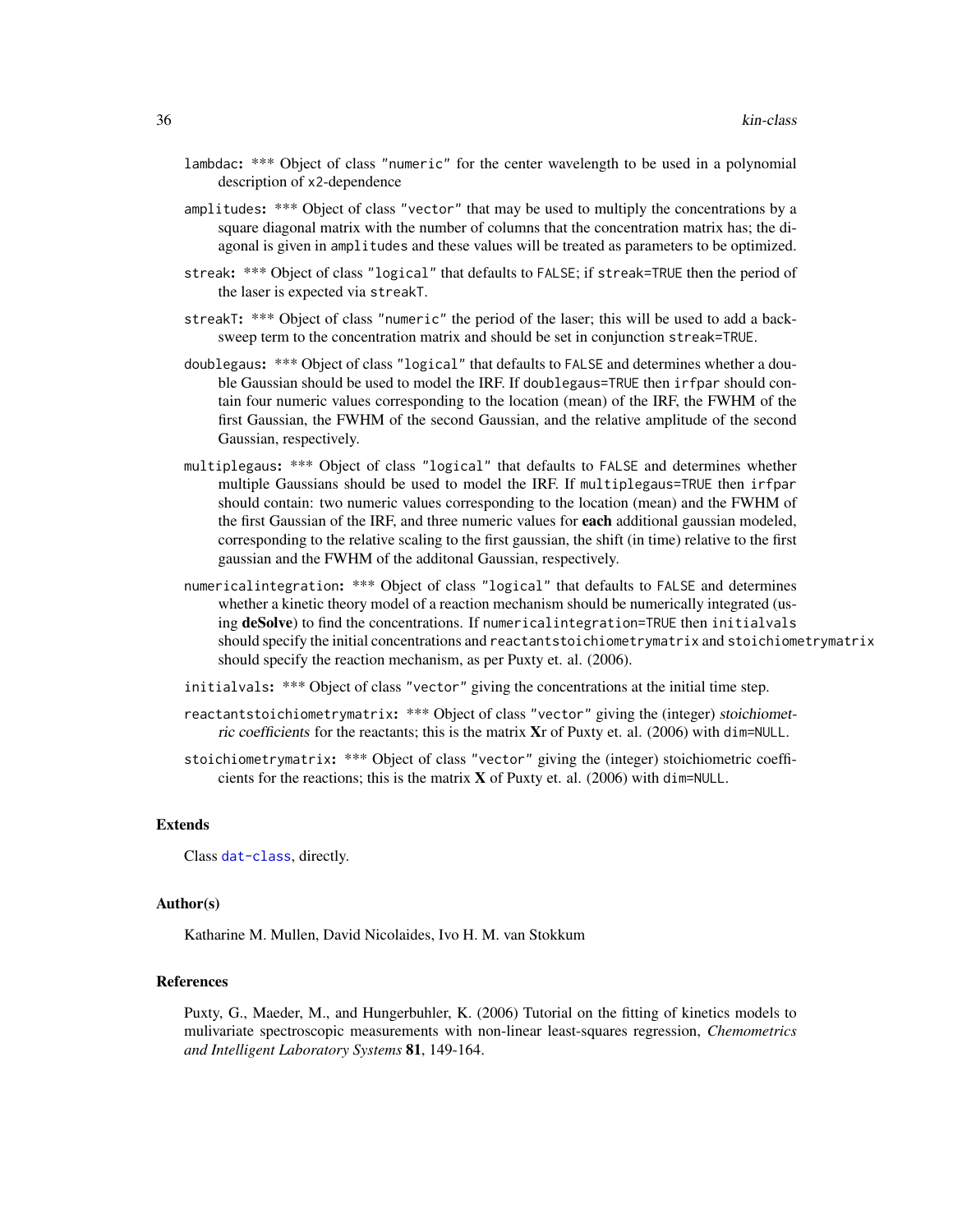kin-class 37

#### See Also

[dat-class](#page-5-2), [spec-class](#page-59-1)

#### Examples

```
## Example in modeling second order kinetics, by
## David Nicolaides.
## On simulated data.
##############################
## load TIMP
##############################
library("TIMP")
##############################
## SIMULATE DATA
##############################
## set up the Example problem, a la in-situ UV-Vis spectroscopy of a simple
## reaction.
## A + 2B -> C + D, 2C -> E
cstart <- c(A = 1.0, B = 0.8, C = 0.0, D = 0.0, E = 0.0)
times \leq c(\text{seq}(0, 2, \text{length}=21), \text{seq}(3, 10, \text{length}=8))k \le -c(kA = 0.5, k2C = 1)## stoichiometry matrices
rsmatrix <- c(1,2,0,0,0,0,0,2,0,0)
smatrix \leq c(-1, -2, 1, 1, 0, 0, 0, -2, 0, 1)concentrations <- calcD(k, times, cstart, rsmatrix, smatrix)
wavelengths \leq seq(500, 700, by=2)
spectra <- matrix(nrow = length(wavelengths), ncol = length(cstart))
location <- c(550, 575, 625, 650, 675)
delta <- c(10, 10, 10, 10, 10)
spectra[, 1] <- exp( - \log(2) *
(2 * (wavelengths - location[1])/delta[1])^2)spectra[, 2] <- exp(-log(2) *(2 * (wavelengths - location[2])/delta[2])^2)
spectra[, 3] <- exp( - \log(2) *
(2 * (wavelengths - location[3])/delta[3])^2)
spectra[, 4] <- exp( - \log(2) *
(2 * (wavelengths - location[4])/delta[4])^2)spectra[, 5] <- exp( - \log(2) *
(2 * (wavelengths - location[5])/delta[5])^2)
sigma <- .001
Psi_q <- concentrations %*% t(spectra) + sigma *
```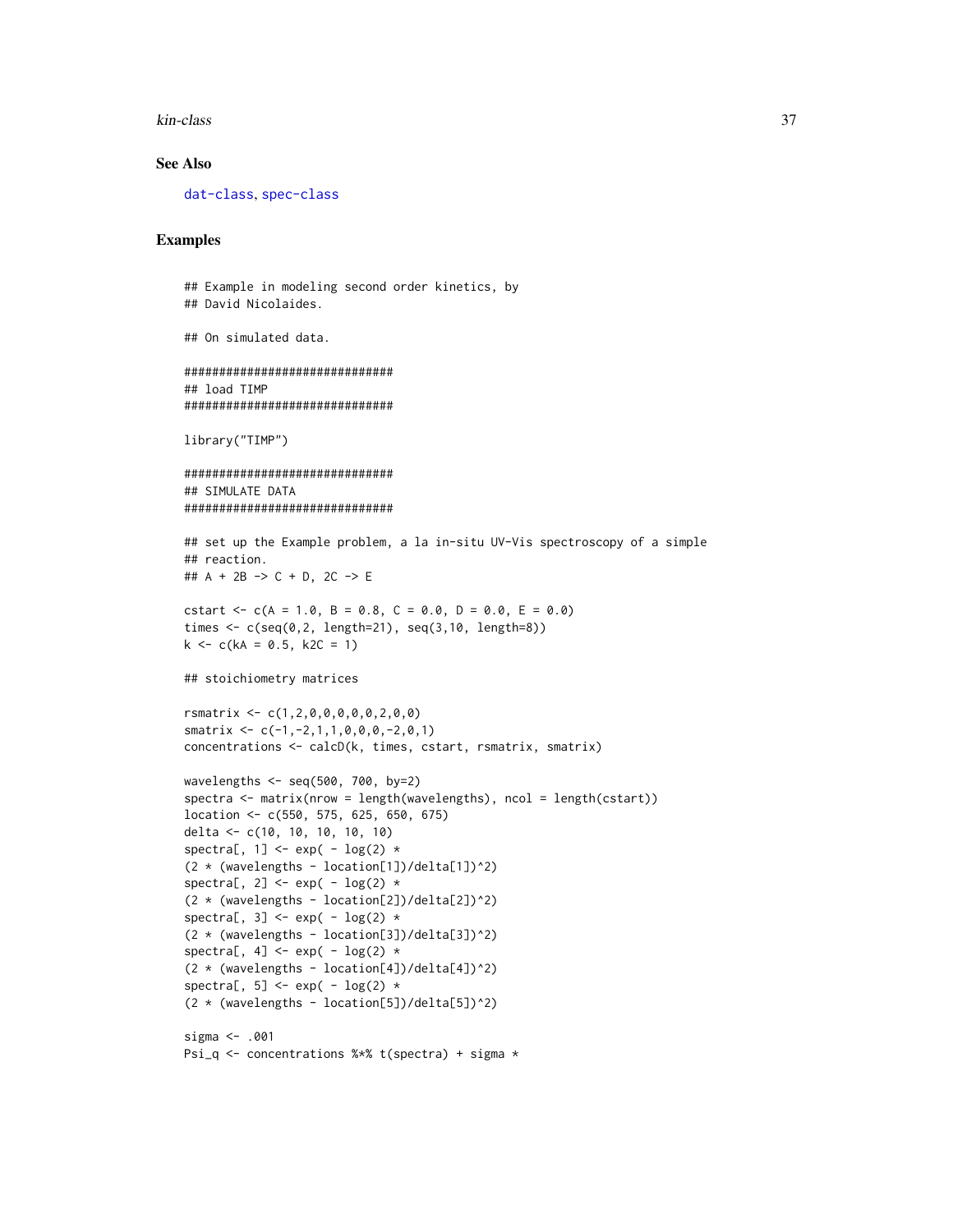```
rnorm(dim(concentrations)[1] * dim(spectra)[1])
## store the simulated data in an object of class "dat"
kinetic_data <- dat(psi.df=Psi_q, x = times, nt = length(times),
x2 = wavelengths, nl = length(wavelengths))
##############################
## DEFINE MODEL
##############################
## starting values
kstart <- c(kA = 1, k2C = 0.5)## model definition for 2nd order kinetics
kinetic_model <- initModel(mod_type = "kin", seqmod = FALSE,
                           kinpar = kstart,
                           numericalintegration = TRUE,
                           initialvals = cstart,
                           reactantstoichiometrymatrix = rsmatrix,
                           stoichiometrymatrix = smatrix )
##############################
## FIT INITIAL MODEL
## adding constraints to non-negativity of the
## spectra via the opt option nnls=TRUE
##############################
kinetic_fit <- fitModel(data=list(kinetic_data),
                        modspec = list(kinetic_model),
                        opt = kinopt(nnls = TRUE, iter=80,
                        selectedtraces = seq(1,kinetic_data@nl,by=2)))
## look at estimated parameters
parEst(kinetic_fit)
## various results
## concentrations
conRes <- getX(kinetic_fit)
matplot(times, conRes, type="b", col=1,pch=21, bg=1:5, xlab="time (sec)",
       ylab="concentrations", main="Concentrations (2nd order kinetics)")
## spectra
specRes <- getCLP(kinetic_fit)
matplot(wavelengths, specRes, type="b", col=1,pch=21, bg=1:5,
       xlab="wavelength (nm)",
       ylab="amplitude", main="Spectra")
```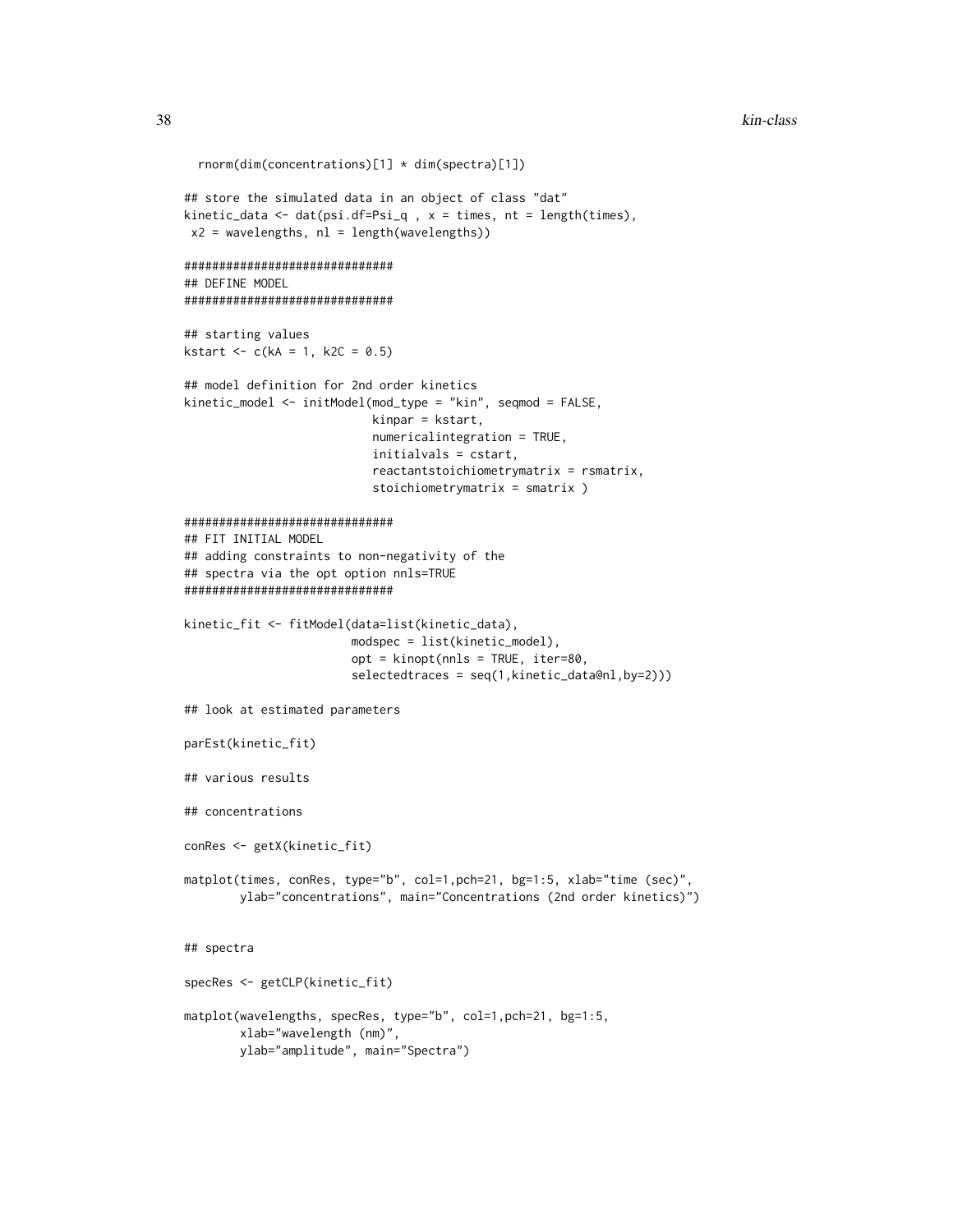#### <span id="page-38-0"></span>kinopt-class 39

## see help(getResults) for how to get more results information from ## kinetic\_fit

<span id="page-38-1"></span>kinopt-class *Class "kinopt" stores options for fitting and plotting kinetic models*

#### Description

Class "kinopt" stores options for fitting and plotting kinetic models in particular; this is a subclass of class opt

#### Details

See [opt-class](#page-46-1) for the specification of fitting/plotting options that are not specific to the class type.

#### Objects from the Class

Objects can be created by calls of the form new("kinopt", ...) or kinopt(...)

#### **Slots**

notraces: Object of class "logical" that defaults to FALSE; if TRUE, do not plot traces

selectedtraces: Object of class "vector" containing x indices for which plots of traces are desired under a kinetic model

breakdown: Object of class "list" with the following elements:

- plotvector of x2 values to plot the breakdown for. These values be specified in a fuzzy way: an x2 value within abs(x2[1] - x2[2])/100 a value given in plot means that a plot for that  $x^2$  value will be generated, where the reference  $x^2$ [1] and  $x^2$ [2] are from the first dataset modelled.
- tolnumeric giving a tolerance by which the values in plot are compared to x2 values for near-equality. The default is defined as  $abs(x2[1] - x2[2])/100$ .
- superimposevector of dataset indices for which results should be superimposed if the dataset has an x2 value at a value in plot.
- FLIM Object of class "logical" that defaults to FALSE; if TRUE, the data represent a FLIM experiment and special plots are generated.
- FLIMresidimag Object of class "logical" that defaults to TRUE; if FALSE and a FLIM image is analyzed, the residuals are not plotted as an image.
- noFLIMsummary Object of class "logical" that defaults to FALSE; if TRUE and a FLIM image is analyzed, only other plots requested by the user (such as traces or residuals) are generated, and no summary plot in made.
- kinspecest Object of class "logical" that defaults to FALSE; if TRUE, make a plot of the spectra associated with the kinetic components as well as the lifetime estimates.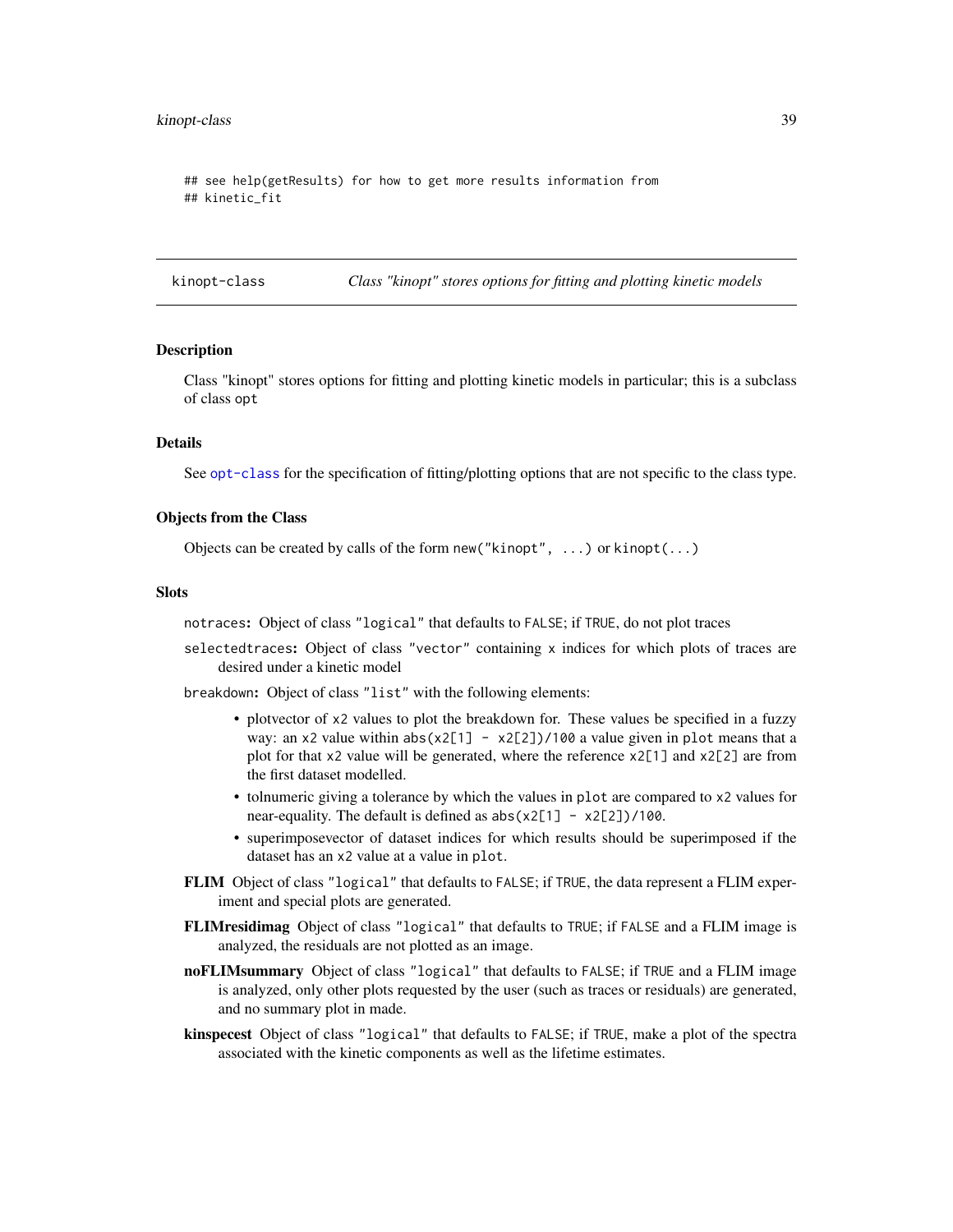- writeplaincon Object of class "list"; if length is greater than 0, then the concentration model will be evaluated at the vector of x values supplied as the element "x" of writeplaincon and the result will be written to file for each dataset.
- writerawcon Object of class "logical" that defaults to FALSE; if TRUE, then the representation of the concentration profiles before the application of constraints (to account for the equality of spectra, etc.) is written to file for each dataset.
- plotcohcolspec Object of class "logical" that defaults to TRUE; if FALSE then the spectra associated with the coherent artifact (pulse-follower) are not included in the summary plots
- plotpulsefol: Object of class "logical" defaults to FALSE; if TRUE adding imageplots of pulsefolower amplitudes in summary plot (only with FLIM plots).
- ylimcomp Object of class "vector" that defaults to vector(); Works In the case of plotting the results of FLIM image analysis, ylimspec can be used to determine the range used in the image plot of normalized amplitudes.

addfilename addest adddataimage algorithm coldata colfit divdrel getStartTri imagepal iter kinspecerr linrange ltydata ltyfit makeps maxfev minFactor nlsalgorithm nnls nnlscrit noplotest normspec optimmethod output paropt parscale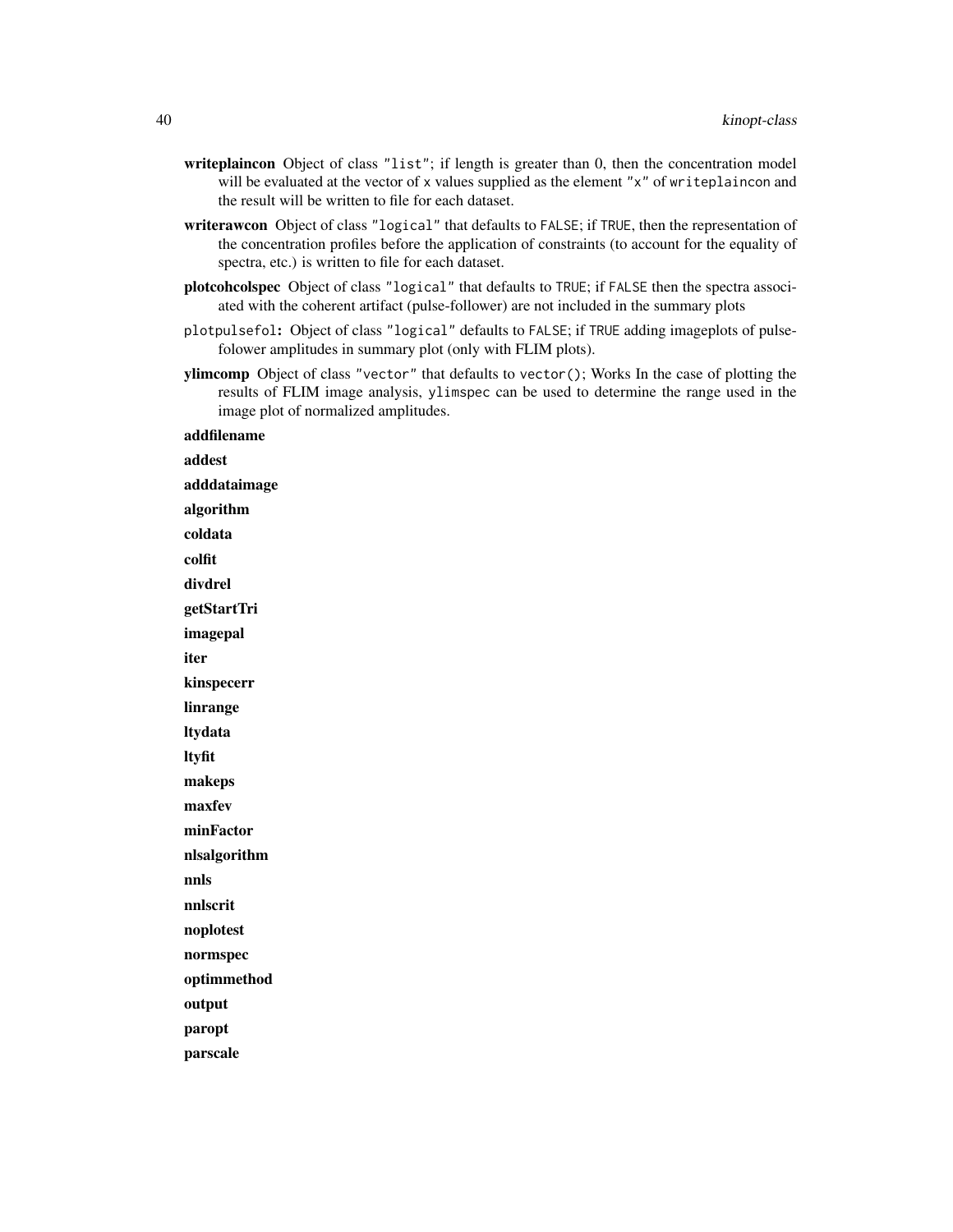<span id="page-40-0"></span>kinopt-class 41

plot

plotkinspec

residplot

residtraces

samespecline specinterpol

specinterpolbspline

specinterpolpoints

specinterpolseg

stderrclp

summaryplotcol

summaryplotrow

sumnls

superimpose

title

trilinear

triStart

writeclperr writecon

writedata

writefit

writefitivo

writenormspec

writespec

writespecinterpol

xlab

xlim

xlimspec

ylab

ylimspec

ylimspecplus

#### Author(s)

Katharine M. Mullen, Ivo H. M. van Stokkum

#### See Also

[examineFit](#page-13-1), [fitModel](#page-15-1), [opt-class](#page-46-1), [specopt-class](#page-60-1)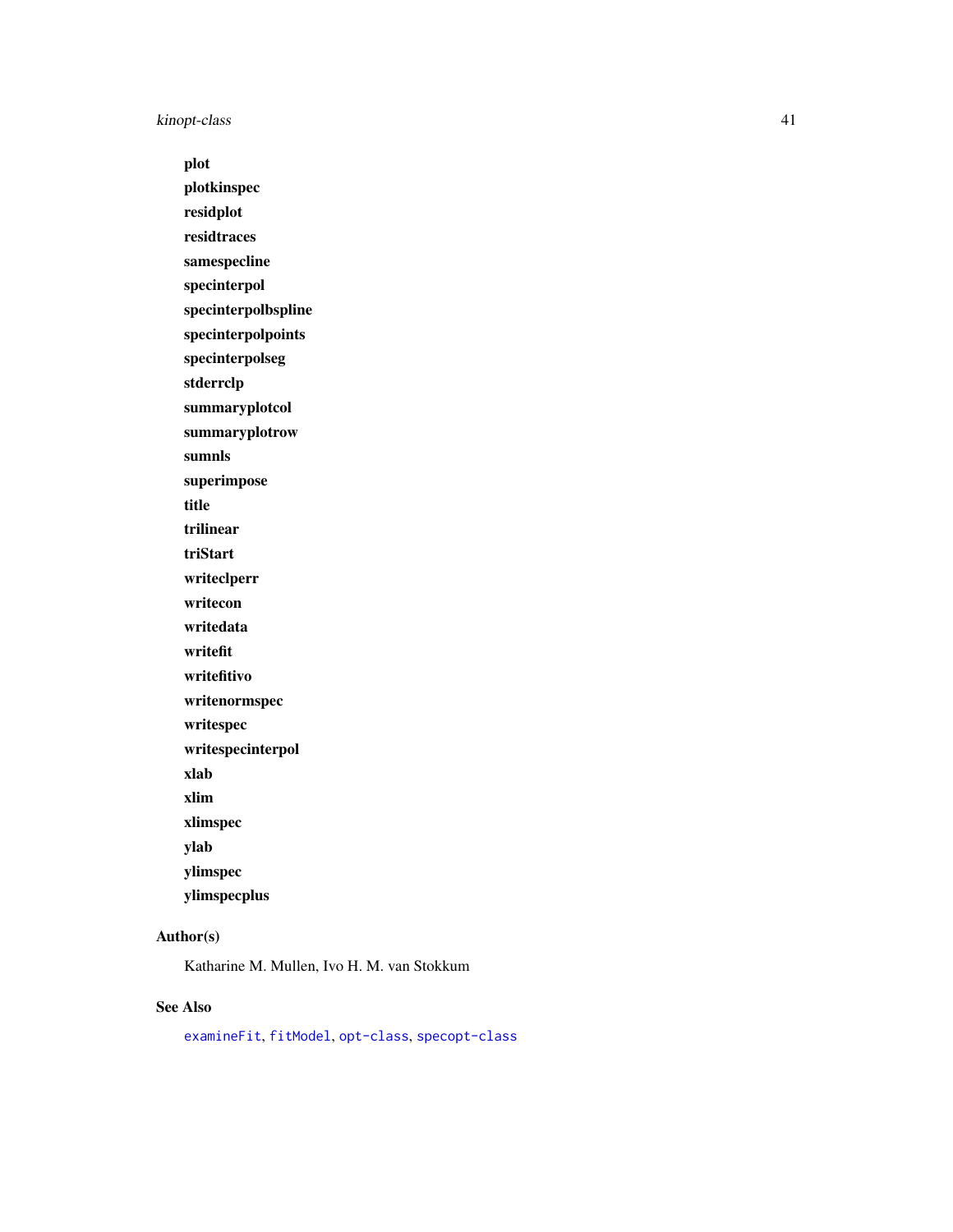#### <span id="page-41-0"></span>Description

mass is the class for mass spectrometry models; an object of class "mass" is initialized if mod\_type = "mass" is an argument of initModel. All objects of class mass are sub-classes of class kin; see documentation for kin for a description of these slots.

#### Details

See [kin-class](#page-31-1) for an example of the initialization of a kin object via the initModel function.

#### Objects from the Class

Objects can be created by calls of the form new ("mass",  $\dots$ ) or kin( $\dots$ ).

#### Slots

- peakpar list of vectors of starting values for the parameters of components; one vector of values is used to parameterize each component.
- peakfunct: Object of class "character" that specifies the function by which components are parameterized in time; this is by default "expmodgaus" for the exponentially modified Gaussian function.
- lzerofile: Object of class "character" that specifies the filename of the lzero specification to read in from file. This file has the format: 1st line not read; lines thereafter are the spacedelimited index of the component to constrain, the lower bound of the constraint, and the upper bound of the constraint, e.g., 1 218.80 220.09
- extracomp: Object of class "logical" that defaults to TRUE and determines whether a component with constant concentration in time is added to the model to represent a baseline.
- shift: Object of class "vector" that represents a shift of the location of each elution profile peak; this can be specified per-component, in which case length(shift) is the number of components (not including a baseline component) or for all components, in which case  $length(shift == 1).$

#### Extends

Class [kin-class](#page-31-1), directly.

#### Author(s)

Katharine M. Mullen, Ivo H. M. van Stokkum

#### See Also

[kin-class](#page-31-1), [spec-class](#page-59-1)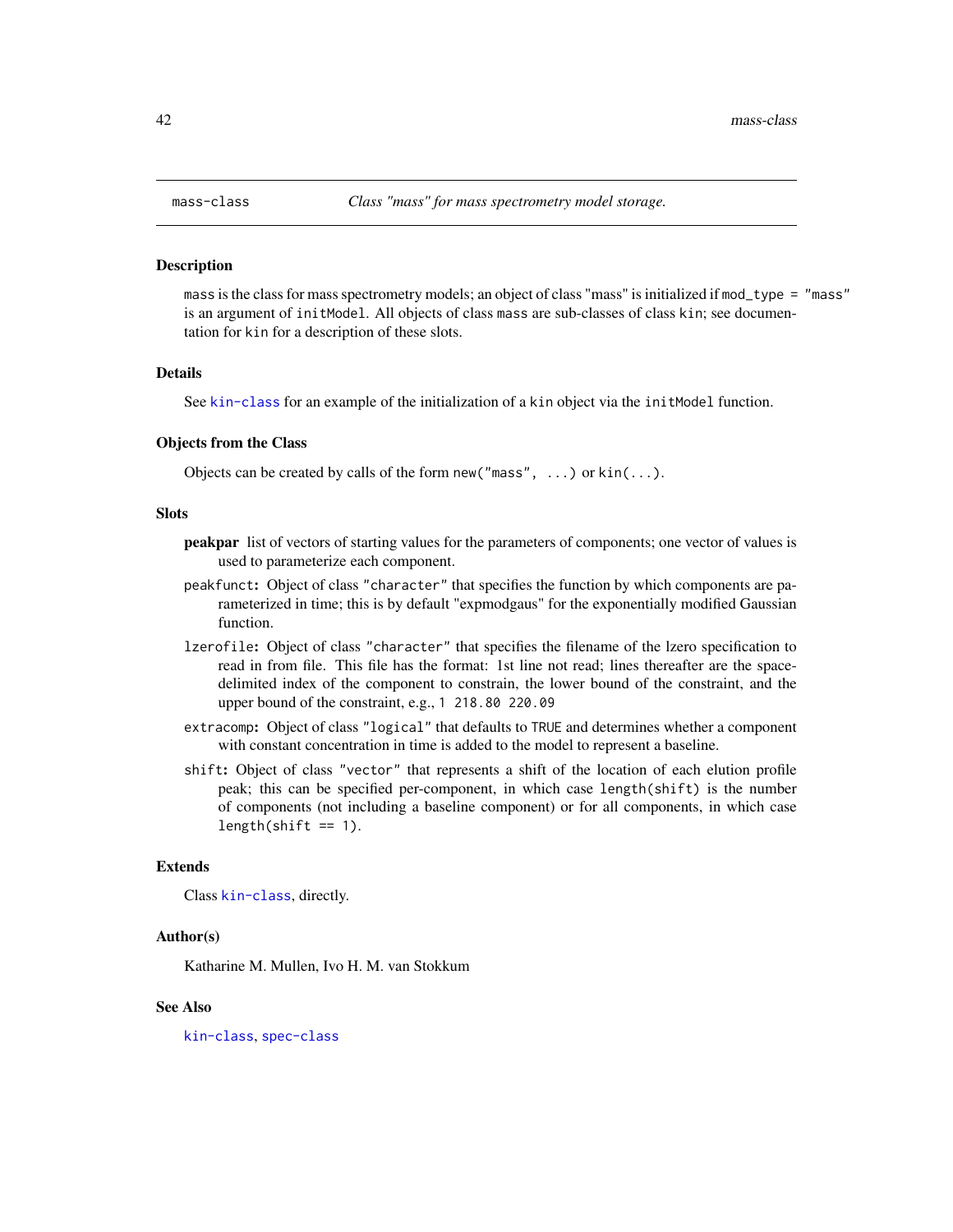<span id="page-42-1"></span><span id="page-42-0"></span>

#### Description

Class "massopt" stores options for fitting and plotting models models for mass spectrometry data in particular; this is a subclass of class opt that contains options applicable to all model types

#### Details

See [opt-class](#page-46-1) and for the specification of fitting/plotting options that are not specific to the mass class type.

#### Objects from the Class

Objects can be created by calls of the form new("massopt", ...) or massopt(...)

#### Slots

- axis.by: Object of class "numeric" that allows labels on the bars representing the mass spectra to to skipped, e.g., axis.by=2 will add a label to every second bar
- scale.concen: Object of class "logical" that scales the concentration matrix using the algorithm found in the function scaleConList.
- nummaxtraces: Object of class "nummaxtraces" that defaults to zero; if greater than zero then this number of the traces with the maximum amplitude are plotted

#### Author(s)

Katharine M. Mullen, Ivo H. M. van Stokkum

#### See Also

[examineFit](#page-13-1), [fitModel](#page-15-1), [opt-class](#page-46-1), [specopt-class](#page-60-1)

| mea IRF |             |  |  | Instrument response for fluorescent lifetime imaging microscopy |
|---------|-------------|--|--|-----------------------------------------------------------------|
|         | (FLIM) data |  |  |                                                                 |

#### Description

A measured instrument response over 256 time channels for a set of fluorescent lifetime imaging microscopy (FLIM) datasets.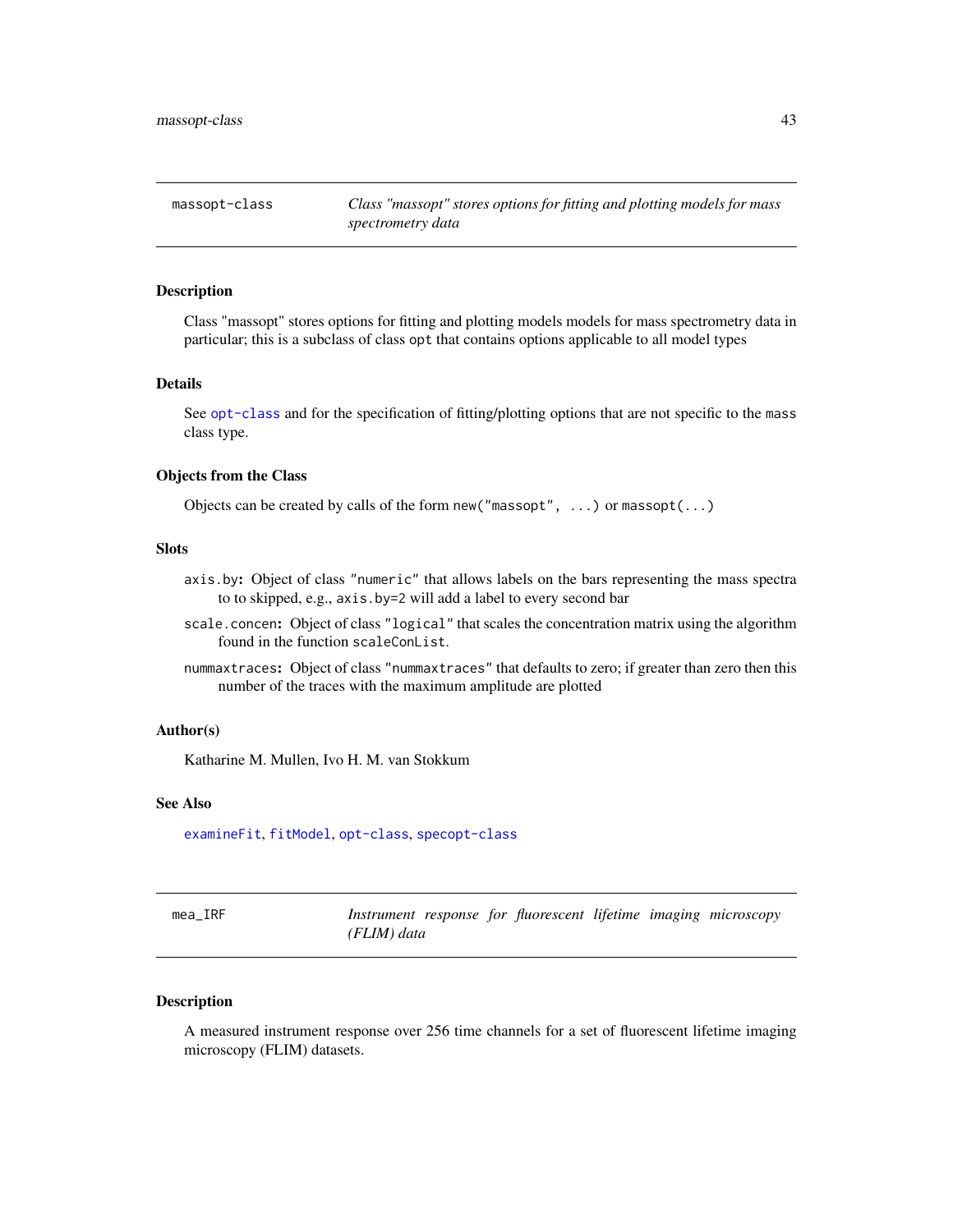#### Usage

data("mea\_IRF")

#### Format

mea\_IRF represents a measured instrument response as a numeric vector over 256 time channels.

#### Details

See [FLIMplots](#page-18-1) for examples using this data.

#### References

This data was described in

Mullen KM, van Stokkum IHM (2008). The variable projection algorithm in time-resolved spectroscopy, microscopy and mass-spectroscopy applications, *Numerical Algorithms*, in press, [http:](http://dx.doi.org/10.1007/s11075-008-9235-2) [//dx.doi.org/10.1007/s11075-008-9235-2](http://dx.doi.org/10.1007/s11075-008-9235-2).

modifyModel *Allows the starting values for parameters associated with a model to be updated with the values found in fitting the model.*

#### Description

Allows the starting values for parameters associated with a model to be updated with the values found in fitting the model. That is, a model is specified with initModel. Then fitModel is used to optimize the starting values for parameters. modifyModel allows modifification of the starting values in the model specification with the optimized values found via fitModel.

#### Usage

```
modifyModel(model = list(), newest = list(), exceptslots = vector() )
```
#### **Arguments**

| model       | an object of class dat returned by init Model; if this argument is of length $(0)$ ,<br>which is the default, then the last model fit is used (which is found in the global<br>variable.currModel@model)                                                                                   |
|-------------|--------------------------------------------------------------------------------------------------------------------------------------------------------------------------------------------------------------------------------------------------------------------------------------------|
| newest      | an object of class theta containing new parameter estimates; if this argument is<br>of length $(0)$ , which is the default, then the parameter estimates associated with<br>dataset 1 in the last model fit are used (which are found in the global variable<br>$. \text{currTheta}$ [1]]) |
| exceptslots | a vector of character vector of slot names whose corresponding slots are to be<br>left out of the update                                                                                                                                                                                   |

<span id="page-43-0"></span>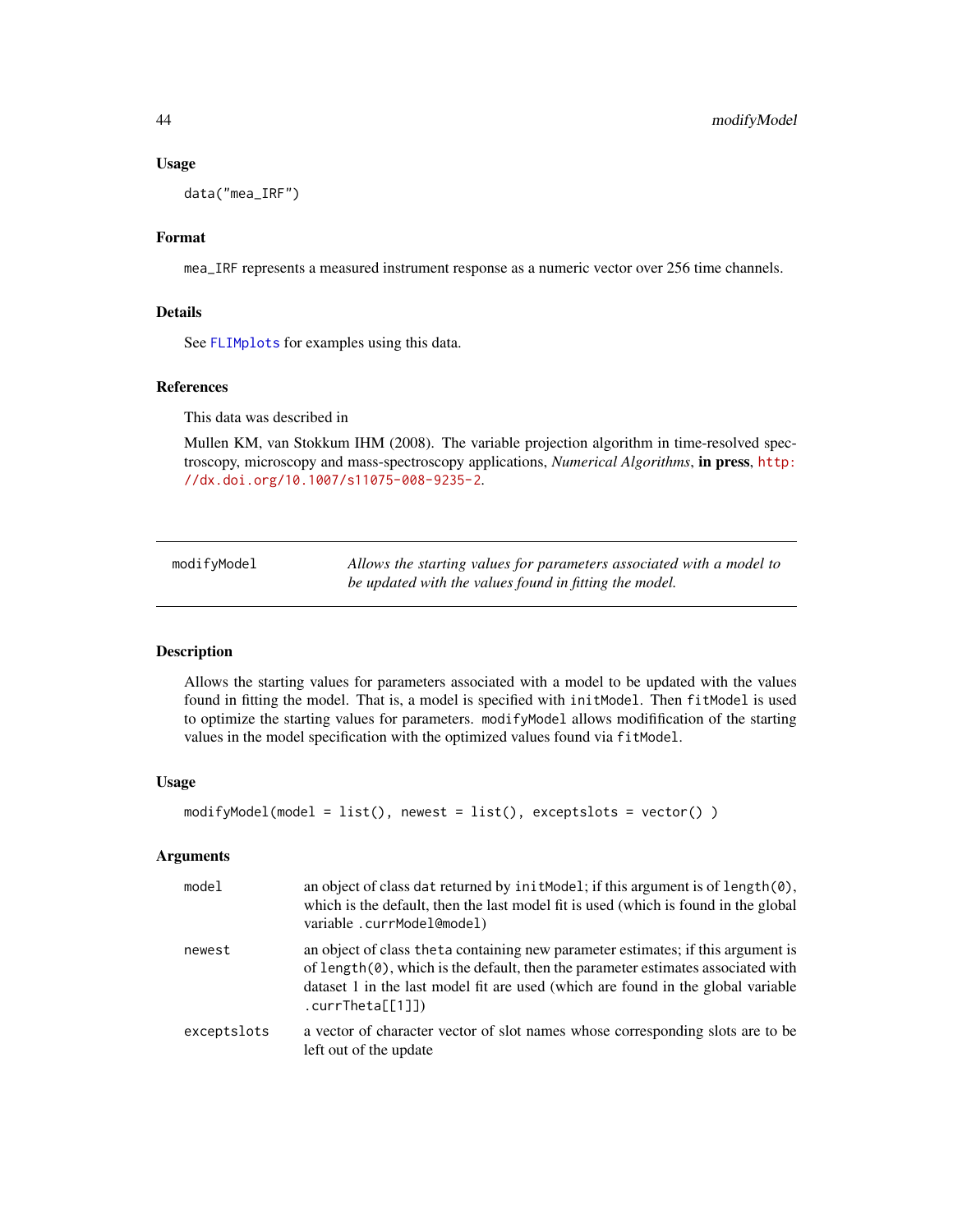#### <span id="page-44-0"></span>multimodel-class 45

#### Value

an object of class dat that returns the results of calling initModel with the new starting values.

#### Author(s)

Katharine M. Mullen, Ivo H. M. van Stokkum

#### See Also

[initModel](#page-28-1), [fitModel](#page-15-1)

<span id="page-44-1"></span>multimodel-class *Class "multimodel" for storage of multidataset models, data and the results of fitting.*

#### Description

multimodel is the class to store data, a generally applicable model, a list of per-data models, a specification of per-dataset model differences, and results for the analysis of possibly many datasets. After a call to fitModel an object is initialized of the multimodel class.

#### Details

after a call to [fitModel](#page-15-1), an object of class multimodel exists in the global environment as the variable currModel

#### Objects from the Class

Objects can be created by calls of the form new ("multimodel", ...) or multimodel(...).

#### **Slots**

data: Object of class "list" of objects of class dat containing data

- modellist: Object of class "list" of length n where n is the number of datasets given in data, and each element i is an object of class dat giving the dataset-specific model applicable to data[[i]]
- modeldiffs: Object of class "list" of per-dataset model differences input as an argument to the [fitModel](#page-15-1) function
- fit: Object of class "fit" containing a list of results per-dataset as well as the output of optimization returned by the nls function.
- groups: Object of class "list" containing a list of lists of the groups of clp to link across datasets. Each component list contains vectors of form (clp condition index, dataset index), and such vectors in the same component list are linked between datasets. See fitModel for more details on the linking possibilities.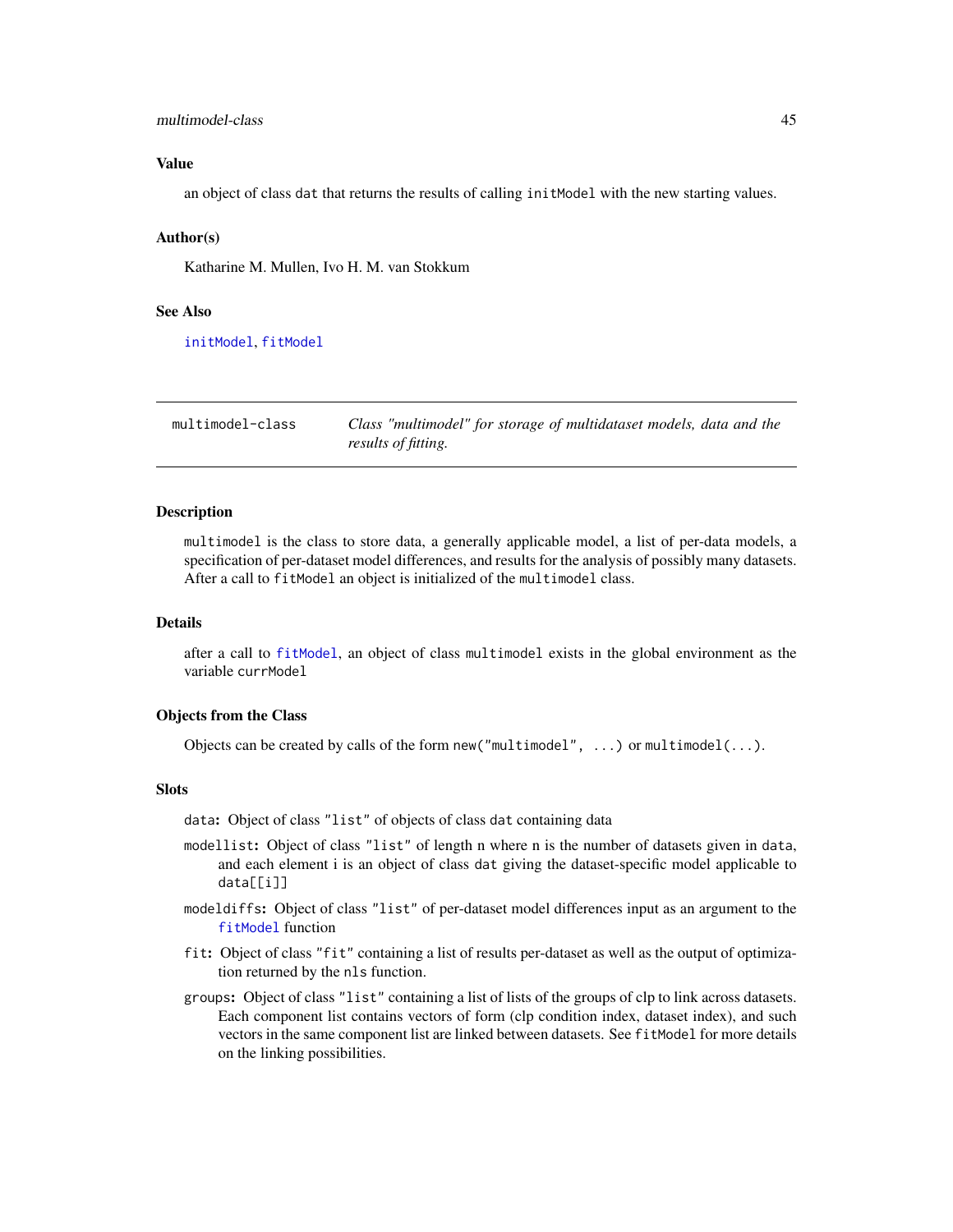#### <span id="page-45-0"></span>46 multitheta-class

stderrclp: Object of class "logical" describing whether standard error estimates on conditionally linear parameters should be calculated; this is determined by the opt argument of fitModel and defaults to FALSE

algorithm datasetind finished getXsuper modelspec nclp nnls nnlscrit optlist parorder

- parorderchange
- parorderdiff
- trilinear

#### Author(s)

Katharine M. Mullen, Ivo H. M. van Stokkum

#### See Also

[fitModel](#page-15-1)

<span id="page-45-1"></span>

| multitheta-class | Class "multitheta" that stores a list with one element of class "theta" |  |
|------------------|-------------------------------------------------------------------------|--|
|                  | for each dataset modeled.                                               |  |

#### Description

Class multitheta stores a list with one element of class theta for each dataset modeled, corresponding to the parameter estimates associated with that dataset.

#### Objects from the Class

Objects can be created by calls of the form new("multitheta", ...) or multitheta(...).

#### Slots

th: Object of class "list" with element i corresponding to the theta object for the ith dataset modeled.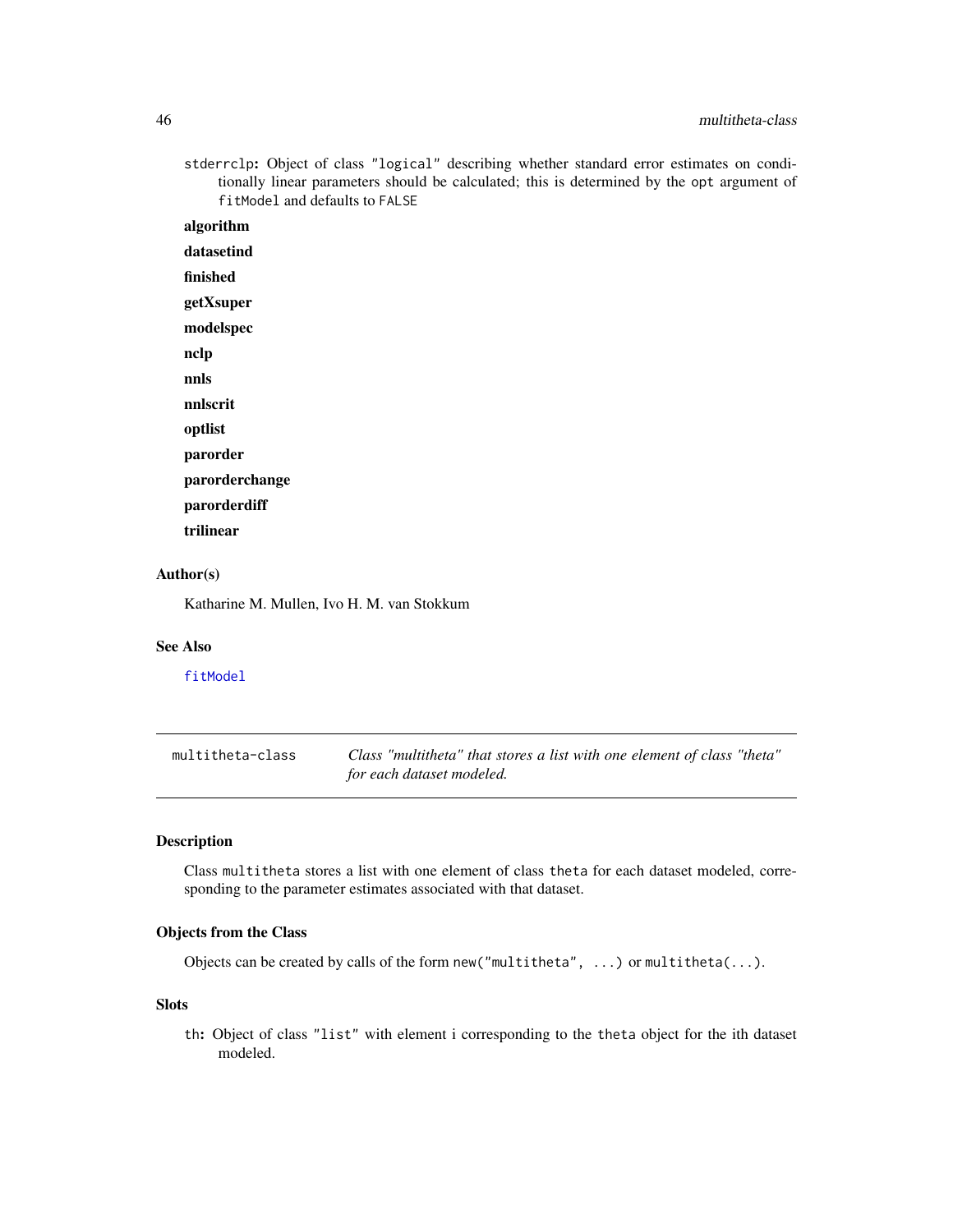#### <span id="page-46-0"></span>opt-class 47

#### Author(s)

Katharine M. Mullen, Ivo H. M. van Stokkum

#### See Also

[theta-class](#page-62-1), [dat-class](#page-5-2)

<span id="page-46-1"></span>opt-class *Class "opt" stores options for fitting and plotting*

#### <span id="page-46-2"></span>Description

Class "opt" stores options for fitting and plotting applicable to all model types

#### Details

See [kinopt-class](#page-38-1), [specopt-class](#page-60-1) and [massopt-class](#page-42-1) for the specification of fitting/plotting options that are specific to the class type.

#### Objects from the Class

Objects can be created by calls of the form new("opt", ...) or opt(...).

#### Slots

getStartTri imagepal maxfev minFactor nnlscrit noplotest notraces optimmethod parscale residtraces selectedtraces sumnls trilinear triStart writedata writefitivo xlim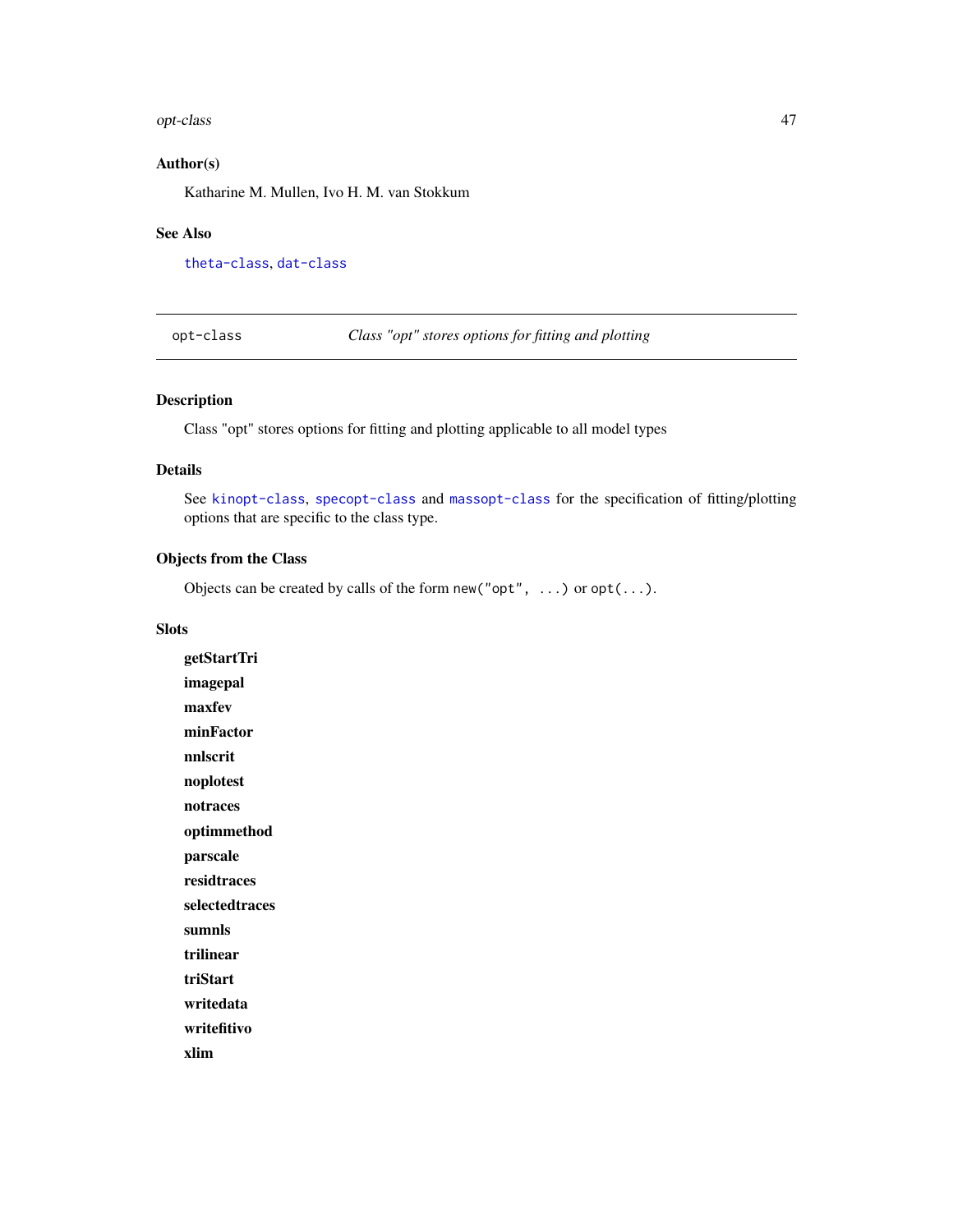- algorithm: Object of class "character" that defaults to algorithm="nls", so that the function nls is used to optimize nonlinear parameters under least squares criteria. Other options are
	- nls.lm: optimize nonlinear parameters under least squares criteria using nls.lm
	- optim: optimize nonlinear parameters under poisson regression criteria with the Nelder-Mead algorithm in optim; if this option is used then it MUST be used in conjunction with nnls=TRUE. Currently, it must also be used with stderrclp=FALSE.
- nnls: Object of class "logical" that defaults to FALSE. If nnls=TRUE, constrain the conditionally linear parameters to nonnegativity via a nonnegative least squares algorithm as implemented via the function nnls from the package by the same name.
- writecon: Object of class "logical" that defaults to FALSE; if true then concentrations are written to a txt file; row labels are x
- writespec: Object of class "logical" that defaults to FALSE; if TRUE then spectra are written to a txt file; row labels are x2
- writenormspec: Object of class "logical" that defaults to FALSE; if TRUE then normalized spectra are written to a txt file; row labels are x2
- writefit: Object of class "logical" that defaults to FALSE; if TRUE then fit is written to a txt file; row and column labels are x and x2
- writeclperr: Object of class "logical" that defaults to FALSE; if true then the error bars for clp are written to a txt file. This option is only sensible with stderrclp=TRUE.
- output: Object of class "character" that defaults to "ps", which means that plots written to file are postscript. Alternatively, specify output = "pdf", and plots are written as pdf files
- addfilename: Object of class "logical" that, for each data file, tries to add the filename to plots associated with output for that data.
- residplot: Object of class "logical" defaults to FALSE; if TRUE generate a plot of residuals in a separate window.
- adddataimage: Object of class "logical" defaults to FALSE; if TRUE adding imageplot of data in summary plot.
- plot: Object of class "logical" that defaults to TRUE; if FALSE then do not write output in the form of plots and other windows to the screen.
- divdrel: Object of class "logical" that defaults to FALSE; if TRUE, plot traces and concentration profiles divided by the dataset scaling parameters where they apply; this allows for the fit of datasets having different intensities on the same scale.
- plotkinspec: Object of class "logical" that defaults to FALSE; if TRUE, generates a separate plot of the spectra associated with the components that are not a part of a coherent artifact/scatter model.
- superimpose: Object of class "vector" containing dataset indices whose results should be superimposed in plots
- xlab: Object of class "character" containing label for x-axis, e.g., "nanoseconds" or "picoseconds"
- ylab: Object of class "character" containing label for y-axis, e.g., "wavelength"
- title: Object of class "character" containing title to write at the top of plots.
- makeps: Object of class "character" containing prefix to plot files written to postscript; if present postscript will be written. Note that this string is also used as the preffix of txt output files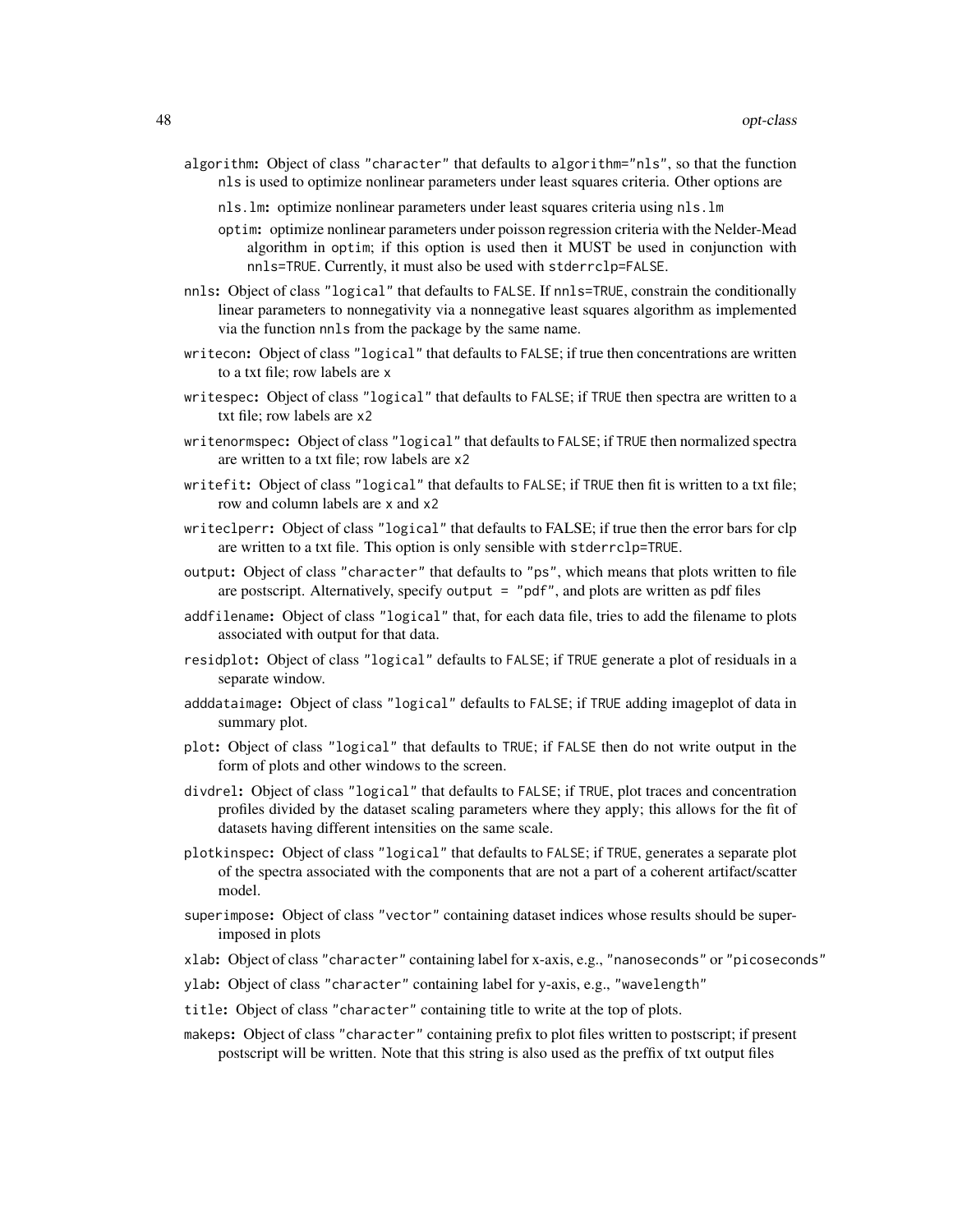- linrange: Object of class "numeric" giving linear range of time axis for plotting; time will be plotted linearly from -linrange to linrange and plotted on a logarithmic (base 10) axis elsewhere
- summaryplotrow: Object of class "numeric" giving number of rows in summary plot; defaults to 4
- summaryplotcol: Object of class "numeric" giving number of columns in summary plot; defaults to 4
- iter: Object of class "numeric" giving number of iterations to optimize model parameters; if nls=FALSE so that the Levenberg-Marquardt algorithm is applied, then iter is interpretted as the maximum number of residual function evaluations (see the help page of the function nls.lm for details)
- paropt: Object of class "list" of graphical parameters in format  $par(...)$  to apply to plots.
- stderrclp: Object of class "logical" that defaults to FALSE; if TRUE, estimates of the standard error of conditionally linear parameters are made
- addest: Object of class "vector" containing character strings of which parameter estimates should be added to the summary plot, e.g., addest =  $c("kinpar", "irfpar")$
- kinspecerr Object of class "logical" that defaults to FALSE; if TRUE, add standard error estimates to the clp a plot generated with kinspecest=TRUE or plotkinspec=TRUE. This option can only be used if the estimates were generated during fitting via the option stderrclp=TRUE
- xlimspec Object of class "vector" that defaults to vector(); if changed, it should specify the desired x-limits of the plot of clp
- ylimspec Object of class "vector" that defaults to vector(); if changed, it should specify the desired y-limits of the plot of clp. In the case of plotting the results of FLIM image analysis, ylimspec can be used to determine the range used in the image plot of lifetimes.
- ylimspecplus Object of class "vector" that defaults to vector(); if changed, the first value should specify a vector to add to the y-limits of the plot of clp
- samespecline Object of class "logical" that defaults to FALSE; if TRUE, then the line-type for clp is the same for all datasets
- specinterpol Object of class "logical" that defaults to FALSE; if TRUE, use spline instead of lines between the points representing estimated clp
- specinterpolpoints Object of class "logical" that defaults to TRUE; if TRUE, add points representing the actual estimates for clp to plots of the curves respresenting smoothed clp
- specinterpolseg Object of class "numeric" that defaults to 50; represents the number of segments used in a spline-based representation of clp
- specinterpolbspline Object of class "logical" that defaults to FALSE; determines whether a Bspline based representation of clp is used (when specinterpol=TRUE) or a piecewise polynomial representation
- normspec Object of class "logical" that determines whether clp are normalized in plots
- writespecinterpol Object of class "logical" that defaults to FALSE; if TRUE, a spline-based representation of clp is written to ASCII files
- nlsalgorithm Object of class "character" that defaults to "default" and determines the algorithm used by nls, if nls is used in optimization. See help(nls) for other possibilities, such as "port", which is more stable with respect to starting values but requires more time.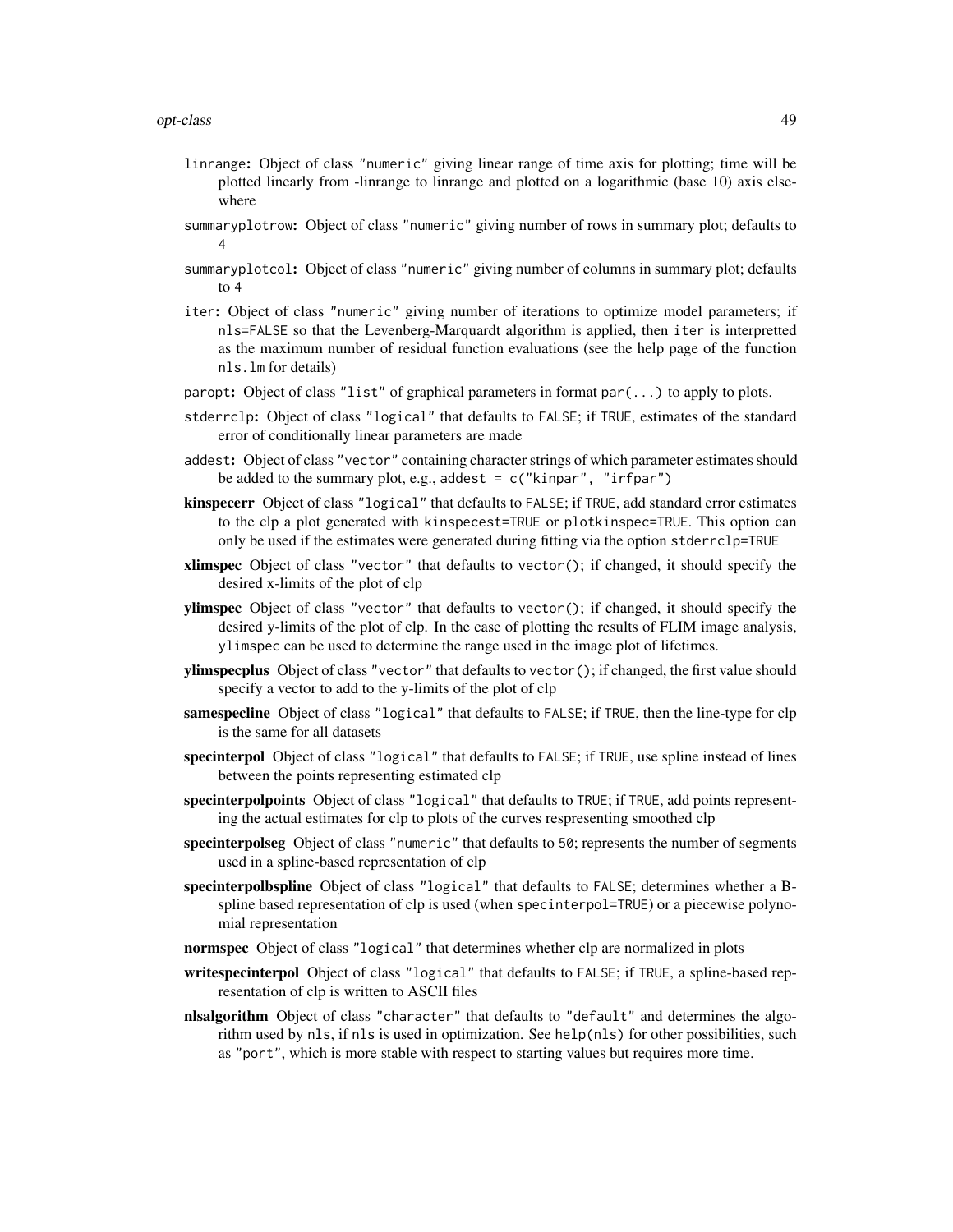- <span id="page-49-0"></span>ltyfit Object of class "numeric" if given, sets the line type of the fit in plots of the fit/data; see lty in help(par) for options.
- ltydata Object of class "numeric" if given, sets the line type of the data in plots of the fit/data; see lty in help(par) for options.
- colfit Object of class "vector" if given, sets the color of the fit corresponding to each dataset in plots of the fit/data; see col in help(par) for options. If given length(colfit) must be equal to the number of datasets in the analysis
- coldata Object of class "vector" if given, sets the color of the data for each dataset in plots of the fit/data; see col in help(par) for options. If given, length(coldata) must be equal to the number of datasets in the analysis

#### Author(s)

Katharine M. Mullen, Ivo H. M. van Stokkum

#### See Also

[kinopt-class](#page-38-1), [specopt-class](#page-60-1)

outlierCorr *Finds and removes outliers from a datasets*

#### **Description**

Finds and removes outliers from datasets given the results of fitting as returned by fitModel. Uses the residuals in the fitted results to return a list of corrected datasets to be used in place of the datasets used in the call to fitModel as well as a list of weights. The data returned contains the fitted values at pointed that are outliers and will be assigned zero weight in subsequent fits.

#### Usage

```
outlierCorr(oldRes, fence=3, saturCorr=FALSE, saturThresh=.05,
                          saturMin=NA, saturDivMax=3, outlierCorr=TRUE,
                          newM = TRUE)
```
#### Arguments

| oldRes      | Object returned by fitModel function                                      |
|-------------|---------------------------------------------------------------------------|
| fence       | Object of class "numeric" determining what points to consider outliers.   |
| saturCorr   | whether to correct for saturation                                         |
| saturThresh | See code.                                                                 |
| saturMin    | See code.                                                                 |
| saturDivMax | See code.                                                                 |
| outlierCorr | whether to perform outlier correction                                     |
| newM        | whether to add to the outliers and saturation points detected previousely |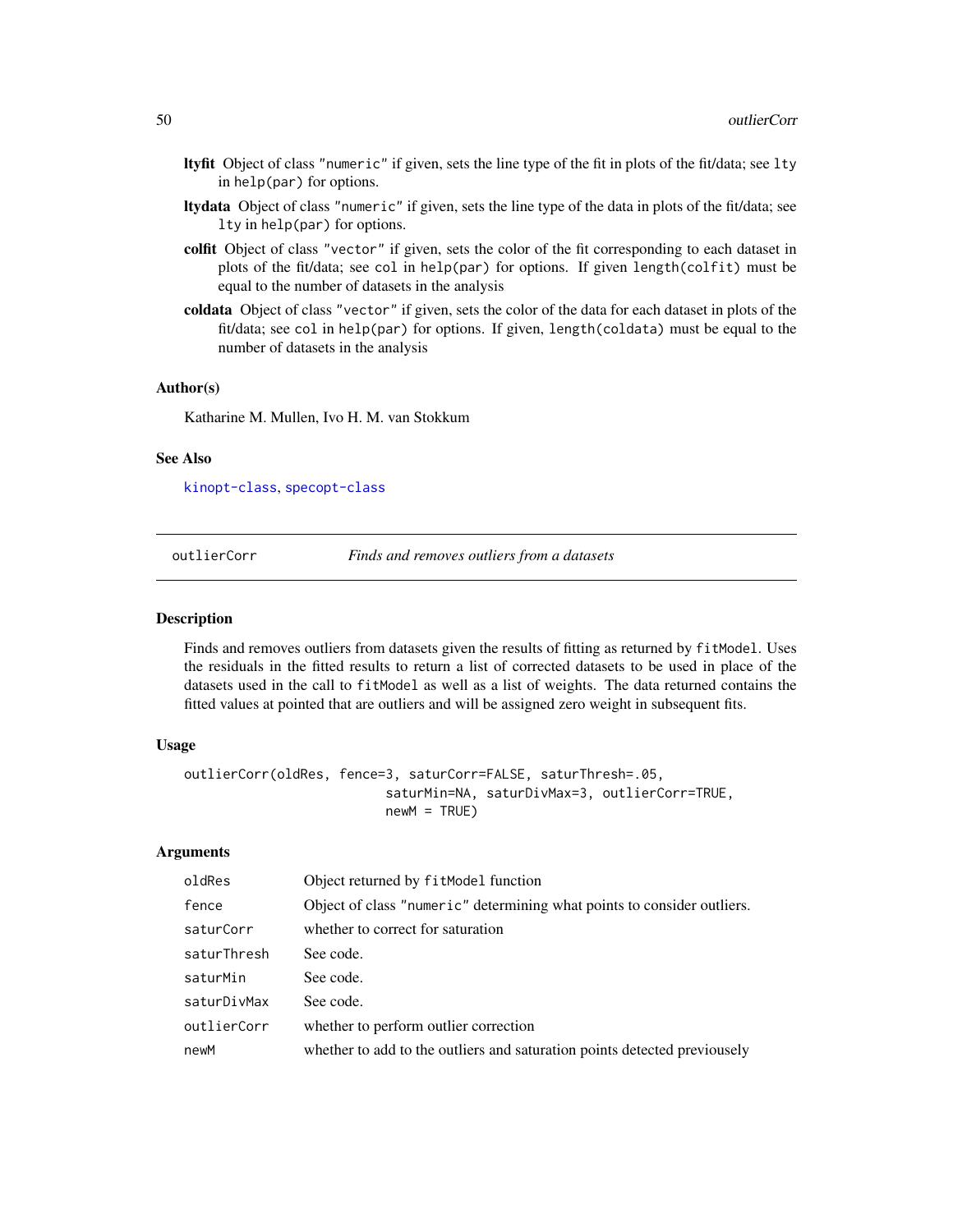#### <span id="page-50-0"></span>plotter-methods 51

#### Details

We calculate the fourth spread at a given value of x2 in a dataset. Those points that are less than the first quartile minus the fourth spread times fence are outliers, as are those points that are more than the third quartile plus the fourth spread times fence. Outliers are assigned a weight of zero and are assigned the values found in fitting for the purpose of generating smooth-looking plots.

#### Value

list containing the elements dt, a list of corrected datasets, and weightList, a list of new weight matrices.

#### See Also

[fitModel](#page-15-1), [preProcess](#page-51-1)

plotter-methods *Generic function plotter in Package 'TIMP'*

#### Description

Methods for function plotter in Package 'TIMP' that call plotting and output functions.

#### Usage

```
plotter(model, multimodel, multitheta, plotoptions)
```
#### Arguments

| model       | Object of class dat; function switches on this argument.     |
|-------------|--------------------------------------------------------------|
| multimodel  | Object of class multimodel                                   |
| multitheta  | Object of class multitheta                                   |
| plotoptions | list of output options input to fitModel as the argument opt |

#### Author(s)

Katharine M. Mullen, Ivo H. M. van Stokkum

#### See Also

[dat-class](#page-5-2)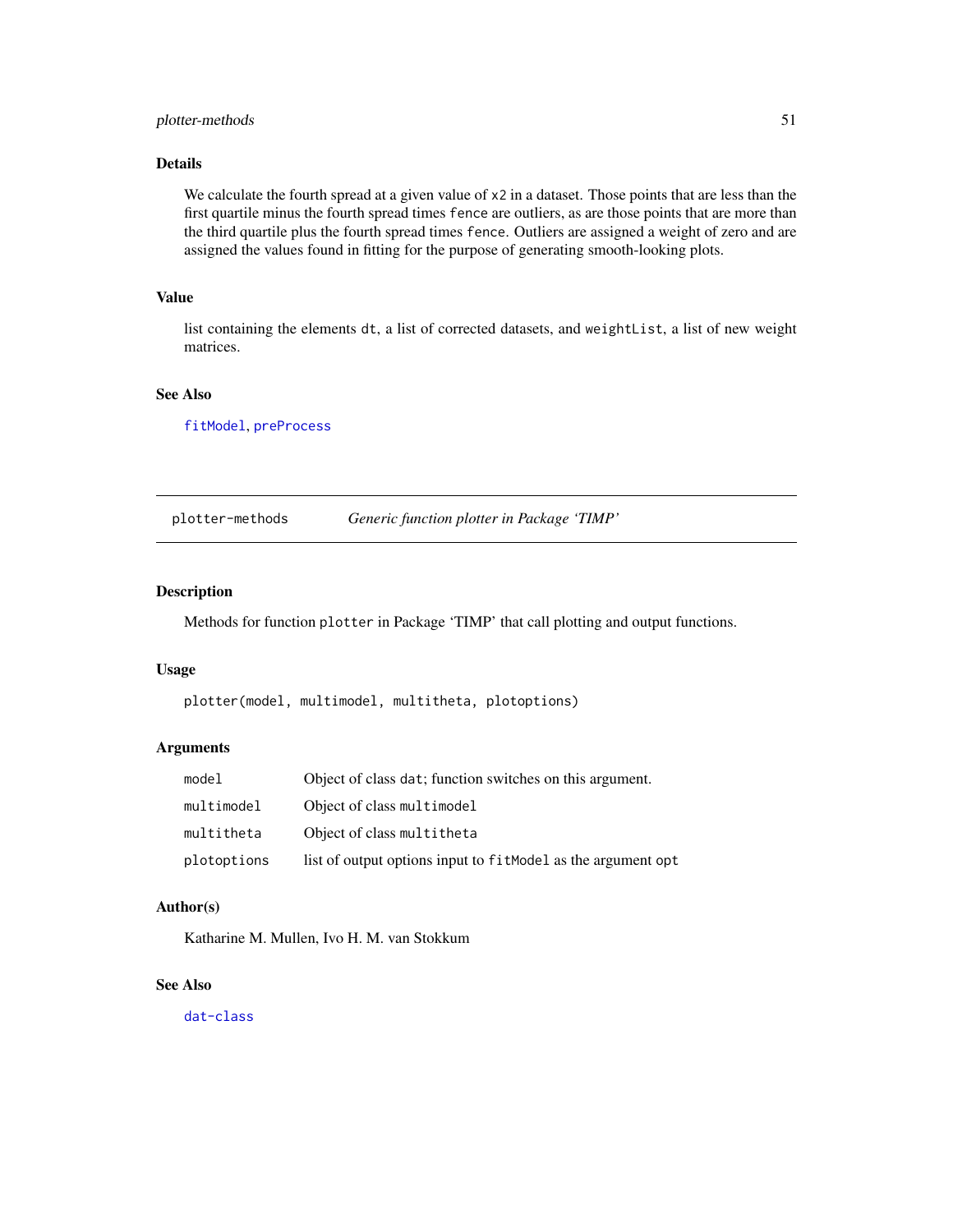#### Description

Performs data sampling, selection, baseline correction, scaling, and data correction on an object of class dat.

#### Usage

```
preProcess(data, sample = 1, sample_time = 1, sample_lambda = 1,
   sel_time = vector(), sel_lambda = vector(), baselinetime = vector(),
   baselinelambda = vector(), scalx = NULL, scalx2 = NULL,
   sel_lambda_ab = vector(), sel_time_ab = vector(), rm_x2=vector(),
   rm_x = vector(), svdResid = list(), numV = 0, sel_special = list(),
   doubleDiff = FALSE, doubleDiffFile = "doubleDiff.txt")
```
#### Arguments

| data           | Object of class dat                                                                                                                                                                                                                           |
|----------------|-----------------------------------------------------------------------------------------------------------------------------------------------------------------------------------------------------------------------------------------------|
| sample         | integer describing sampling interval to take in both time and x2; e.g., sample=2<br>will sample every 2nd time and every 2nd point in x2.                                                                                                     |
| sample_time    | integer describing sampling interval in time; e.g., sample_time=2 will sample<br>every 2nd element of the time vector.                                                                                                                        |
| sample_lambda  | integer describing sampling interval in x2; e.g., sample_lambda=2 will sample<br>every 2nd element in the x2 vector.                                                                                                                          |
| sel_time       | vector of length 2 describing the first and last time index of data to select; e.g.,<br>sel_time=c(5,120) will select data at times indexed 5-120.                                                                                            |
| sel_lambda     | vector of length 2 describing the first and last x2 index of data to select; e.g.,<br>sel_lambda=c(5,120) will select data at x2 indexed 5-120.                                                                                               |
| baselinetime   | a vector of form c(timeIndexmin, timeIndexmax, lambdaIndexmin, lambdaIndexmax).<br>The average of data between x2 indexes lambdaIndexmin and lambdaIndexmax<br>is subtracted from data with time index between timeIndexmin and timeIndexmax. |
| baselinelambda | a vector of form c(timeIndexmin, timeIndexmax, lambdaIndexmin, lambdaIndexmax).<br>The average of data between time indexes timeIndexmin and timeIndexmax is<br>subtracted from data with x2 index between lambdaIndexmin and lambdaIndexmax. |
| scalx          | numeric by which to linearly scale the x axis (which often represents time), so<br>that news = olds $*$ scalx                                                                                                                                 |
| scalx2         | vector of length 2 by which to linearly scale the $x2$ axis, so that $newx2 = oldx2$<br>* scalx2[1] + scalx2[2]                                                                                                                               |
| sel_lambda_ab  | vector of length 2 describing the absolute values (e.g., wavelengths, wavenum-<br>bers, etc.) between which data should be selected. e.g., sel_lambda_ab = c(400, 600)<br>will select data associated with x2 values between 400 and 600.     |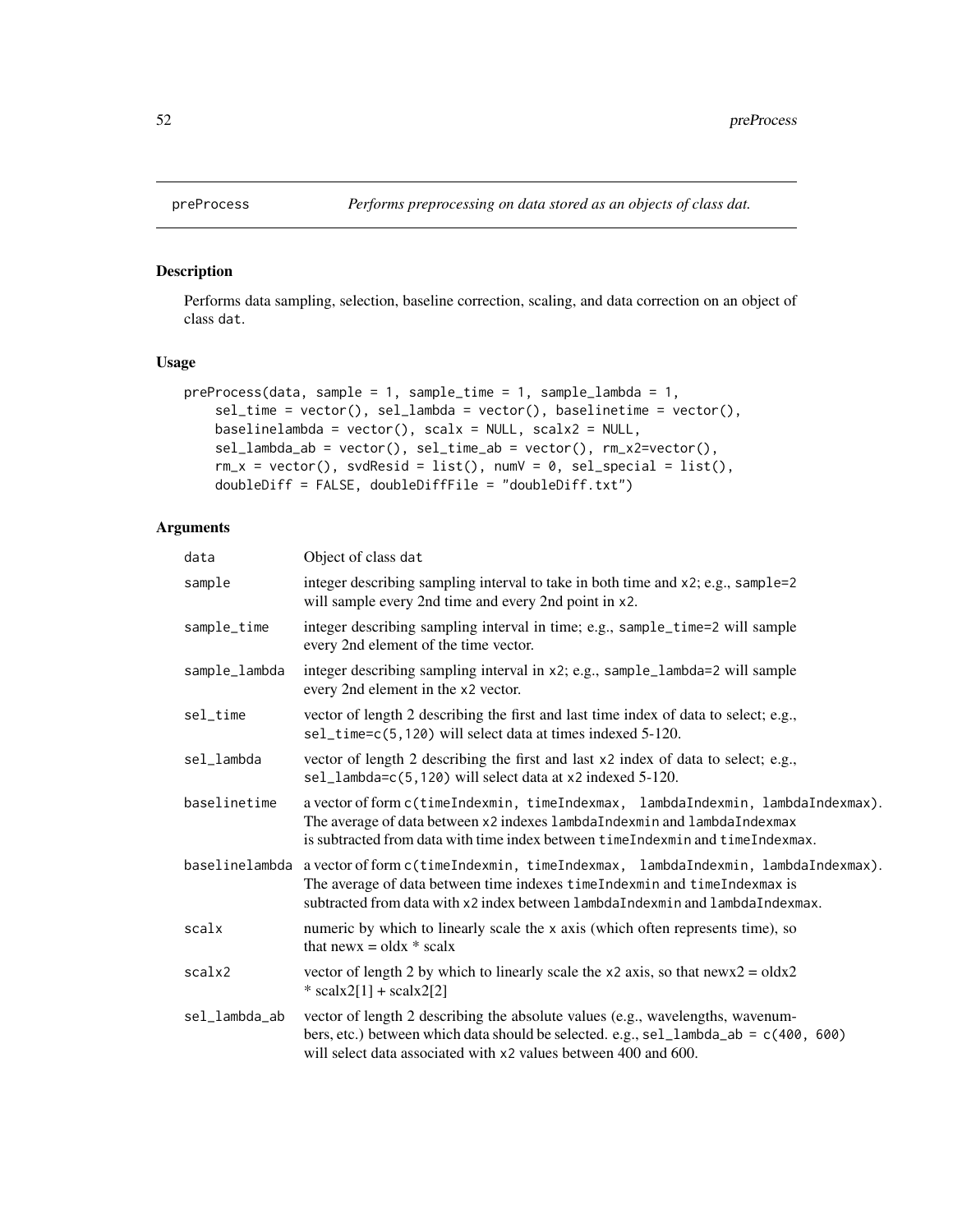#### <span id="page-52-0"></span>preProcess 53

| sel_time_ab    | vector of length 2 describing the absolute times between which data should be<br>selected. e.g., $se1_time_ab = c(50, 5000)$ will select data associated with<br>time values between 50 and 5000 picoseconds.                                                                                                                                                                                                                                                                                                                                                                                                                                           |
|----------------|---------------------------------------------------------------------------------------------------------------------------------------------------------------------------------------------------------------------------------------------------------------------------------------------------------------------------------------------------------------------------------------------------------------------------------------------------------------------------------------------------------------------------------------------------------------------------------------------------------------------------------------------------------|
| $rm_x2$        | vector of x2 indices to remove from the data                                                                                                                                                                                                                                                                                                                                                                                                                                                                                                                                                                                                            |
| $rm_x$         | vector of x indices to remove from the data                                                                                                                                                                                                                                                                                                                                                                                                                                                                                                                                                                                                             |
| svdResid       | list returned from the get Resid function, containing residuals to be used in data<br>correction.                                                                                                                                                                                                                                                                                                                                                                                                                                                                                                                                                       |
| numV           | numeric specifying how many singular vectors to use in data correction. Maxi-<br>mum is five.                                                                                                                                                                                                                                                                                                                                                                                                                                                                                                                                                           |
| sel_special    | list of lists specifying x indices to remove from individual wavelength ranges,<br>e.g., sel_special = list(c(400, 600, 10, 12), c(600, 800, 11, 13)) indicates<br>that between wavelength 400 and 600, time indices between 10 and 12 should<br>be removed from the data, and between wavelengths 600 and 800, time indices<br>between 11 and 13 should be removed from the data. Note that the number of<br>time indices to remove should be the same in each wavelength interval speci-<br>fied. Also note that the time vector associated with the data after the first set of<br>indices is removed will be associated with the resulting dataset. |
| doubleDiff     | logical indicating whether the data should be converted to represent differences<br>between times.                                                                                                                                                                                                                                                                                                                                                                                                                                                                                                                                                      |
| doubleDiffFile | character string indicating the file name of time difference data to create in the<br>case that doubleDiff=TRUE.                                                                                                                                                                                                                                                                                                                                                                                                                                                                                                                                        |

#### Value

object of class dat.

#### Author(s)

Katharine M. Mullen, Ivo H. M. van Stokkum

#### See Also

[readData](#page-56-1), [getResid](#page-22-1)

### Examples

```
##############################
## READ DATA
##############################
```
data("target")

############################## ## PREPROCESS DATA ##############################

# select certain wavelengths for modeling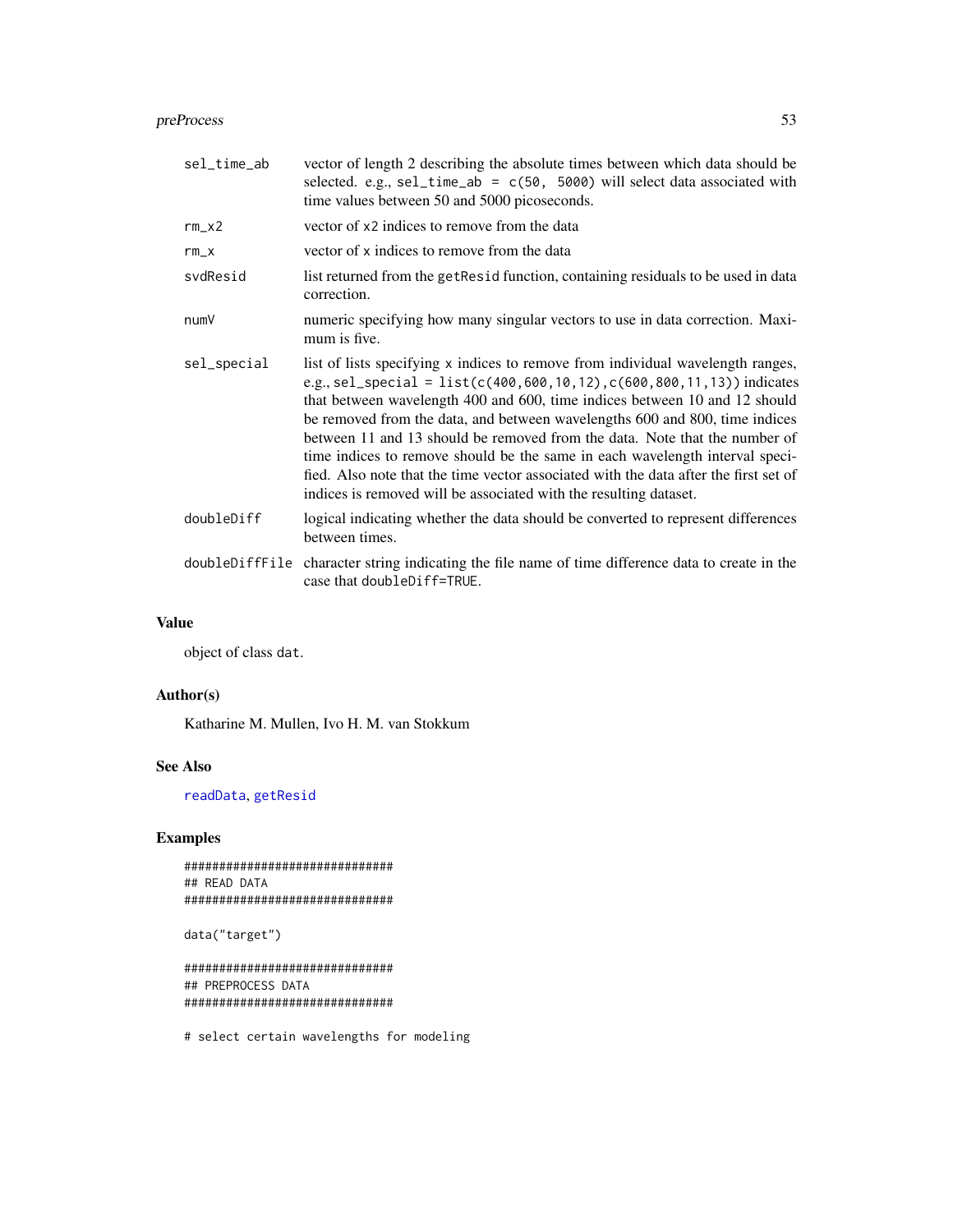```
C1_1 <- preProcess(data = C1, baselinelambda = c(1, 12, 1, 32))
C1_1 <- preProcess(data = C1_1, sel_lambda = c(8, 27))
C1_1 <- preProcess(data = C1_1, rm_x = c(40, 41, 101, 116))
C1_1 <- preProcess(data = C1_1, sel_time_ab = c(-10, 100000))
C2_1 <- preProcess(data = C2, sel_lambda = c(2, 32))
C2_1 <- preProcess(data = C2_1, baselinelambda = c(1, 12, 1, 32))
C2_1 <- preProcess(data = C2_1, sel_time_ab = c(-10, 100000))
C3_1 <- preProcess(data = C3, sel_lambda = c(1, 25))
C3_1 <- preProcess(data = C3_1, baselinelambda = c(1, 12, 1, 32))
## Not run:
##############################
## SPECIFY K Matrix and J vector
##############################
## initialize 2 7x7 arrays to 0
delK <- array(0, dim=c(7,7,2))## the matrix is indexed:
## delK[ ROW K MATRIX, COL K MATRIX, matrix number]
## in the first matrix, put the index of compartments
## that are non-zero
## the transfer rate of the compartment is governed by
## kinpar[index]
delK[1,1,1] <- 4
delK[5,1,1] <- 1
delK[2,2,1] <- 4
delK[5,2,1] <- 2
delK[3,3,1] <- 4
delK[5,3,1] <- 3
delK[4,4,1] <- 4
delK[6,5,1] <- 5
delK[7,6,1] <- 6
delK[7,7,1] <- 7
## print out the resulting array to make sure it's right
delK
jvector <- c(.48443195136500550341, .28740782363398824522,
.13749071230100625137, 0.9066953510E-01, 0, 0, 0)
datalist <- list(C1, C2, C3)
## for plotting selected traces, get a vector of all the wavenumbers
allx2 <- vector()
for(i in 1:length(datalist))
```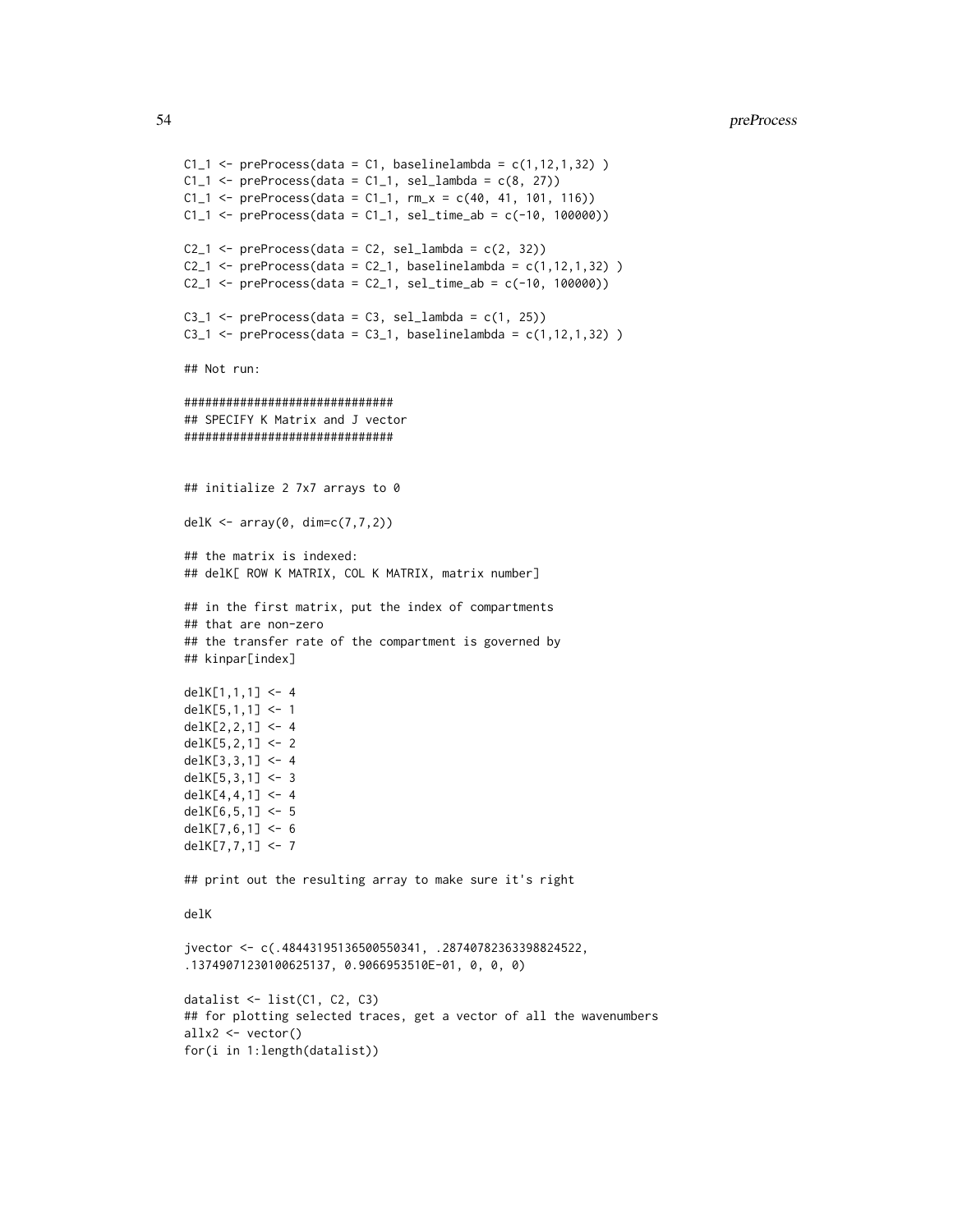#### preProcess 55

```
allx2 <- append(allx2,datalist[[i]]@x2)
allx2 <- sort(unique(allx2))
##############################
## SPECIFY INITIAL MODEL
## note that low is the larger wavenumber in the clpequ spec!
##############################
model1 <- initModel(mod_type = "kin",
kinpar=c( 0.13698630, 0.3448275849E-01, 0.1020408142E-01, 0.2941176528E-02,
0.17000, 0.015, 0.1074082902E-03),
fixed = list(prel = 1:6, c1pequ=1:3, kinpar=1:7, irfpar=1, parmu=1),irfpar=c(0.4211619198, 0.6299000233E-01),
prelspec = list(
list(what1="kinpar", ind1=1, what2 = "kinpar", ind2=4,
start=c(-1,0.1369863003)),
list(what1="kinpar", ind1=2, what2 = "kinpar", ind2=4,
start=c(-1,0.3448275849E-01)),
list(what1="kinpar", ind1=3, what2 = "kinpar", ind2=4,
start=c(-1,0.1020408142E-01))
),
parmu = list(c(-0.1411073953)),
lambdac = 1290,kmat = delK,jvec = jvector,
positivepar="kinpar",
weightpar=list( c(-20,1.4,1,2000,.2)),
clpequspec =list(
list(to=2, from=1, low=100, high=10000),
list(to=3, from=1, low=100, high=10000),
list(to=4, from=1, low=100, high=10000)),
clpequ = c(1,1,1),
cosh spec = list(ftype = "irf"))##############################
## GET RESID
## same format as call to fitModel, but does not plot
##############################
serResid <- getResid(list(C1_1, C2_1, C3_1), list(model1),
modeldiffs = list(thresh = 0.00005,
dscal = list(list(to=2,from=1,value=4),
list(to=3,from=1,value=0.8000000119)),
free = list(
list(what="irfpar", ind=1, start= c(0.1231127158), dataset=2),
list(what="parmu", ind=c(1,1), start= c(0.1219962388), dataset=2),
list(what="irfpar", ind=1, start= c(0.3724052608), dataset=3),
list(what="parmu", ind=c(1,1), start= c(0.8844097704E-01), dataset=3)),
change = list(
list(what="fixed", spec=list(clpequ=1:3, kinpar=1:7, irfpar=1:2,
parmu=1, drel = 1, prel=1:6), dataset=2:3))),
opt=kinopt(iter=0, title="Cosimo Spectra, Not Normalized, with Error",
stderrclp=TRUE, kinspecerr=TRUE, writespec = TRUE,
```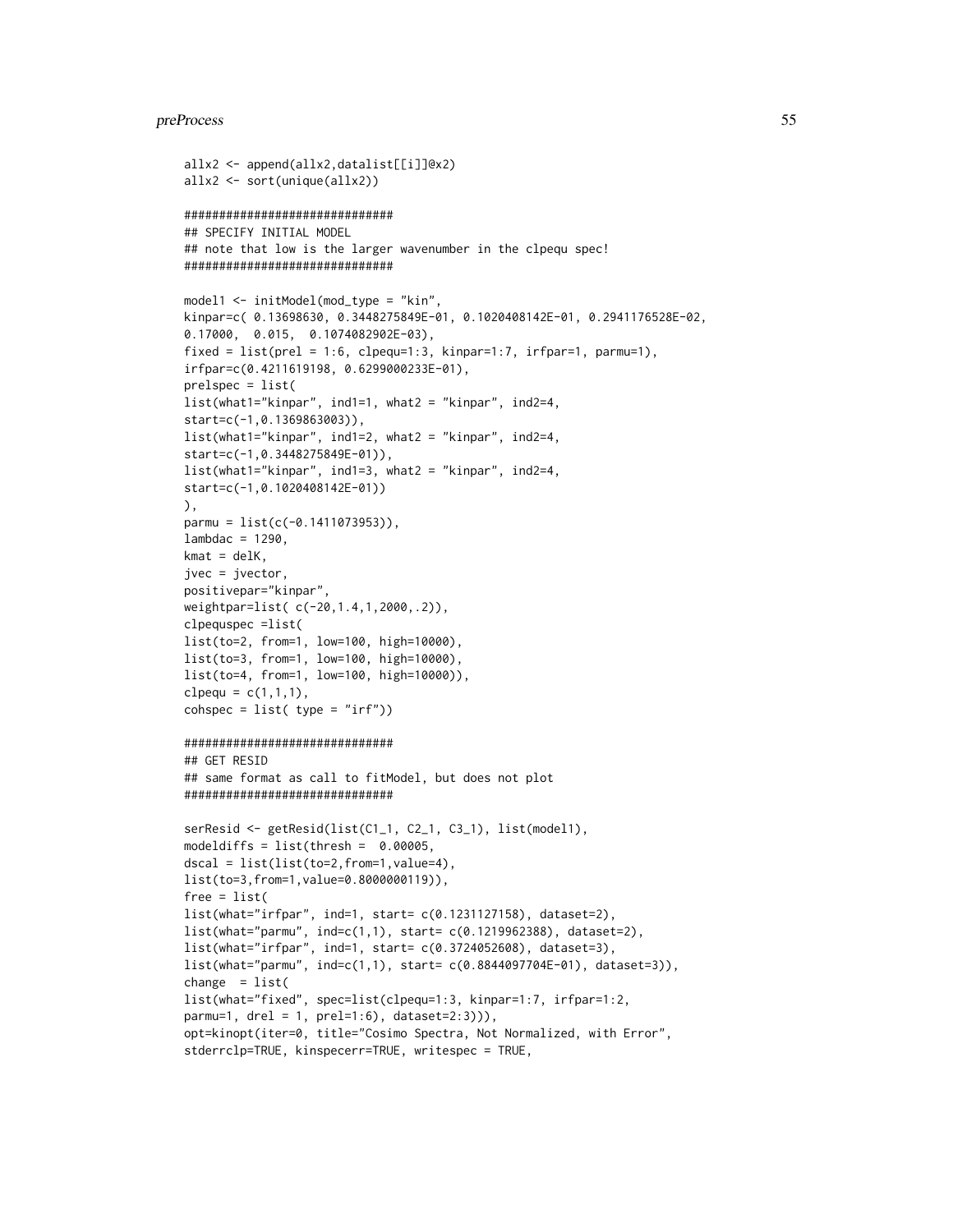```
plotkinspec = TRUE,plotcohcolspec=FALSE,
selectedtraces = seq(1, length(allx2), by=2),specinterpol = TRUE, specinterpolpoints=FALSE,
divdrel=TRUE, xlab="wavenumber",writeclperr = TRUE,
makeps = "err", linrange = 1, superimpose=1:3))
##############################
## MAKE CORRECTED DATASETS USING RESID INFO
##############################
C1_3 <- preProcess(data = C1_1, svdResid = serResid[[1]], numV = 2)
C2_3 \leftarrow preProcess(data = C2_1, svdResid = serResid[[2]], numV = 2)
C3_3 \leftarrow preProcess(data = C3_1, svdResid = serResid[[3]], numV = 2)
##############################
## FIT MODEL
##############################
serRes<-fitModel(list(C1_3, C2_3, C3_3), list(model1),
modeldiffs = list(thresh = 0.00005,dscal = list(list(to=2,from=1,value=4),
list(to=3,from=1,value=0.8000000119)),
free = list(
list(what="irfpar", ind=1, start= c(0.1231127158), dataset=2),
list(what="parmu", ind=c(1,1), start= c(0.1219962388), dataset=2),
list(what="irfpar", ind=1, start= c(0.3724052608), dataset=3),
list(what="parmu", ind=c(1,1), start= c(0.8844097704E-01), dataset=3)),
change = list(list(what="fixed", spec=list(clpequ=1:3, kinpar=1:7, irfpar=1:2,
parmu=1, drel = 1, prel=1:6), dataset=2:3))),
opt=kinopt(iter=0, title="Cosimo Spectra, Not Normalized, with Error",
stderrclp=TRUE, kinspecerr=TRUE, writespec = TRUE,
plotkinspec = TRUE,plotcohcolspec=FALSE, writerawcon = TRUE,
selectedtraces = seq(1, length(allx2), by=2),specinterpol = TRUE, specinterpolpoints=FALSE,
divdrel=TRUE, xlab="wavenumber",writeclperr = TRUE,
makeps = "h20", linrange = 1, superimpose=1:3))
```
## End(Not run)

readclp0 *This function reads in a specification of constraints to zero on the clp.*

#### **Description**

This function is useful for the case that there are many constraints to zero in the model, as is the case for some mass spectrometry models.

<span id="page-55-0"></span>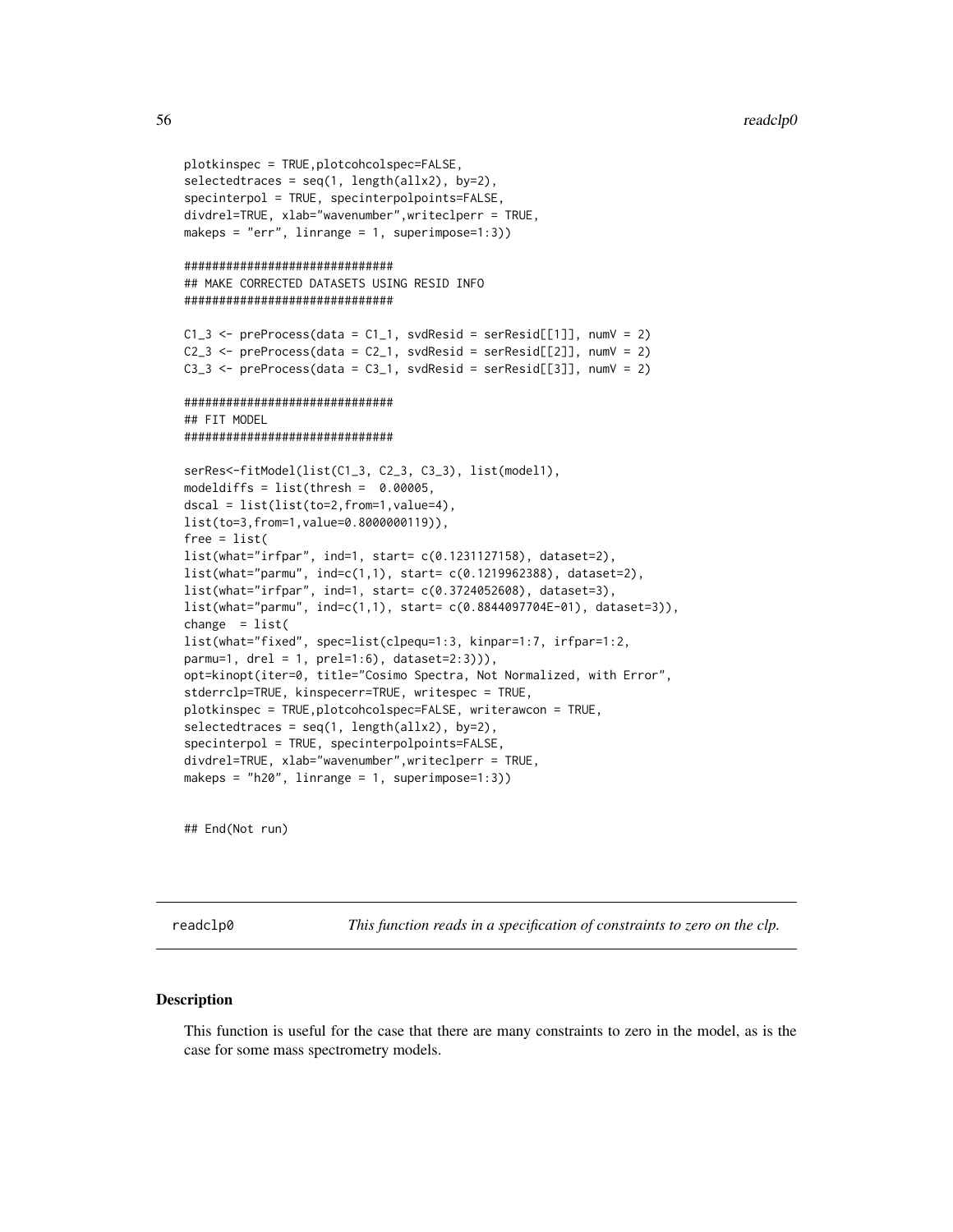#### <span id="page-56-0"></span>readData 57

#### Usage

readclp0(filenm)

#### Arguments

filenm Object of class "character" that gives is the path to the file to read in.

#### Details

The file to be read in should have the following format: 1st line is not read. Lines thereafter are the space-delimited index of the component to constrain, the lower bound of the constraint, and the upper bound of the constraint, e.g., 1 218.800000000000011 220.099999999999994.

#### Value

The constraints to zero in the format documented in the help file for the "dat" class. Therefore a call to "readclp0" may be used inside a call to "initModel", as in clp0 = readclp0("filename").

#### Author(s)

Katharine M. Mullen, Ivo H. M. van Stokkum

#### See Also

[initModel](#page-28-1)

<span id="page-56-1"></span>readData *This function reads in data the ivo file format*

#### Description

Data in the formats described at [http://glotaran.org/wiki/doku.php?id=file\\_formats](http://glotaran.org/wiki/doku.php?id=file_formats) may be read from file into an R object for analysis.

#### Usage

```
readData(filenm, typ="", sep = "")
```
#### Arguments

| filenm | This is the path to the file to read in, as a quoted string.                                                                                                                   |
|--------|--------------------------------------------------------------------------------------------------------------------------------------------------------------------------------|
| typ    | if typ="plain" the the file being read in stores data as a plain matrix, with x<br>values as the first element of each row except the first and x2 values as the first<br>row. |
| sep    | This is an optional argument describing how the data is delimited; defaults to ""                                                                                              |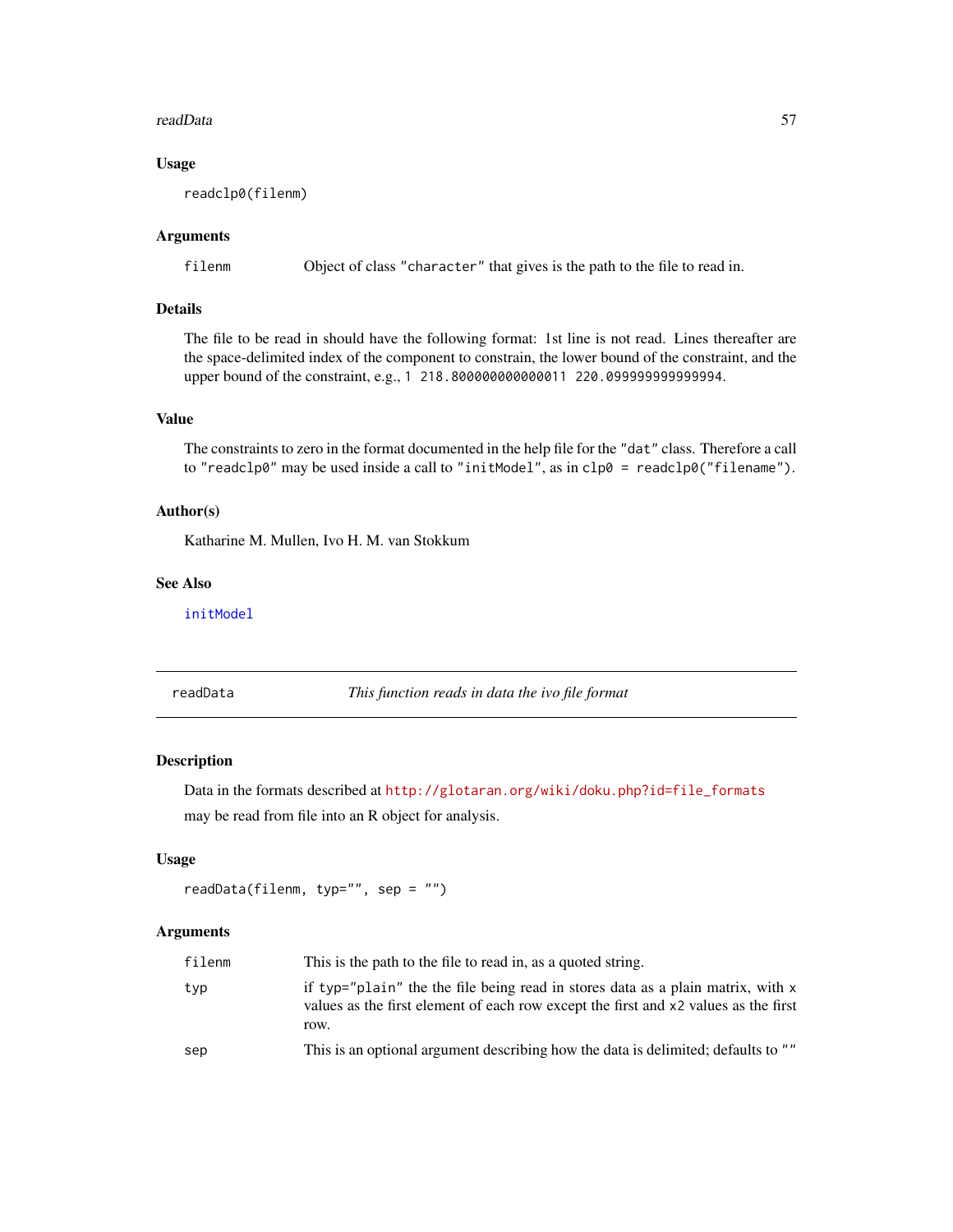#### Value

an object of class dat

#### Author(s)

Katharine M. Mullen, Ivo H. M. van Stokkum

#### See Also

[preProcess](#page-51-1)

<span id="page-57-1"></span>res-class *Class "res" to store the results of model fitting associated with a single dataset.*

#### Description

Class to store results of model fitting associated with a single dataset. A list containing objects of class res is a slot in class fit. An object of class fit is stored in the slot fit of objects of class multimodel.

#### Objects from the Class

Objects can be created by calls of the form new("res", ...). A res object is created after model fitting via the residual function residPart.

#### **Slots**

cp: Object of class "list" that contains the estimates for conditionally linear parameters.

resid: Object of class "list" of residuals, with one element for each dataset modeled.

fitted: Object of class "list" of fits, with one element for each dataset modeled.

irfvec: Object of class "list" with a vector of elements for each element of the clp x2

cohirf

std\_err\_clp

#### Author(s)

Katharine M. Mullen, Ivo H. M. van Stokkum

#### See Also

[fit-class](#page-14-1), [multimodel-class](#page-44-1)

<span id="page-57-0"></span>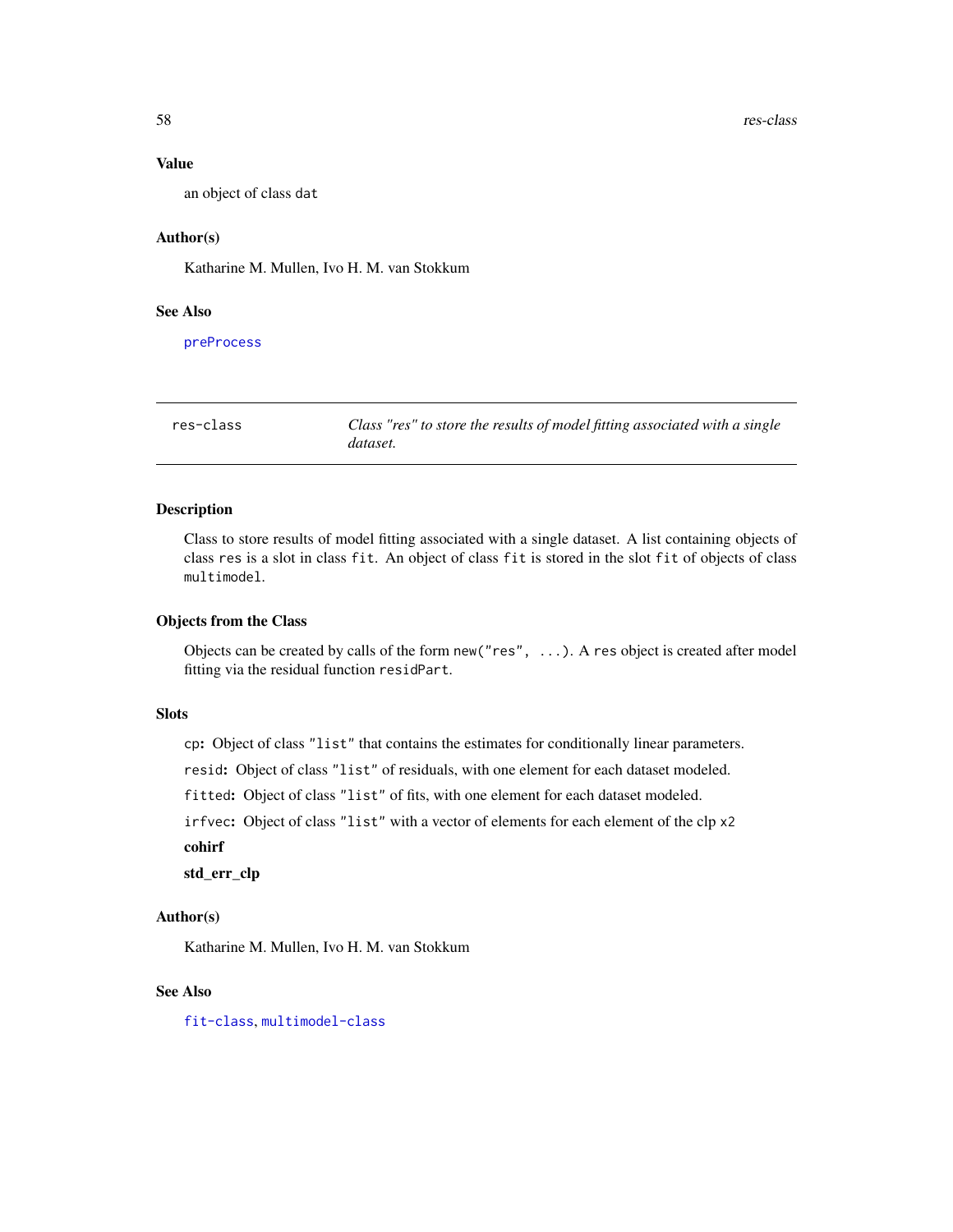<span id="page-58-0"></span>residPart-methods *Generic function residPart in Package 'TIMP'*

### Description

Methods for function residPart in Package 'TIMP' determine the part of the residual vector associated with a single 'part' of the dataset(s).

### Usage

```
residPart(model, group, multimodel, thetalist, clpindepX, finished,
returnX, rawtheta)
```
#### Arguments

| model      | Object of class dat; switches on this argument.                                                                                                                                                                                              |
|------------|----------------------------------------------------------------------------------------------------------------------------------------------------------------------------------------------------------------------------------------------|
| group      | list of vector pairs $(x2 \text{ index}, \text{ dataset index})$ for which the part of the residual<br>vector is to be determined                                                                                                            |
| multimodel | Object of class multimodel                                                                                                                                                                                                                   |
| thetalist  | Object of class multitheta                                                                                                                                                                                                                   |
| clpindepX  | Object of class matrix containing the matrix determined directly by the nonlin-<br>ear parameters (e.g., a concentration matrix in the case of a kinetic model) in the<br>case that this matrix does not depend on the x2 index              |
| finished   | logical determining whether fitting is finished that triggers the storage of results                                                                                                                                                         |
| returnX    | logical determining whether to just return the matrix X directly dependent on<br>nonlinear parameters; this is used in the finite difference derivative of X used to<br>get standard error estimates on the conditionally linear parameters. |
| rawtheta   | numeric vector of nonlinear parameters to be optimized by nls; this is used in<br>the finite difference derivative of X used to get standard error estimates on the<br>conditionally linear parameters.                                      |

#### See Also

[dat-class](#page-5-2), [spec-class](#page-59-1), [kin-class](#page-31-1)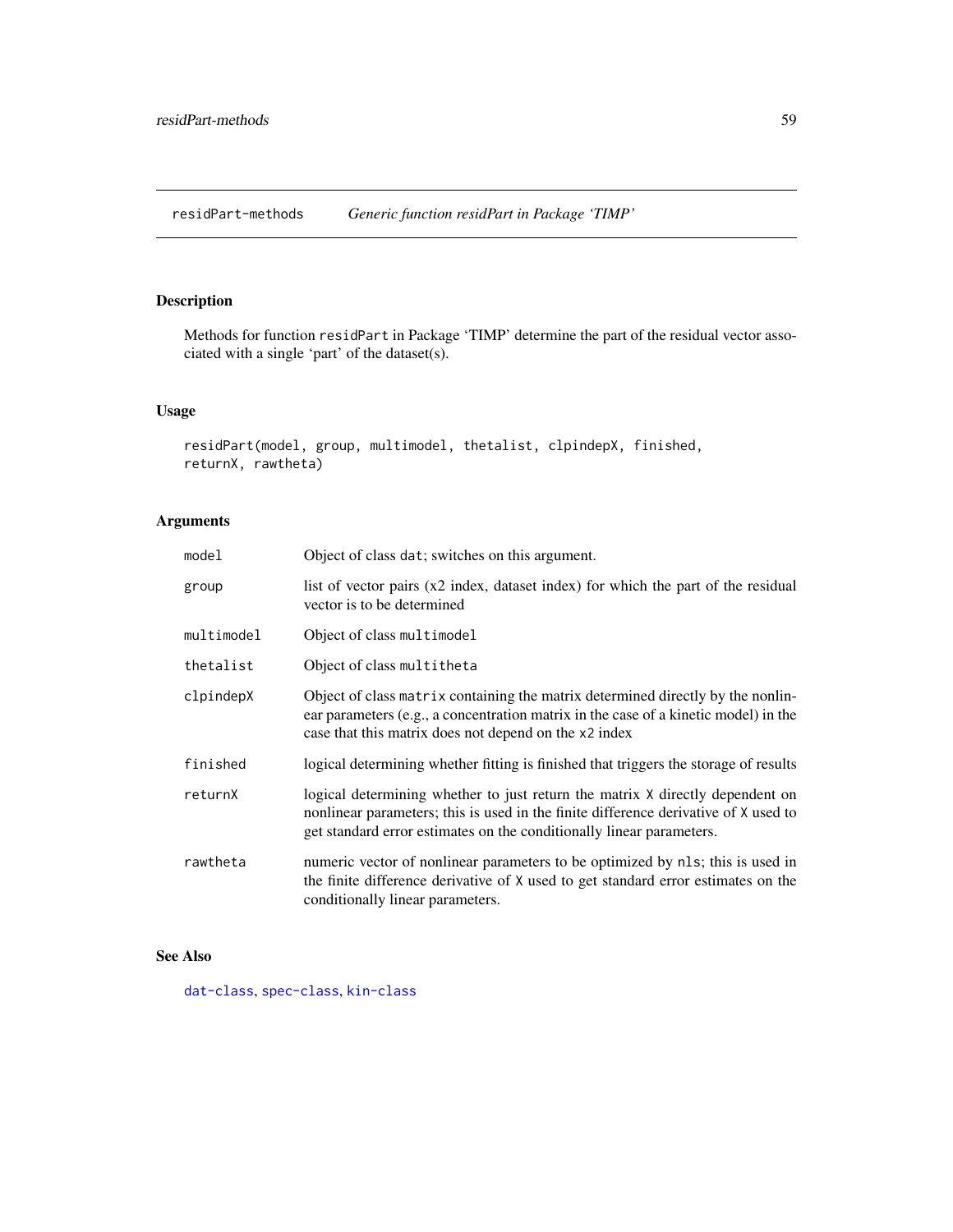<span id="page-59-1"></span><span id="page-59-0"></span>

#### <span id="page-59-2"></span>Description

spec is the class for spectral models; an object of class "mass" is initialized if mod\_type = "spec" is an argument of initModel. All objects of class spec are also of class dat; see documentation for dat for a description of these slots. Note that here x2 will refer to the independent variable in which traces are resolved, e.g., wavelength or wavenumber.

#### Objects from the Class

Objects can be created by calls of the form new ("spec",  $\dots$ ) or spec $(\dots)$ .

#### Slots

clpequ: Object of class "vector" of starting values for linear relationships between clp

- specpar: Object of class "list" of vectors of starting values for spectral parameters; the number of vectors gives the number of components in the resulting spectral model; each vector contains the parameters associated with a component. e.g., specpar =  $list(c(20000, 3000, .3, 21000, .2000, .4)$ ,  $\alpha$ the parameters in each vector are grouped c(location\_spectra, width\_spectra, skew\_spectra). the location and width parameters are given in wavenumbers.
- specfun: Object of class "character", "gaus" for a spectral model of a superposition of skewed Gaussians; "bspline" for a bspline-based model.
- specref: Object of class "numeric" index defining the center value of the x2 variable.
- specCon: Object of class "list" used internally to store constraints.
- specdisp: Object of class "logical" TRUE if time-dependence of the spectral parameters is to be taken into account and FALSE otherwise
- specdisppar: Object of class "list"
- specdispindex: Object of class "list" of vectors defining those indexes of specpar whose timedependence is to be modeled. e.g., specdispindex =  $list(c(1,1),c(1,2), c(1,3))$  says that parameters 1-3 of spectra 1 are to be modeled as time-dependent.
- nupow: Object of class "numeric" describing the power to which wavenumbers are raised in the model equation; see Equation 30 of the paper in the references section for a complete description
- timedep: Object of class "logical" describing whether the model for spectra E is dependent on x-index (i.e., whether it is clp-dependent).
- parmufunc: Object of class "character" describing the function form of the time-dependence of spectral parameters; options are "exp" for exponential time dependence, "multiexp" for multiexponential time dependence, and "poly" for polynomial time dependence. defaults to polynomial time dependence.
- ncole vector describing the number of columns of the E matrix for each value in the x vector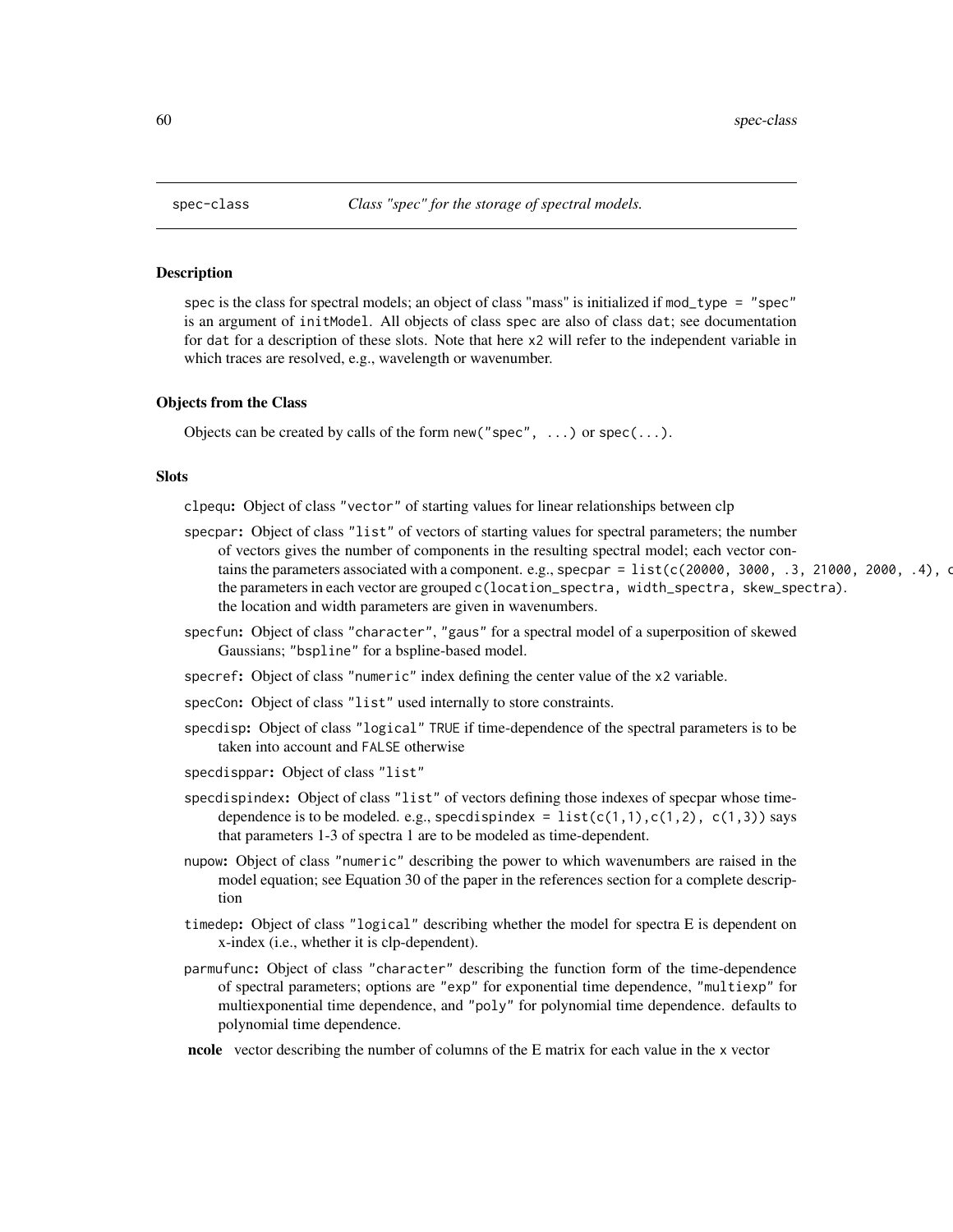#### <span id="page-60-0"></span>specopt-class 61

#### Extends

Class [dat-class](#page-5-2), directly.

#### Author(s)

Katharine M. Mullen, Ivo H. M. van Stokkum

#### References

Ivo H. M. van Stokkum, "Global and target analysis of time-resolved spectra, Lecture notes for the Troisieme Cycle de la Physique en Suisse Romande", Department of Physics and Astronomy, Faculty of Sciences, Vrije Universiteit, Amsterdam, The Netherlands, 2005, [http://www.nat.vu.](http://www.nat.vu.nl/~ivo/pub/2005/lecturenotes3cycle.pdf) [nl/~ivo/pub/2005/lecturenotes3cycle.pdf](http://www.nat.vu.nl/~ivo/pub/2005/lecturenotes3cycle.pdf)

#### See Also

[kin-class](#page-31-1), [dat-class](#page-5-2)

<span id="page-60-1"></span>specopt-class *Class "specopt" stores options for fitting and plotting spectral models*

#### Description

Class "specopt" stores options for fitting and plotting spectral models in particular; this is a subclass of class opt.

#### Details

See [opt-class](#page-46-1) for the specification of fitting/plotting options that are not specific to the class type.

#### Objects from the Class

Objects can be created by calls of the form new("specopt", ...). or specopt(...)

#### **Slots**

- nospectra: Object of class "logical" that defaults to FALSE; if TRUE, do not plot time-resolved spectra
- selectedspectra: Object of class "vector" containing x indices for which plots of time-resolved spectra are desired under a spectral model

#### Author(s)

Katharine M. Mullen, Ivo H. M. van Stokkum

#### See Also

[opt-class](#page-46-1), [kinopt-class](#page-38-1)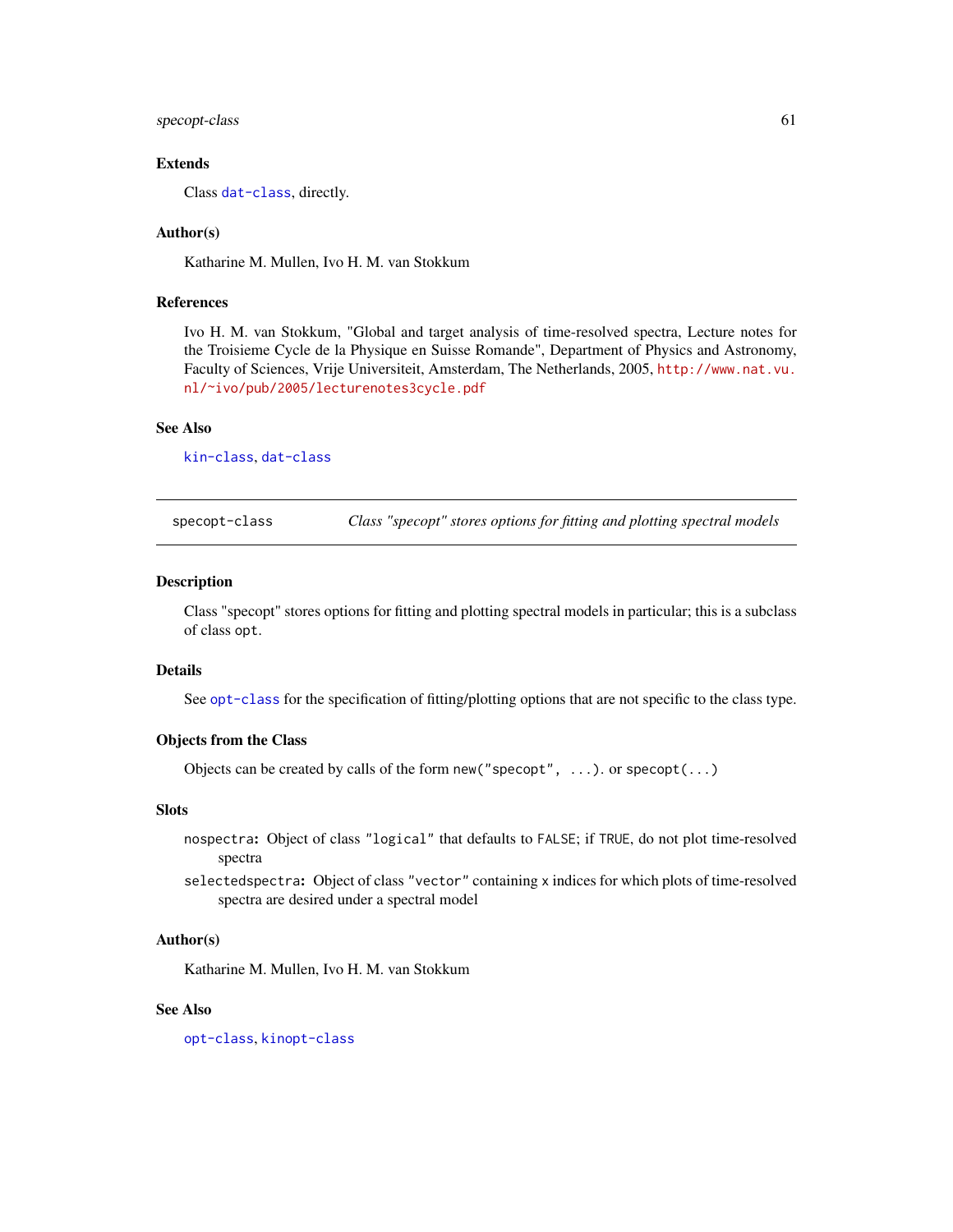<span id="page-61-0"></span>sumKinSpecEst *Makes a summary plot of spectra associated with kinetic components alongside a plot showing parameter estimates*

#### Description

Makes a summary plot of spectra associated with kinetic components alongside a plot showing parameter estimates for, by default, kinetic parameters. If the analysis had more parameters in the addEst slot of the arguement opt, then more parameters are displayed. Note that this summary leaves out the spectra associated with coherent artifact or scatter.

#### Usage

```
sumKinSpecEst(listFits, addtitle = TRUE, customtitle = "", preps = "",
ylimlist=list(), kinspecerr=TRUE)
```
#### Arguments

| listFits    | list of objects returned by the fitModel function                                                                                                     |
|-------------|-------------------------------------------------------------------------------------------------------------------------------------------------------|
| addtitle    | logical regarding whether to add a title; if TRUE and custom title is not given<br>then the title is "Summary of EADS for: " plus the analysis titles |
| customtitle | character vector containing a title                                                                                                                   |
| preps       | character vector describing the prefix of the postscript filename given as output                                                                     |
| vlimlist    | list with elements list(ind, ylim). ind is an index into listFits; ylim is<br>the desired ylim for the plot for that analysis                         |
| kinspecerr  | logical regarding whether to add error bars for to the estimated spectra.                                                                             |

#### Details

This looks best with less than five objects in listFits.

#### Author(s)

Katharine M. Mullen, Ivo H. M. van Stokkum

#### See Also

[fitModel](#page-15-1), [examineFit](#page-13-1)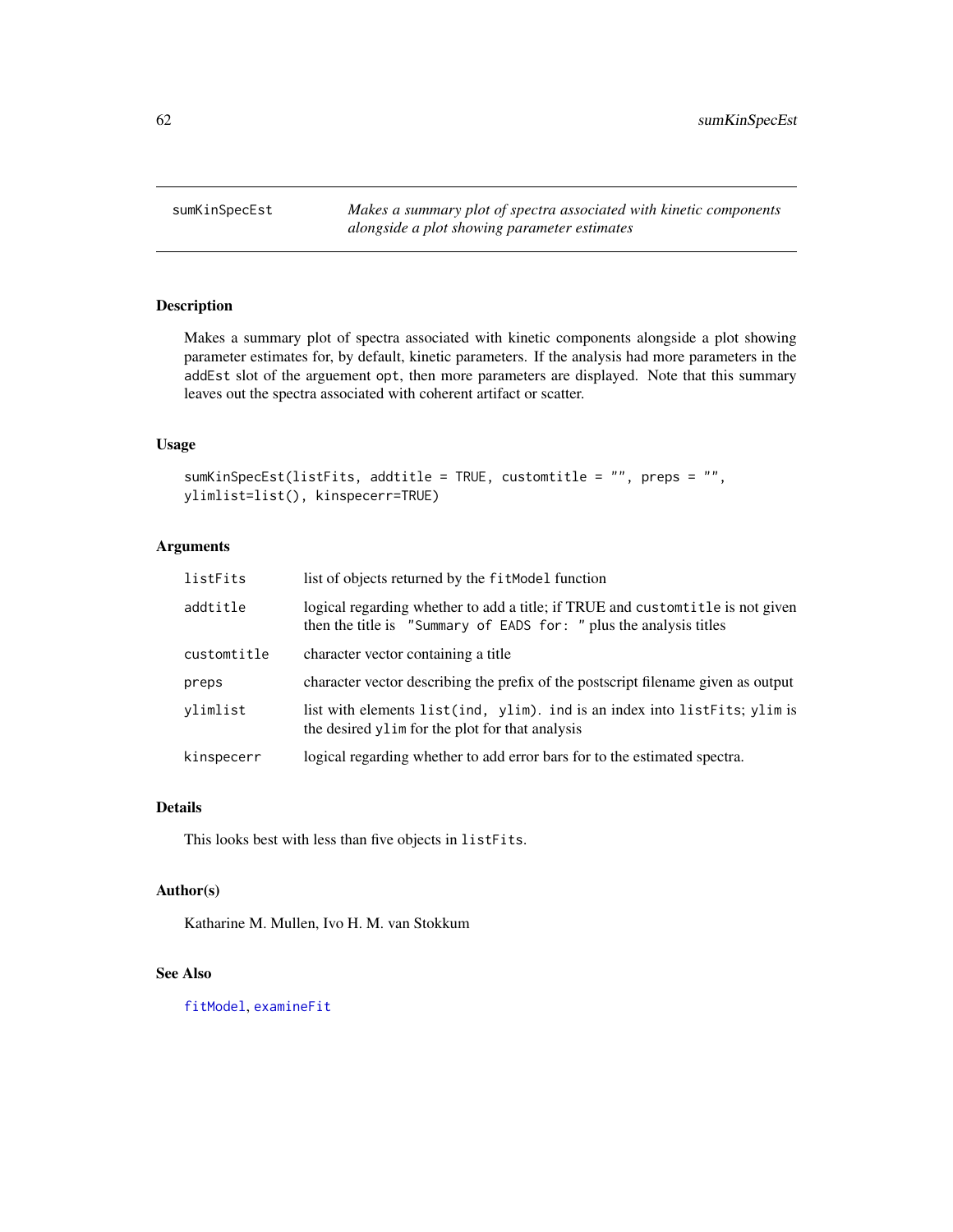<span id="page-62-0"></span>

#### Description

Ultrafast time-resolved absorption data

#### Usage

```
data("target")
```
#### Format

C1, C2 and C3 are objects of class dat.

#### Details

See [preProcess](#page-51-1) for examples using this data.

#### References

This data was described in Bonetti C, Mathes T, van Stokkum IHM, Mullen KM, Groot ML and van Grondelle R, Hegemann P and Kennis, JTM (2008), The variable projection algorithm in timeresolved spectroscopy, microscopy and mass-spectroscopy applications, Hydrogen bond switching among flavin and amino acid side chains in the BLUF photoreceptor observed by ultrafast infrared spectroscopy, *Biophysical Journal*, in press, [http://dx.doi.org/10.1529/biophysj.](http://dx.doi.org/10.1529/biophysj.108.139246) [108.139246](http://dx.doi.org/10.1529/biophysj.108.139246).

<span id="page-62-1"></span>theta-class *Class "theta" for storage of nonlinear parameter estimates*

#### **Description**

theta is the class to store parameter estimates associated with possibly many datasets; after a call to fitModel a list containing theta objects for each of the n datasets analyzed in the call to fitModel is created. To see the parameter estimates associated with the datasets, examine the object currTheta in the list returned by fitModel

#### Details

after a call to [fitModel](#page-15-1), an object of class theta exists in the global environment as the variable currTheta

#### Objects from the Class

Objects can be created by calls of the form new ("theta",  $\ldots$ ) or theta( $\ldots$ ).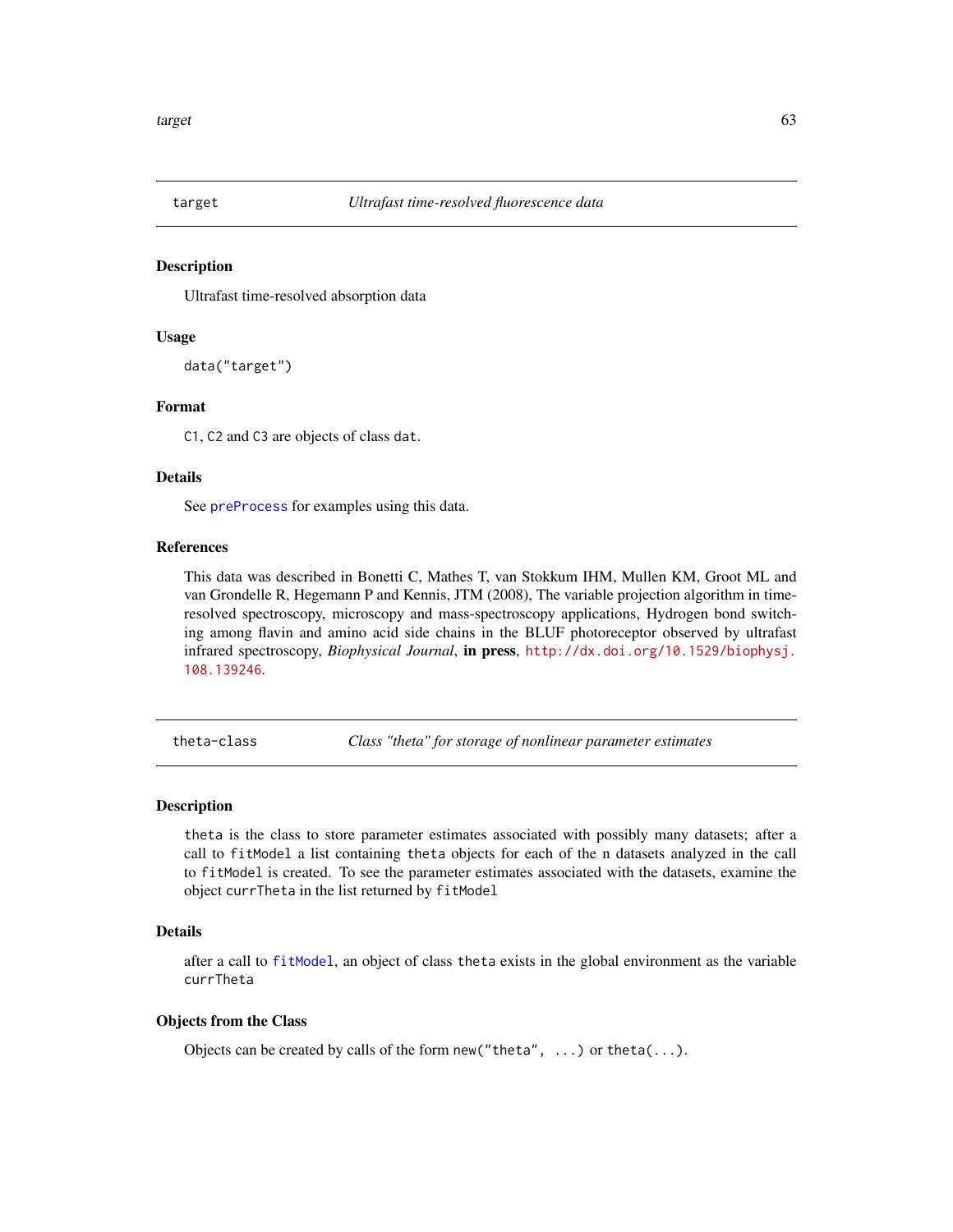#### <span id="page-63-0"></span>**Slots**

kinpar: Object of class "vector" of rate constant estimates

specpar: Object of class "list" of spectral shape parameter estimates

irfpar: Object of class "vector" of IRF parameter estimates

- parmu: Object of class "list" of parameter estimates describing dispersion of the location of other parameters (in time, temp., etc.)
- partau: Object of class "vector" of parameter estimates describing dispersion of the width of other parameters (in time)
- clpequ: Object of class "vector" of parameter estimates describing conditionally linear parameters (spectra, in a kinetic model) relations

specdisppar: Object of class "list" of parameter estimates describing dispersion of spectra

- kinscal: Object of class "vector" of parameters describing kinetic relations in the context of a compartmental scheme
- prel: Object of class "vector" of parameters describing relations between parameters (which may be linear, exponential, etc.)
- dummy: Object of class "list" of dummy parameters which can be used in complex relations
- eigenvaluesK: Object of class "vector" containing the eigenvalues of the kinetic transfer matrix K

coh: Object of class "vector" of parameters describing a coherent artifact or pulse follower.

drel: Object of class "vector" of parameters describing relations between datasets (linear, and possibly per-wavelength or, in general, per-clp)

#### amplitudes

amps

anipar

cohirf

jvec

kin2scal

kinpar2

kinscalspecial

oscpar: Object of class "vector" of parameters describing oscillation parameters. The length depends on the type of oscillation and the number of oscillations.

#### peakpar

shift

#### Author(s)

Katharine M. Mullen, Ivo H. M. van Stokkum, Joris J. Snellenburg, Sergey P. Laptenok

#### See Also

[fitModel](#page-15-1) , [multitheta-class](#page-45-1)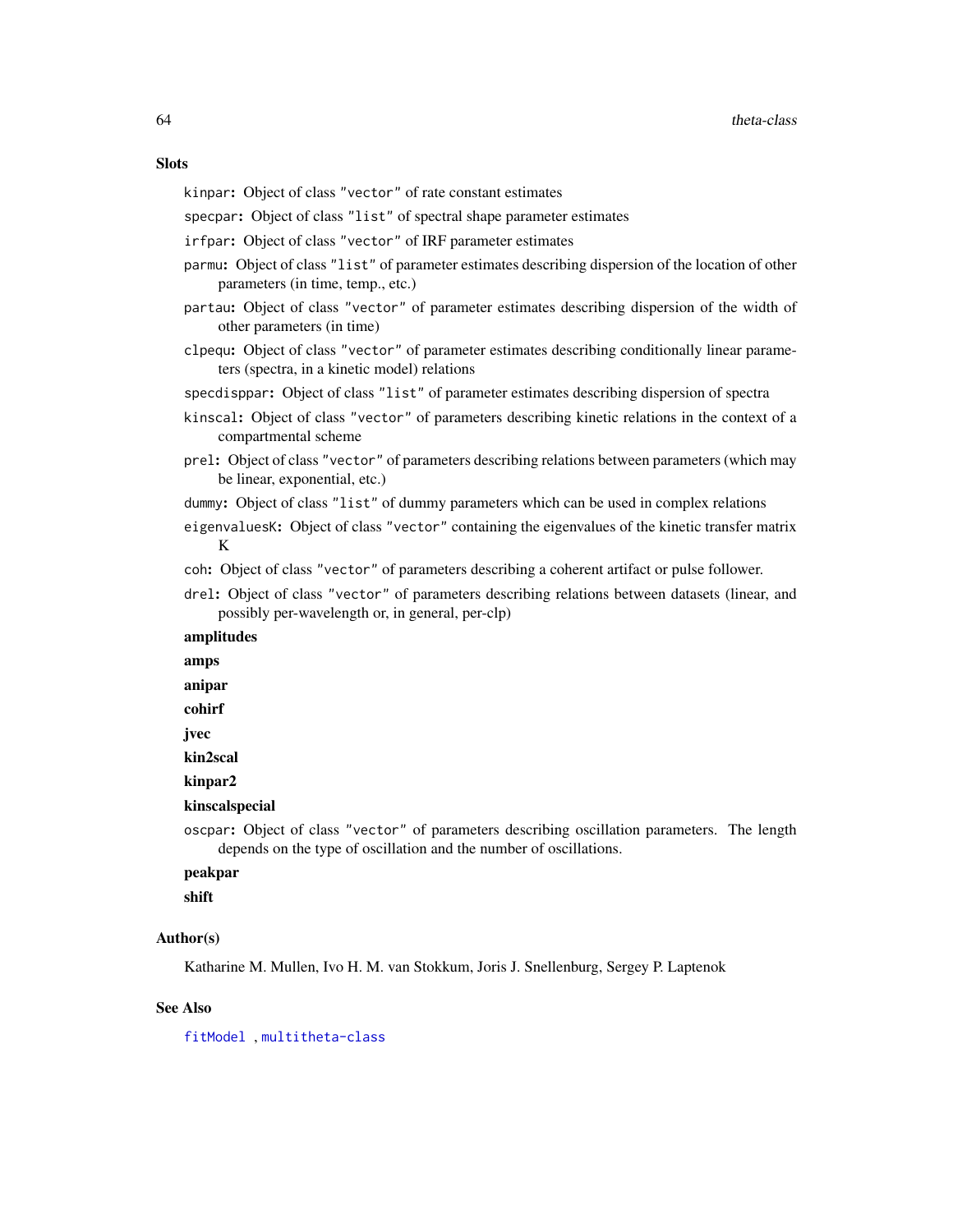<span id="page-64-0"></span>writeAverage *Writes the average of scans stored in a file to a new file in the 'ivo' format*

#### Description

Some measurement set-ups dump a set of matrices stacked on top of each other to a file; each matrix represents a scan. This function writes the average of the scans to a file in the '.ivo' format.

#### Usage

```
writeAverage(filename, ntimes, nwave, scans,
             fileout = paste(filename, "Average.ivo", sep=""),
             calibration = 1:nwave, wexplicit=FALSE)
```
#### Arguments

| filename    | This is the path to the file to read in, as a quoted string.                                                                                                                                                                         |
|-------------|--------------------------------------------------------------------------------------------------------------------------------------------------------------------------------------------------------------------------------------|
| ntimes      | number of times in each scan                                                                                                                                                                                                         |
| nwave       | number of wavelengths in each scan                                                                                                                                                                                                   |
| scans       | number of full scans to read                                                                                                                                                                                                         |
| fileout     | a character vector specifying the filename to write the averaged data to; the<br>default is to write a file named "filename Average.ivo"                                                                                             |
| calibration | a numeric vector representing the wavelength labels; by default the labels "1, 2,<br>, nwave" are used                                                                                                                               |
| wexplicit   | logical whether the file is written in the 'wavelength explicit' format, with each<br>column of the matrix written representing a wavelength, as opposed to the 'time<br>explicit' format, where each column represents a timepoint. |

#### Author(s)

Katharine M. Mullen, Ivo H. M. van Stokkum

#### See Also

[readData](#page-56-1)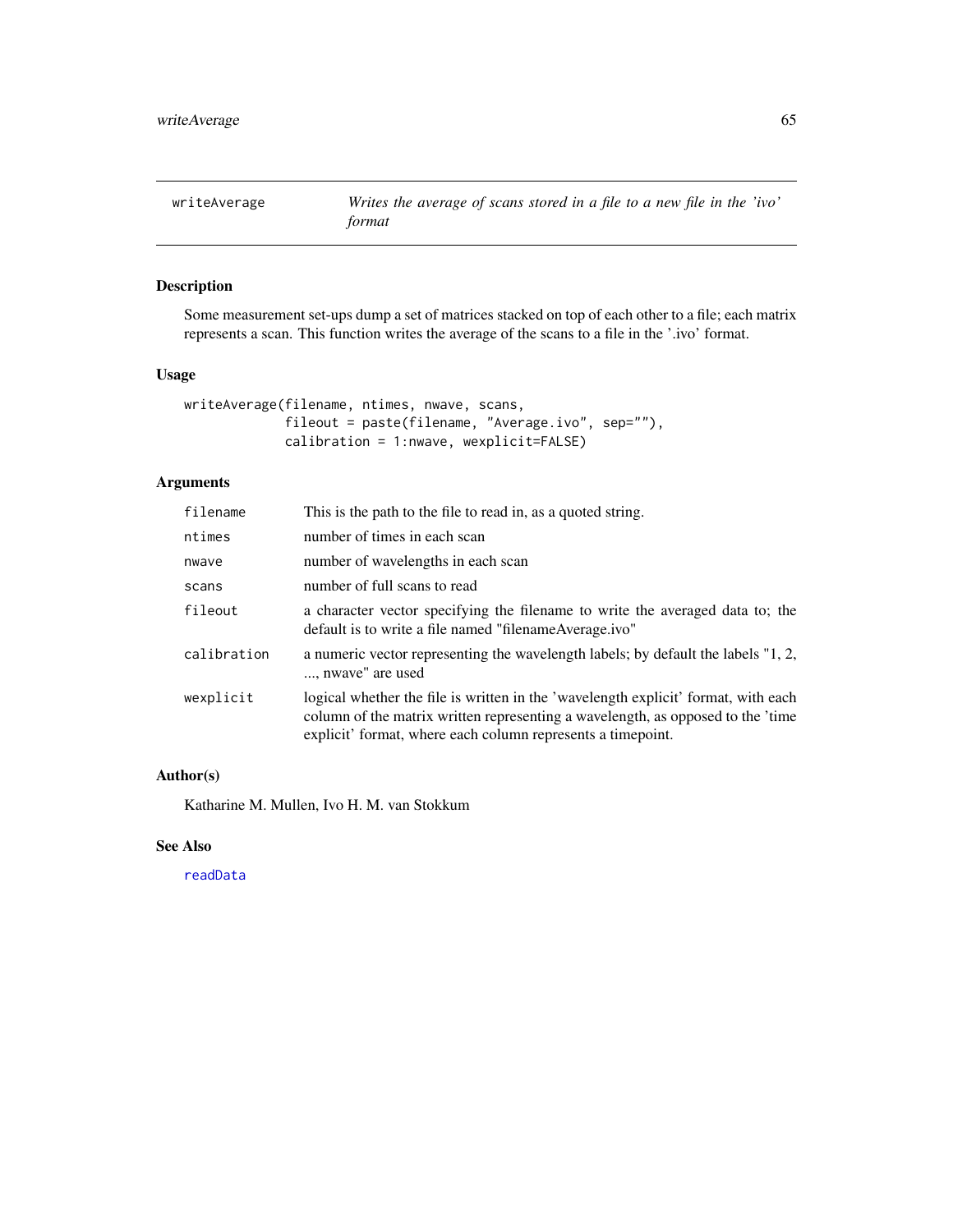# <span id="page-65-0"></span>**Index**

∗Topic classes amp-class , [3](#page-2-0) dat-class , [6](#page-5-0) fit-class , [15](#page-14-0) kin-class , [32](#page-31-0) kinopt-class , [39](#page-38-0) mass-class , [42](#page-41-0) massopt-class, [43](#page-42-0) multimodel-class , [45](#page-44-0) multitheta-class , [46](#page-45-0) opt-class , [47](#page-46-0) res-class , [58](#page-57-0) spec-class , [60](#page-59-0) specopt-class , [61](#page-60-0) theta-class , [63](#page-62-0) ∗Topic datasets denS4 , [10](#page-9-0) donorAcceptorTagged , [12](#page-11-0) donorTagged, [13](#page-12-0) mea\_IRF , [43](#page-42-0) target , [63](#page-62-0) ∗Topic file baseIRF, [5](#page-4-0) efit2file , [14](#page-13-0) examineFit , [14](#page-13-0) fitModel , [16](#page-15-0) getResid, [23](#page-22-0) getResults , [24](#page-23-0) initModel , [29](#page-28-0) modifyModel, [44](#page-43-0) outlierCorr , [50](#page-49-0) preProcess , [52](#page-51-0) readclp0 , [56](#page-55-0) readData , [57](#page-56-0) sumKinSpecEst, [62](#page-61-0) writeAverage, <mark>[65](#page-64-0)</mark> ∗Topic hplot divergeZimage , [11](#page-10-0) FLIMplots , [19](#page-18-0)

∗Topic methods getClpindepX-methods , [22](#page-21-0) plotter-methods , [51](#page-50-0) residPart-methods , [59](#page-58-0) ∗Topic package TIMP-package, [2](#page-1-0) amp *(*amp-class *)* , [3](#page-2-0) amp-class , [3](#page-2-0) baseIRF, <mark>[5](#page-4-0)</mark> c001 *(*donorTagged *)* , [13](#page-12-0) c003 *(*donorTagged *)* , [13](#page-12-0) C1 *(*target *)* , [63](#page-62-0) C2 *(*target *)* , [63](#page-62-0) C3 *(*target *)* , [63](#page-62-0) cy005c *(*donorAcceptorTagged *)* , [12](#page-11-0) cy006 *(*donorAcceptorTagged *)* , [12](#page-11-0) dat , *[12](#page-11-0)* dat *(*dat-class *)* , [6](#page-5-0) dat-class , [6](#page-5-0) denS4 , [10](#page-9-0) denS5 *(*denS4 *)* , [10](#page-9-0) divergeZimage , [11](#page-10-0) donorAcceptorTagged , [12](#page-11-0) donorTagged, [13](#page-12-0) efit2file , [14](#page-13-0) examineFit , [14](#page-13-0) , *[18](#page-17-0)* , *[41](#page-40-0)* , *[43](#page-42-0)* , *[62](#page-61-0)* fit *(*fit-class *)* , [15](#page-14-0) fit-class , [15](#page-14-0) fitModel , *[14](#page-13-0) , [15](#page-14-0)* , [16](#page-15-0) , *[20](#page-19-0)* , *[24](#page-23-0)* , *[26](#page-25-0)* , *[29](#page-28-0) , [30](#page-29-0)* , *[41](#page-40-0)* , *[43](#page-42-0)* , *[45](#page-44-0) , [46](#page-45-0)* , *[51](#page-50-0)* , *[62](#page-61-0) [–64](#page-63-0)* FLIMplots , *[13](#page-12-0)* , [19](#page-18-0) , *[44](#page-43-0)* getC *(*getResults *)* , [24](#page-23-0) getCLP *(*getResults *)* , [24](#page-23-0) getClpindepX *(*getClpindepX-methods *)* , [22](#page-21-0)